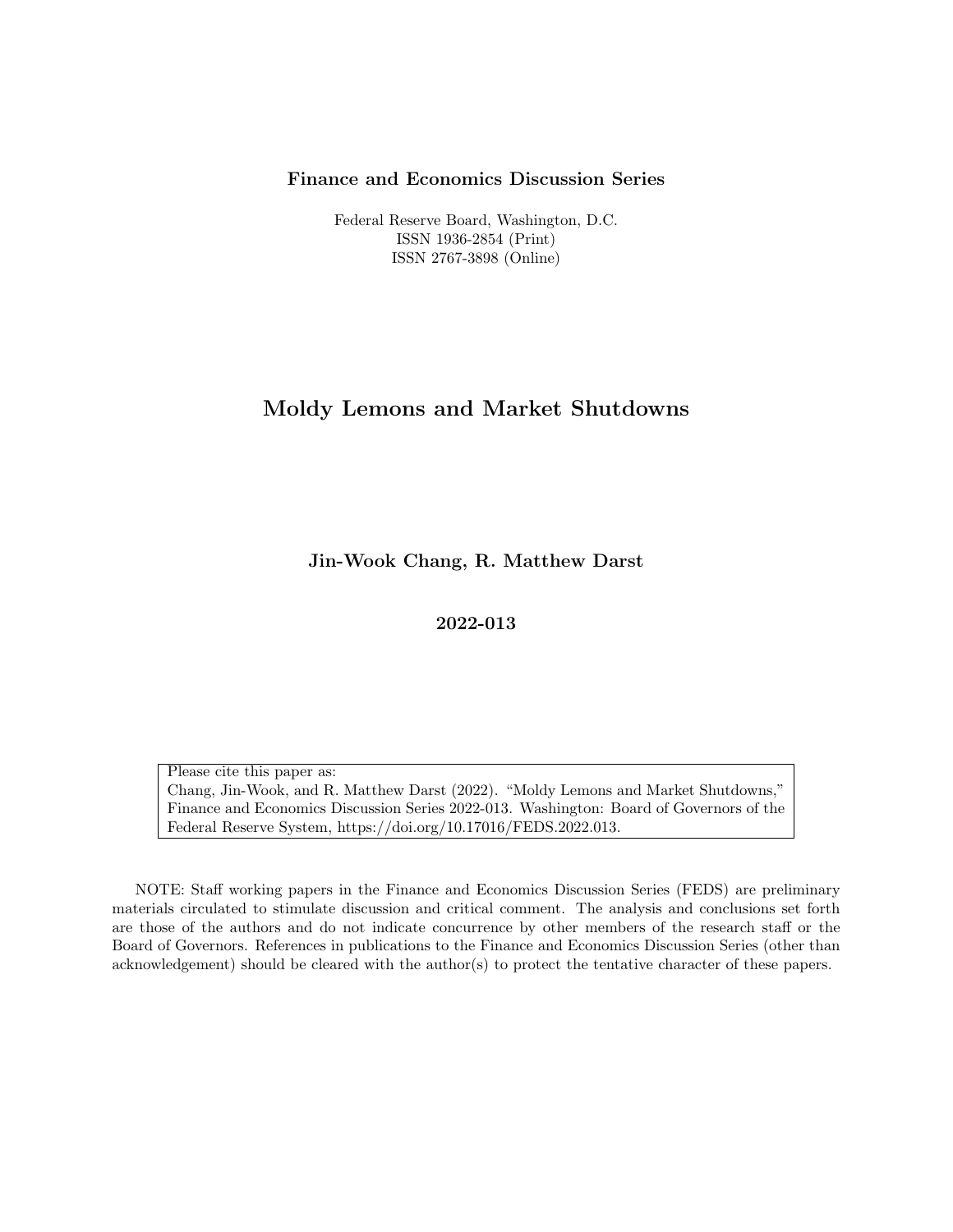# Moldy Lemons and Market Shutdowns<sup>∗</sup>

Jin-Wook Chang† R. Matthew Darst‡

March 11, 2022

#### Abstract

This paper studies competitive market shutdowns due to adverse selection, where sellers post nonexclusive menus of contracts. We first show that the presence of the worst type of agents (moldy lemons) causes markets to fail only if their mass is sufficiently large. We then show that a small mass of moldy lemons can lead to a large cascade of exits when buyers possess outside options. Finally, we show that more precise information about agents' types makes markets more prone to exit cascades. The model is general and does not rely on institution details or structure, and thus can be applied to many different markets and context.

JEL Classification: D52, D53, D82, E44, G32 Keywords: asymmetric information, market unraveling, non-exclusive contracting

<sup>∗</sup>We would like to thank John Geanakoplos and Allen Vong for helpful discussions. We also thank conference and seminar participants at LAMES 2021 and University of Macau. We thank Grace Chuan for excellent research assistance. All errors are our own. The views expressed in this paper are those of the authors and not those of the Federal Reserve Board of Governors.

<sup>†</sup>Federal Reserve Board of Governors: jin-wook.chang@frb.gov, 1801 K St, NW, Washington D.C. 20006 ‡Federal Reserve Board of Governors: matt.darst@frb.gov, 1801 K St, NW, Washington D.C. 20006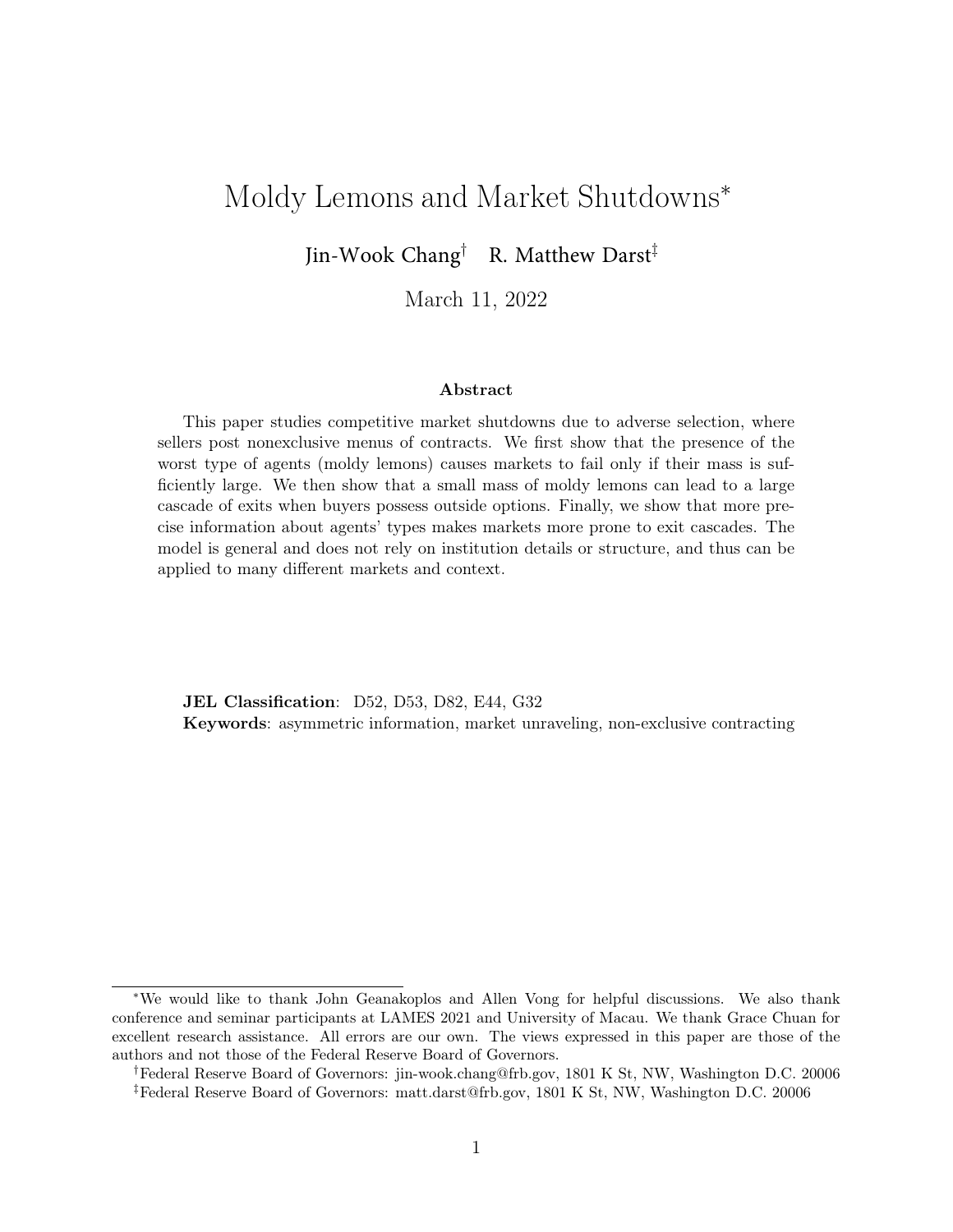## 1 Introduction

How can a market that functions well in normal times suddenly collapse under stress? Throughout history—from banking panics in the national banking era to the dry-up of assetbacked securities markets (for example, see Figures [1](#page-4-0) and [2\)](#page-4-0) and freezing of interbank markets in the Global Financial Crisis—one common answer is adverse selection [\(Calomiris and Gor](#page-34-0)[ton,](#page-34-0) [1991;](#page-34-0) [Mishkin,](#page-36-0) [1999;](#page-36-0) [Ivashina and Scharfstein,](#page-35-0) [2010;](#page-35-0) [Covitz et al.,](#page-34-1) [2013;](#page-34-1) [Foley-Fisher](#page-35-1) [et al.,](#page-35-1) [2020\)](#page-35-1). Although there have been many studies on market shutdowns with adverse selection, theoretical models that generate shut downs due to small changes in underlying conditions usually assume exclusive contracting between agents. However, in practice, most markets are characterized by nonexclusive contracting where agents are generally free to trade and contract simultaneously with multiple counterparties (for example, collateralized debt and loan obligations (CDOs and CLOs), derivatives, over-the-counter, capital, and insurance markets). The inability to monitor a counterparty's trades was certainly a major factor behind the 2021 collapse of hedge fund Archaegos and the bail out of AIG in 2008 due to its credit derivatives positions. Therefore, the goal of this paper is to derive general principles under which small changes in underlying fundamentals, which we coin the entry of moldy lemons, cause markets subject to adverse selection with non-exclusive contracting to fail.

Our main results can be stated as follows: The presence of the worst type of agent (a moldy lemon) causes trade to unravel only if their mass is sufficiently large. By contrast, when agents have outside options or reservation utilities, a small mass of moldy lemons can lead to a large cascade of exits. Moreover, we show two additional conditions on the susceptibility of markets to unraveling: (1) as the number of types in the economy increases and (2) when shocks are isolated to market trades and do not affect outside options. These results have policy implications for interventions in markets subject to adverse selection, which we discuss later in the paper.

We derive these results in a general and flexible model of perfectly competitive trade subject to adverse selection that allows for non-exclusive contracting between buyers and sellers developed by [Dubey and Geanakoplos](#page-35-2) [\(2019\)](#page-35-2) and [Attar et al.](#page-34-2) [\(2021\)](#page-34-2). These nonexclusive contracting models impose little structure on prices and quantities and abstract away from complicated model structures or restrictions backed by institutional details (e.g. information production in [Dang et al.](#page-35-3) [\(2020\)](#page-35-3) or dynamics of collateral and reputation in [Chari et al.](#page-34-3) [\(2014\)](#page-34-3)) that are generally needed to generate market shutdowns through small changes in underlying fundamentals; all we require is a standard single-crossing property on preferences and a monotonicity condition on costs. Together, these conditions imply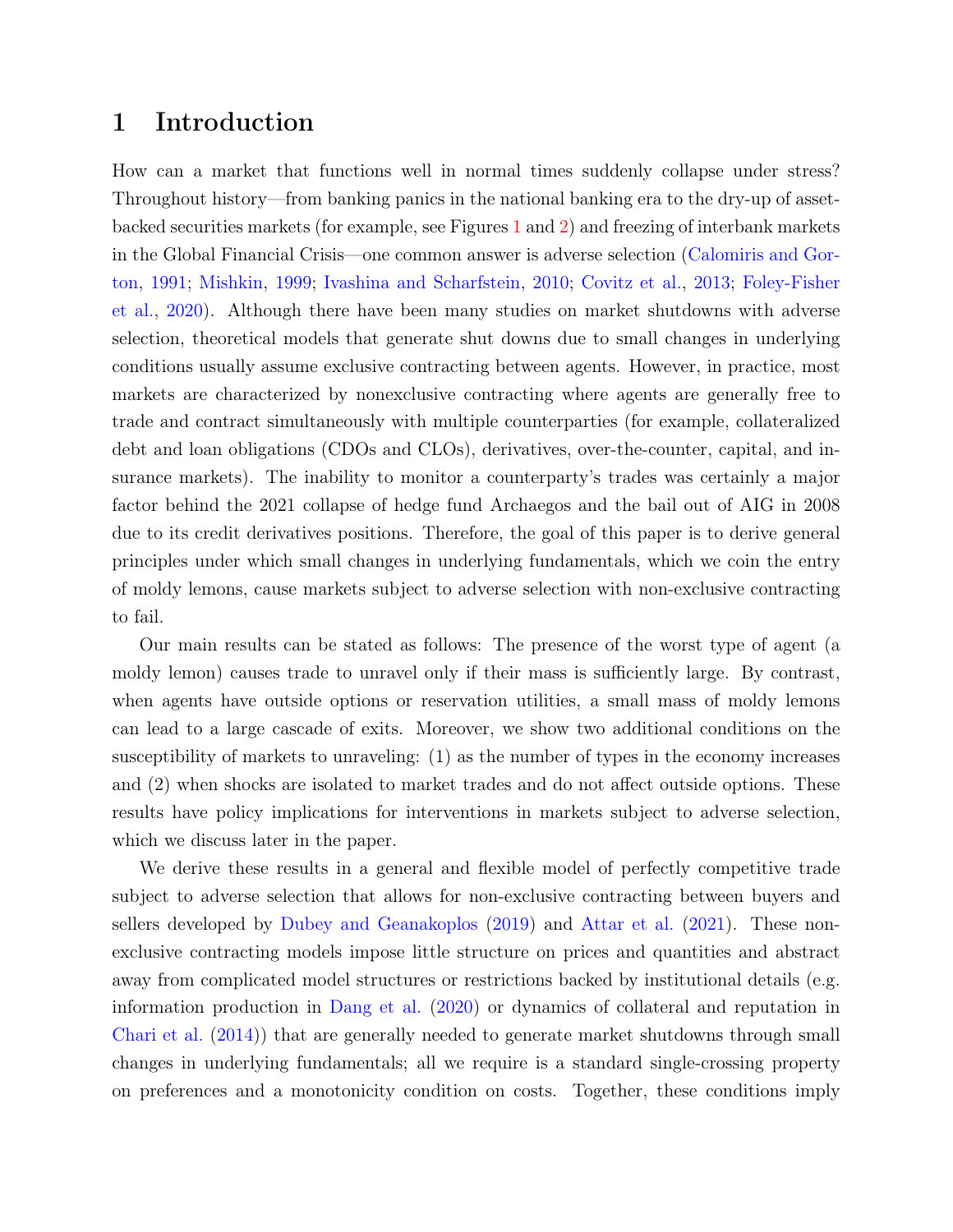that types more willing to trade larger amounts are more costly to serve. Hence, there is weak-adverse selection.

Following [Attar et al.](#page-34-2) [\(2021\)](#page-34-2), we characterize a market shut down or unraveling of trade when an active market becomes inactive and "entry-proof." An inactive market is one for which the no-trade point dominates trade in the market; markets are entry-proof when the willingness of each agent to trade at the no-trade point does not exceed the cost to serve all types that will enter the market. Finally, the cost to serve the market is given by the upper-tail conditional expectation of unit cost of all agents who are expected to trade in the market. We extend the environment of [Attar et al.](#page-34-2) [\(2021\)](#page-34-2) by considering an agent that is the worst type among all possible types—e.g., probability of loss for this type is  $p = 1$  in [Hendren](#page-35-4) [\(2013\)](#page-35-4). We call this agent a "moldy lemon." In an investment or trading environment, moldy lemons are agents whose project or asset produces nothing with near certainty. Enlarging the support of types to include moldy lemons can encompass an aggregate (macro) shock to the economy for which the presence of moldy lemons affects every agent in the market. Our main research question thus becomes: Does a shift in underlying fundamentals that create a small mass of moldy lemons cause the market to shutdown?

Before turning to the impact of the entry of moldy lemons, it is useful to understand how allocations in the general non-exclusive contracting economy of [Attar et al.](#page-34-2) [\(2021\)](#page-34-2) are characterized. Allocations in this environment are recursive layers along a convex-market tariff. Along the first layer, the market price is equal to the expected cost to serve all types and the quantity traded equals the demand of the lowest (best in suppliers' perspective) type. Along the second layer, the lowest type does not trade, and the price is equal to the expected cost of serving all types except the first type. Along this layer, the quantity each agent—other than the lowest type—trades is the residual demand of the second type. This structure continues until the final layer meets the residual demand of the highest type for whom sellers break even to serve. Hence, all types except the lowest type generally combine layers along the market tariff to arrive at an aggregate level of trade, which is prohibited by assumption in exclusive contracting environments.

Our first result stated in Theorem 1 is that moldy lemons change the equilibrium quantities traded in a smooth fashion. This implies that markets shut down iff the mass of moldy lemons is sufficiently large. The intuition comes from noticing that the first agent to exit the market is the best type. When the best type does not trade, the level of trade among all remaining types must fall and the price must rise. However, lower trade in equilibrium raises the marginal utility of participation among all remaining agents. In other words, although the exit of a good-type raises the market price because the average quality of the remain-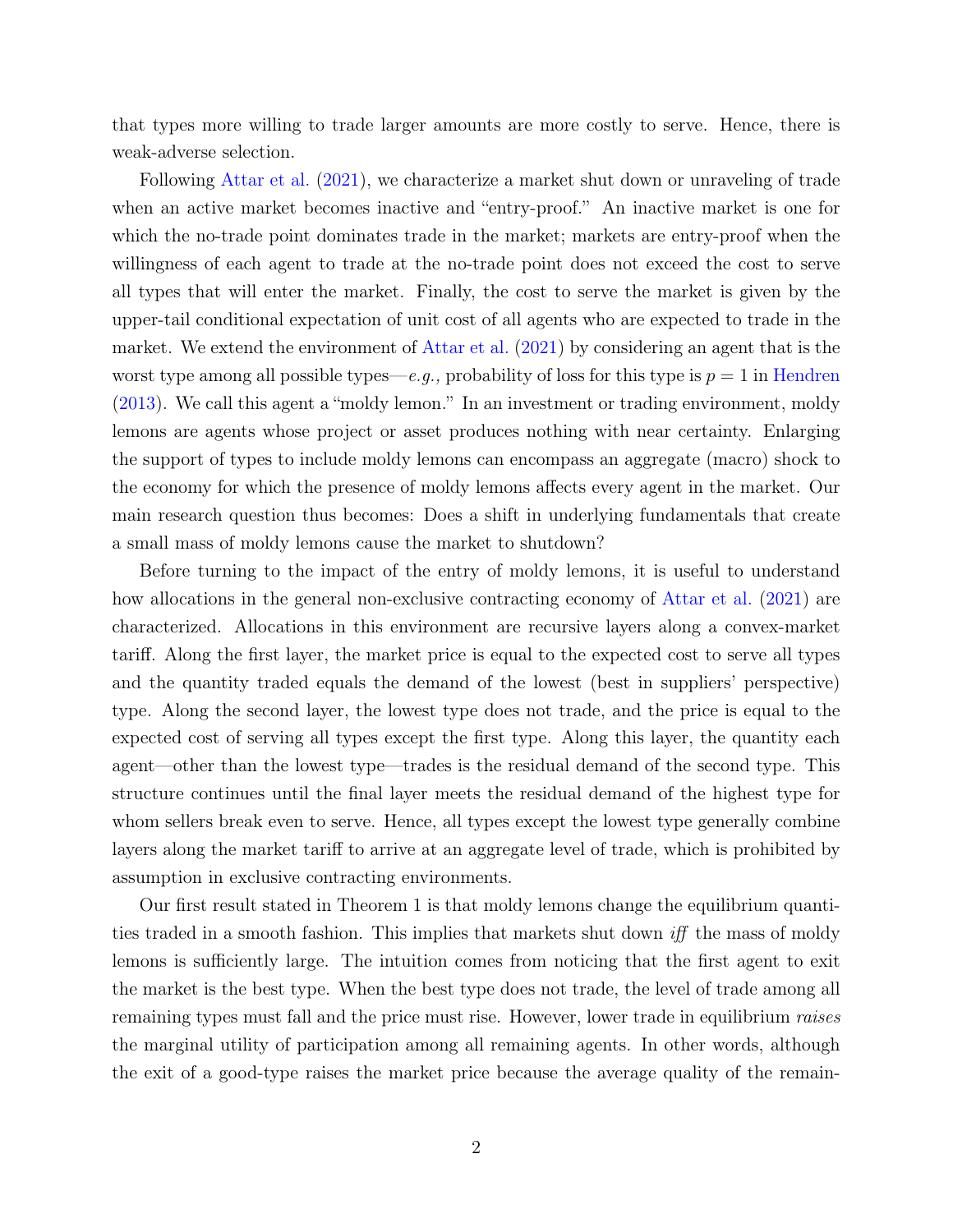<span id="page-4-0"></span>

Figure 1: Issuance of Collateralized Debt Obligations and Collateralized Loan Obligations Source: Securities Industry and Financial Markets Association.



Figure 2: U.S. leveraged loan default rate

Note: CDO and CLO issuance plummets in times of crises, but the default rate of the underlying securities– leveraged loans–modestly increase.

Source: S&P Global Market Intelligence.

ing pool is worse, each agent's marginal rate of substitution between quantity and price increases. Therefore, all remaining agents' incentives to trade actively in the market remain at least as strong as they previously were. The only way to generate a large cascade of exits beyond the best types is if the initial entry mass of moldy lemons is sufficiently large, a result reminiscent of [Akerlof](#page-34-4) [\(1970\)](#page-34-4) and [Azevedo and Gottlieb](#page-34-5) [\(2017\)](#page-34-5) under exclusive contracts.

We then turn to understand the more relevant question: Under what circumstances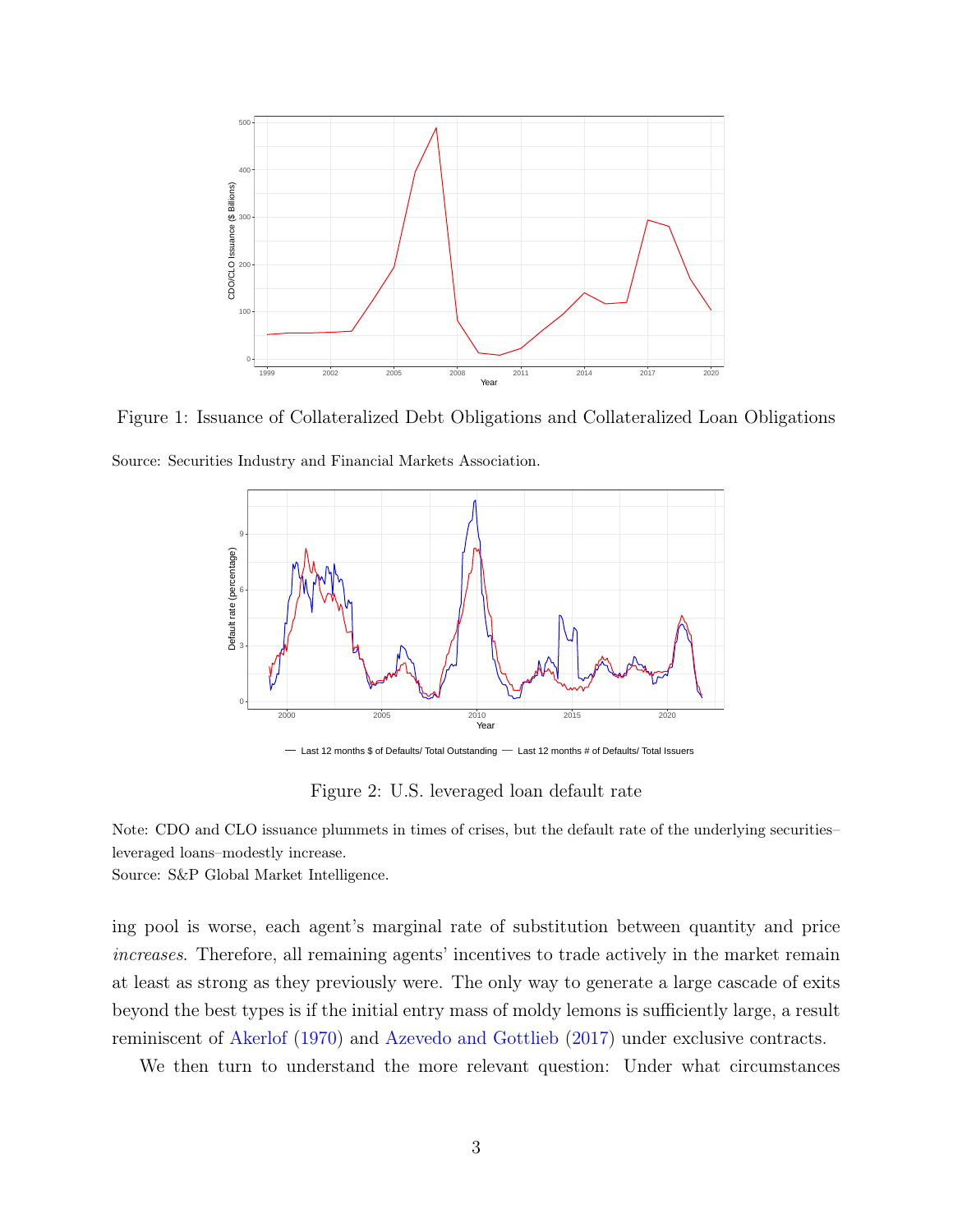can a normal functioning market collapse due to a small mass of moldy lemons entering. We extend the model by endowing agents with an outside option to market participation. These outside options may represent payoffs obtainable to agents outside of the market.<sup>[1](#page-5-0)</sup> Alternatively, they can represent fixed participation costs. For example, an agent may enjoy a higher utility by staying out of the market, because entering the market may take time, effort, and cost. Moreover, it could capture the time and effort required to search for a counterparty or supplier, the effort and monetary cost of negotiating and verifying contract terms, or paying other brokerage or settlement fees.<sup>[2](#page-5-1)</sup>

The second result stated in Theorem 2 states that a small mass of moldy lemons can generate a large cascade of exits and market shut downs when agents have outside options. The intuition comes from the fact that outside options provide agents a level of utility against which trade in the market is compared. Hence, the marginal utility characterization of the baseline model is replaced by a total utility representation. In particular, the exit of the best type of agent has negative spillover effects on the remaining agents, because the lower quantity of trade reduces overall utility and the higher market price of remaining contracts together makes the outside option more appealing despite higher marginal rates of substitution. In this case, the exit of a single good type can cause the next best agent to exit the market because the relative value of their outside option increases. Therefore, further exits can happen, and the rest of the agents may suffer even more utility loss and so on.

Theorems 1 and 2 also suggest that some of the results in [Hendren](#page-35-4) [\(2013,](#page-35-4) [2014\)](#page-35-5) do not necessarily apply to nonexclusive contracting economies. In particular, [Hendren](#page-35-5) [\(2014\)](#page-35-5) shows that in the exclusive contracting settings of either [Akerlof](#page-34-4) [\(1970\)](#page-34-4) or [Rothschild and](#page-36-1) [Stiglitz](#page-36-1) [\(1976\)](#page-36-1), the presence of a type whose loss probability is equal to 1–a moldy lemon– causes the market to break down either via Akerlof pricing or failure to find a competitive equilibrium as in [Rothschild and Stiglitz](#page-36-1) [\(1976\)](#page-36-1). Theorem 1 in our paper shows that under non-exclusive contracting, moldy lemons are *not sufficient* to generate a complete market breakdown.

We show an important comparative static result that relates the degree of asymmetric information to exit cascades. Economies with more uncertainty regarding the underlying types of the agents are less vulnerable to exit cascades than economies that feature more known types. More specifically, economies that feature what we call more coarse partitions of types—weighted averages of types—can be interpreted as having more uncertainty about the true type of each agent in the partition. Economies with more coarse partitions are

<span id="page-5-0"></span><sup>&</sup>lt;sup>1</sup>For example, an outside option is an agent's reservation value in search and matching models.

<span id="page-5-1"></span><sup>2</sup>This interpretation is similar to entry fees studied by [Bisin and Gottardi](#page-34-6) [\(1999,](#page-34-6) [2003\)](#page-34-7).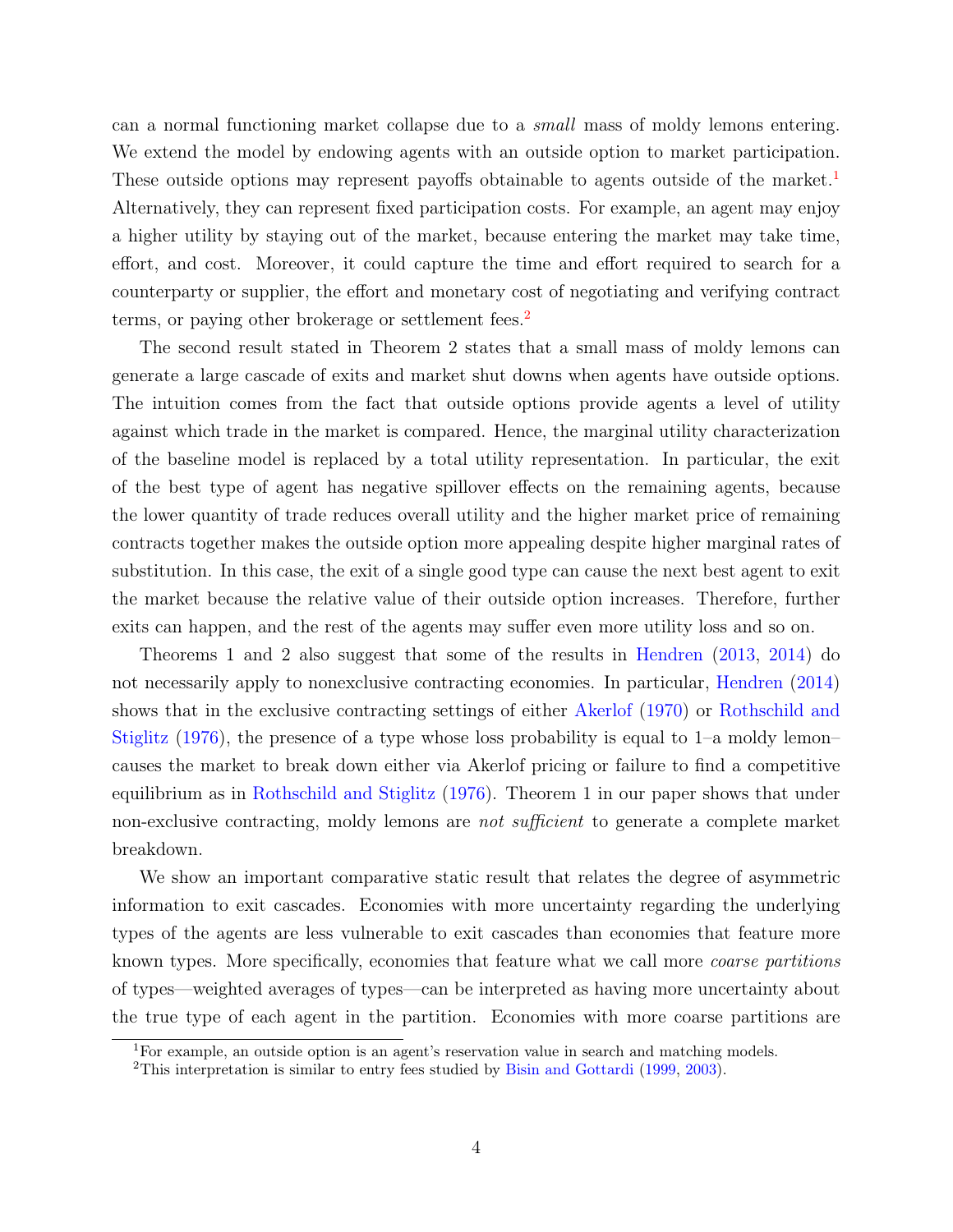less likely to feature exit cascades for a given mass of moldy lemons. The reason is that relative weight of each partition is larger when multiple times comprise it than the weight of each type alone. Thus, a mass of mold lemons sufficient to generate an exit cascade in an economy with fully disaggregated types may be insufficient to generate the same amount of exit with a more coarse partition. For example, the cost increase due to moldy lemons that triggers a cascade in which agent 1 exiting causes agent 2 to exit may not be sufficient to cause both agents 1 and 2 to exit as a group when agent 2 only exits only because of the spillover effect associated with agent 1's exit. Therefore, economies in which there is more precise information or certainty about each agent's type are more likely to feature exit cascades. This result provides a theoretical underpinning to the information production models of [Gorton and Ordoñez](#page-35-6) [\(2019\)](#page-35-6); [Dang et al.](#page-35-3) [\(2020\)](#page-35-3); [Gorton and Ordoñez](#page-35-7) [\(2020\)](#page-35-7) in which market failure arise endogenously due to the incentives to produce private information.

A numerical example confirms the formal results of Theorems 1 and 2 and our comparative static. The example also shows that markets are more prone to shut down as the number of types in the economy grow large and each type is more similar. In particular, if the masses of adjacent types are combined into a single type with the same average probability of a bad state as the original partition, then the introduction of moldy lemons is less likely to cause a cascade of exits. Therefore, markets are more vulnerable to shutdowns when there are many different types, even when aggregate risk or uncertainty remain the same. The reason is due to Theorem 2: the sufficient mass of new moldy lemons needed to trigger market shutdowns increases as the relative mass of existing agents increases. In other words, if both the best type and the second best type do not know whether they are the best type or not, the initial trigger of cascade by the best type is less likely to occur.

The final result shows how aggregate shocks can impact the proclivity for moldy lemons to induce market shut downs. For example, consider a uniform increase in the cost of serving agents (i.e. probability of default) for all types. If outside options remain unchanged, then markets are more prone to shutdowns due to moldy lemons. The reason is that higher cost among all types raises the upper-tail conditional unit cost and leads to higher contract prices in the market. High prices for trade in the market then raise the relative value of the outside option, which generates a cascade of exits. By contrast, if the outside option is not fixed and also varies with the aggregate shock, then moldy lemons are less likely to cause market shutdowns. The reason is that the fall in the utility-level associated with the shock to the outside option can dominate the fall in utility of the consumption bundle obtained via market trades. This happens when the utility difference between the no-trade and market consumption bundle rises as the marginal rate of substitution increases, which makes it less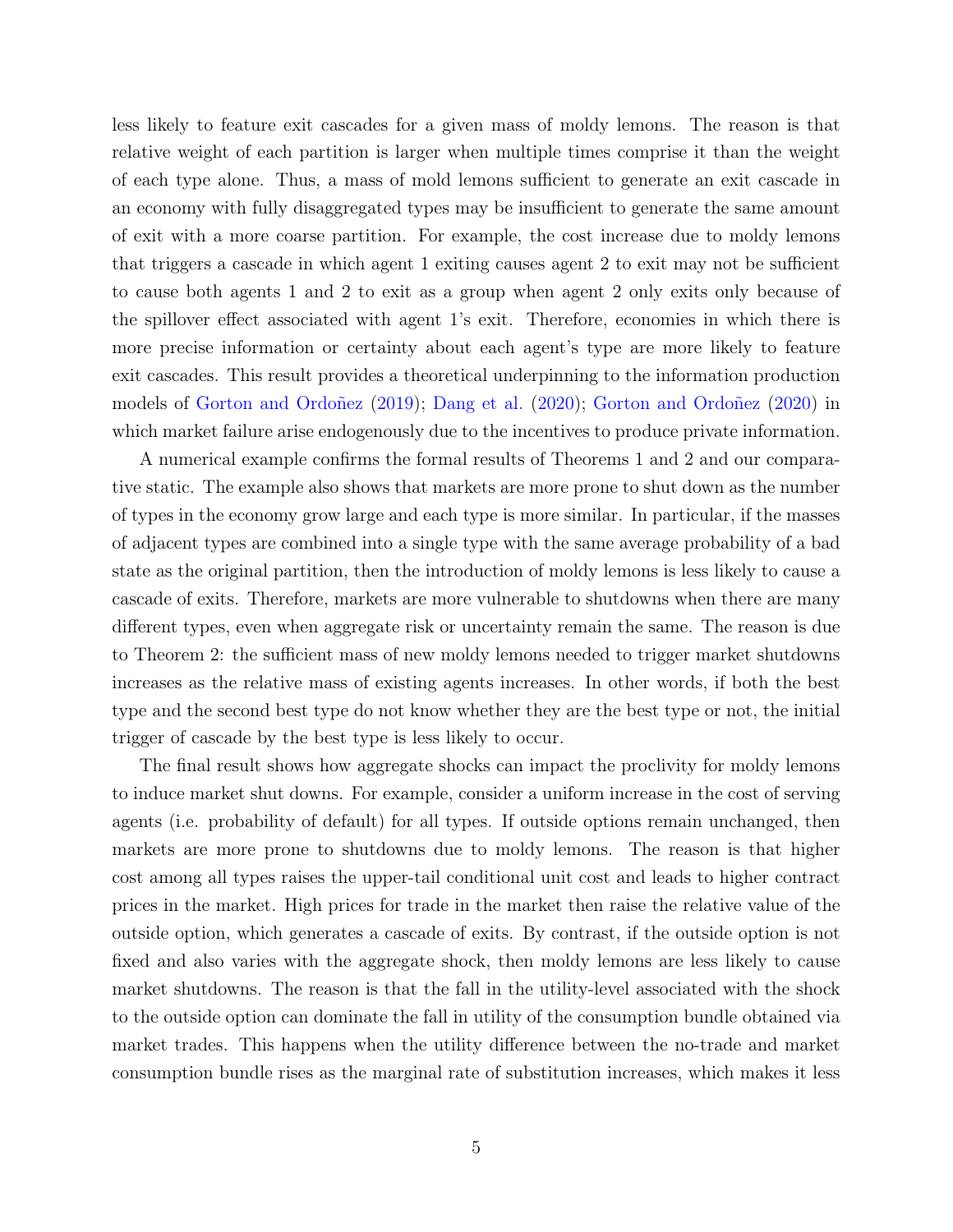likely that an agent exits.

Overall, our results suggest a parsimonious yet realistic way of generating sudden market shutdowns without imposing additional structure or institutional details on the model. Thus, our model is widely applicable to many different markets and contexts, and provides simple insights on the properties of market shutdowns.

The paper proceeds as follows: Section presents the non-exclusive contracting framework of [Attar et al.](#page-34-2) [\(2021\)](#page-34-2), and introduces the critical concept of entry-proofness. Section 3 introduces moldy lemons and states Theorem 1. Section 4 introduces outside options and states Theorem 2. Section 5 provides a numerical example and simulations to show the impact of moldy lemons and outside options in the non-exclusive contracting environment.

**Relation to the Literature.** Our paper relates to the literature studying non-exclusive contracting in economies with adverse selection pioneered by (e.g. [Pauly,](#page-36-2) [1974;](#page-36-2) [Jaynes,](#page-35-8) [1978;](#page-35-8) [Hellwig,](#page-35-9) [1988;](#page-35-9) [Glosten,](#page-35-10) [1994\)](#page-35-10). Allocations in these non-exclusive contracting environments are recursive; agents trade in layers consisting of multiple contracts.<sup>[3](#page-7-0)</sup> More recent results extend to generalized settings with divisible goods, general preferences, and multiple types (e.g [Attar et al.,](#page-34-8) [2011,](#page-34-8) [2014,](#page-34-9) [2021;](#page-34-2) [Dubey and Geanakoplos,](#page-35-2) [2019\)](#page-35-2). Equilibrium always exists and is unique, which may include the no-trade equilibrium. Among these, our paper builds directly upon [Attar et al.](#page-34-2) [\(2021\)](#page-34-2) and [Dubey and Geanakoplos](#page-35-2) [\(2019\)](#page-35-2) but with a different focus; we study the conditions under which small changes in the distribution of agents causes markets to unravel.

Our focus on the unraveling of competitive equilibrium due to adverse selection dates back to [Akerlof](#page-34-4) [\(1970\)](#page-34-4) and [Rothschild and Stiglitz](#page-36-1) [\(1976\)](#page-36-1), and is recently generalized by [Hendren](#page-35-4) [\(2013,](#page-35-4) [2014\)](#page-35-5) and [Azevedo and Gottlieb](#page-34-5) [\(2017\)](#page-34-5). Unlike these papers, our model features non-exclusive contracting. Like [Akerlof](#page-34-4) [\(1970\)](#page-34-4), markets unravel when the cost to serve the market exceeds the marginal willingness of each agent to trade. With non-exclusive contracting, active markets are robust to small changes in underlying fundamentals and this sort of unraveling does not generally occur. [Hendren](#page-35-5) [\(2014\)](#page-35-5) shows that equilibrium in insurance economies with exclusive contracting must unravel either via Akerlof-pricing or failure to satisfy competitive-Nash equilibrium a la Rothschild-Stigliz when the distribution of types either contains a continuous interval, or the type whose accident probability equals 1. We show that this result is partially sensitive to competitive contracting as in [Azevedo](#page-34-5) [and Gottlieb](#page-34-5) [\(2017\)](#page-34-5) and exclusive contracting environment. In general, entry of a type with accident probability equal to 1 does not cause markets to unravel with non-exclusive

<span id="page-7-0"></span><sup>&</sup>lt;sup>3</sup>[Bisin and Gottardi](#page-34-6) [\(1999,](#page-34-6) [2003\)](#page-34-7) show that some form of non-linear pricing is needed to make compatible price taking behavior with asymmetric information.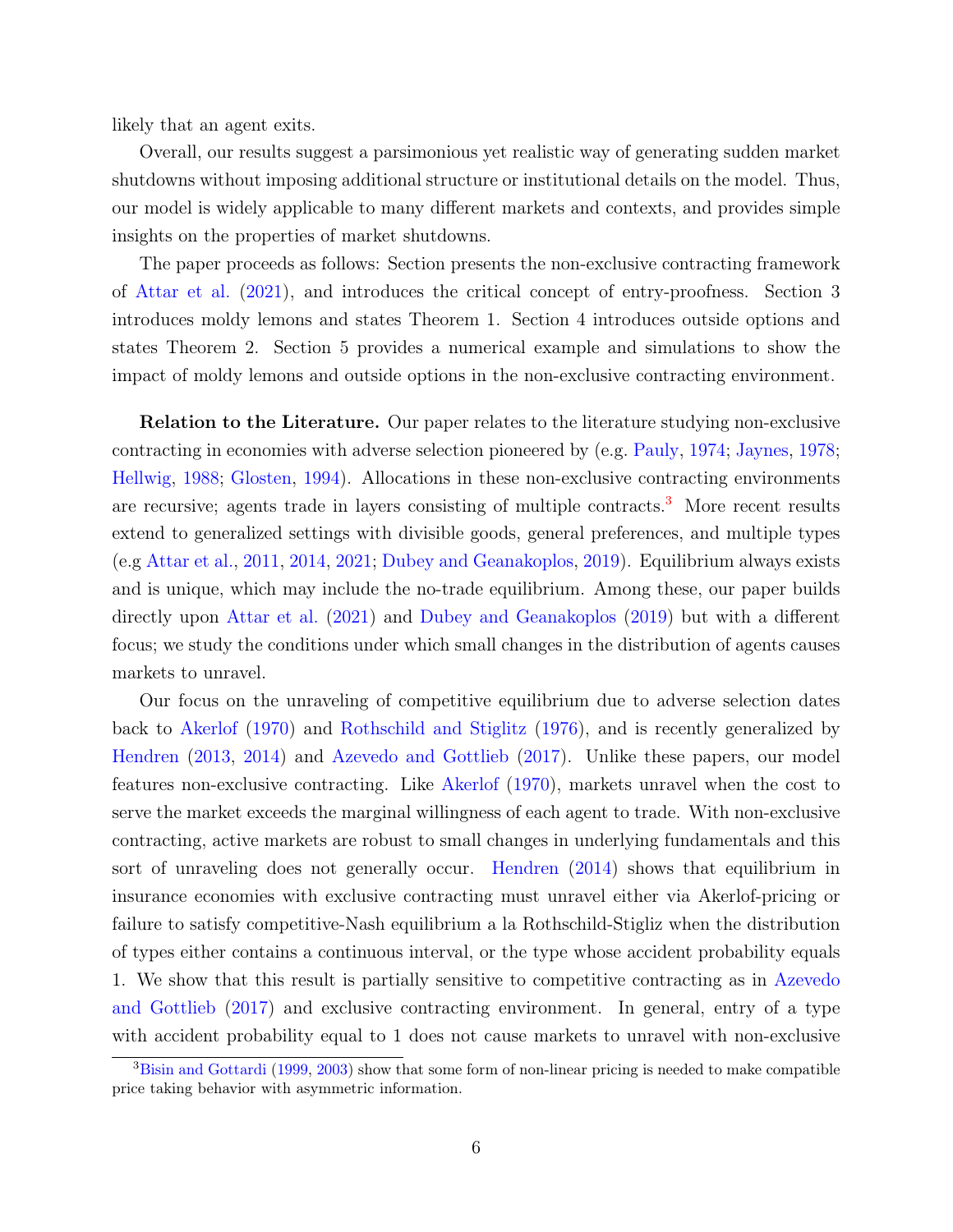contracting.

Recent applications of non-exclusive contracting under adverse selection have been applied to security design (e.g. [Asriyan and Vanasco,](#page-34-10) [2021\)](#page-34-10), and asset markets with heterogeneously informed buyers (e.g. [Kurlat,](#page-35-11) [2016\)](#page-35-11). One common feature of non-exclusivity is that neither security nor asset markets more broadly are fully separating; there is always some form of cross-subsidization among markets. Our model inherits semi-pooling in equilibrium, but our focus is on how small changes in underlying fundamentals cause markets to unravel. [Auster et al.](#page-34-11) [\(2021\)](#page-34-11) study a form of non-exclusivity in search with adverse selection. Workers can apply to as many jobs as possible, but ultimately sell their labor to a single firm. Fully separating equilibria are precluded because high types always send some applications to low-wage-offering firms to hedge against remaining unemployed.

[Philippon and Skreta](#page-36-3) [\(2012\)](#page-36-3) show that the failure of the price mechanism and market unraveling justify public interventions during liquidity or credit freezes. A key insight in their framework is that interventions impact the set of agents that choose to participate in government programs, which in turn impacts trade in the market. In a nonexclusive contracting framework, policies that increase entry cost prevent market unraveling only if the policy can discriminate among types; otherwise, a uniform cost increase makes markets more prone to unraveling because the best types exit first, which raises the cost of trade for all remaining types.

### 2 Model

The model builds on the recent contributions of [Attar et al.](#page-34-8) [\(2011,](#page-34-8) [2014,](#page-34-9) [2021\)](#page-34-2) and [Dubey](#page-35-12) [and Geanakoplos](#page-35-12) [\(2002,](#page-35-12) [2019\)](#page-35-2). We briefly lay out the specifics of the environment and state the relevant theorems in [Attar et al.](#page-34-2) [\(2021\)](#page-34-2) that aid in our analysis of the conditions under which markets shut down as worse types enter the market—*i.e.*, moldy lemons.<sup>[4](#page-8-0)</sup>

The demand side of the market consists of privately informed agents with a finite number of types–indexed by  $i \in I \equiv \{1, ..., n\}$  with a strictly positive measure of each type,  $m_i$ . Utility for each type is given by  $u_i(q, t)$  and assumed to be continuous, quasi-concave in the arguments and strictly decreasing in  $t$ . Generically,  $q$  represents the quantity of a good that is consumed and  $t$  is the transfer required to obtain the good. An important feature of asymmetric information models is that privately informed types are ordered by a single-

<span id="page-8-0"></span><sup>&</sup>lt;sup>4</sup>We refer the reader to their paper for detailed proofs.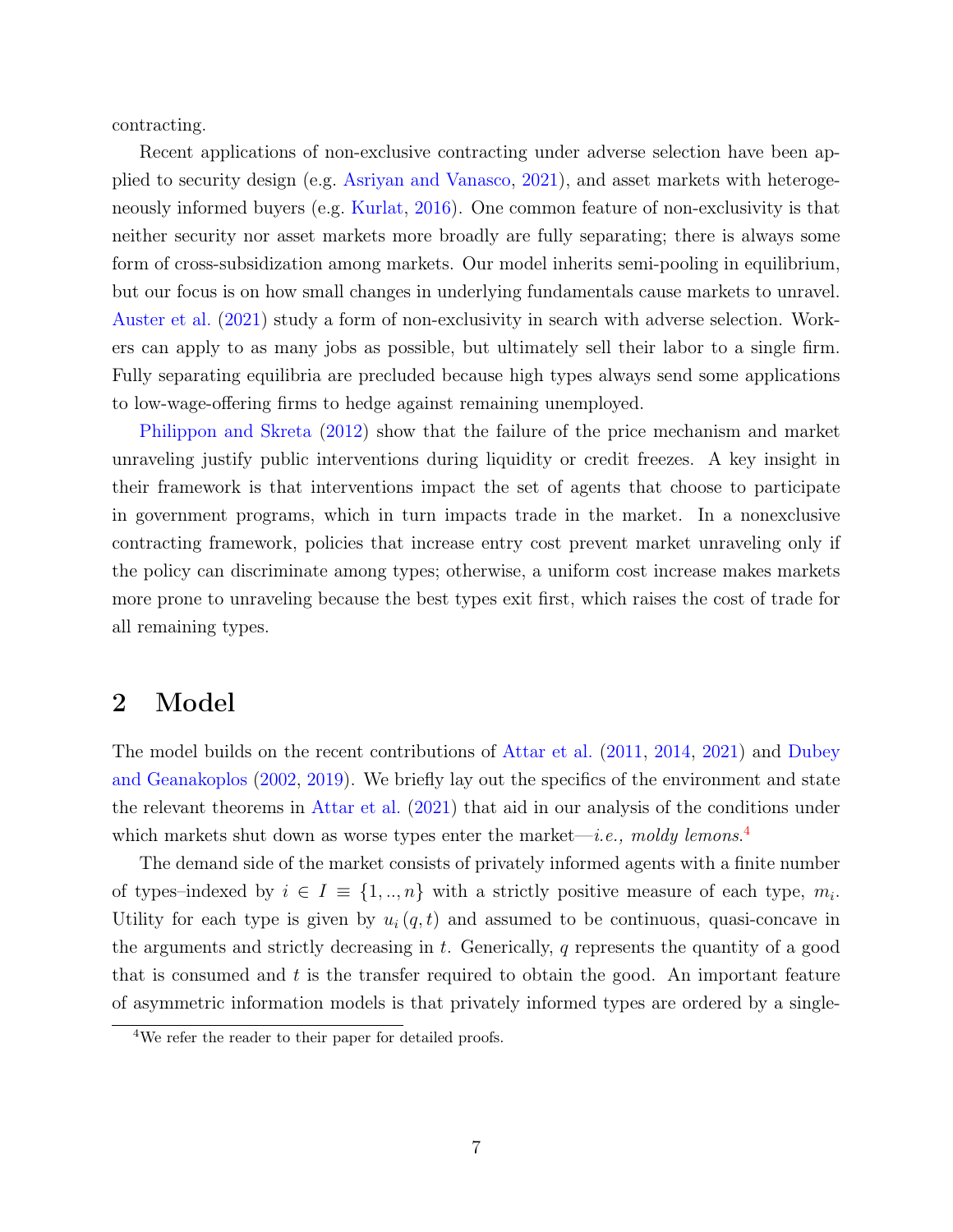crossing property [\(Milgrom and Shannon,](#page-36-4) [1994\)](#page-36-4),  $\forall i < j, q < q', t, t'$ :

$$
u_i(q, t) \le u_i(q', t') \Rightarrow u_j(q, t) < u_j(q', t').
$$

Single-crossing implies that a higher type is at least as willing as a lower type to trade an additional unit of the good for an additional transfer.<sup>[5](#page-9-0)</sup> More generally, we can define a marginal rate of substitution without assuming differentiable utility functions. Let  $\tau_i(q, t)$  be the supremum set of prices,  $p$ , such that utility increase by an (optimally chosen) additional quantity  $q'$  exceeds the associated fall in utility that corresponds to the higher transfer  $pq'$ ,

<span id="page-9-2"></span>
$$
\tau_i(q,t) \equiv \sup \left\{ p : u_i(q,t) < \max_{q' \geq 0} u_i(q+q',t+pq') \right\}.
$$

Hence,  $\tau_i(q, t)$  is the slope of the indifference curve at an additional quantity,  $q' > q$ , and can be considered as a (pseudo-)marginal rate of substitution for agent  $i$  at consumption bundle  $(q, t)$ . An important assumption for our analysis of "moldy lemons" to come is that, absent a transfer, a strictly positive endowment of  $q$  lowers agents' marginal rate of substitution:

### **Assumption 1**  $\tau_i(q, 0) \le \tau_i(0, 0), \forall i, q > 0.6$  $\tau_i(q, 0) \le \tau_i(0, 0), \forall i, q > 0.6$

By way of concrete examples, the model translates into the insurance economy of [Roth](#page-36-1)[schild and Stiglitz](#page-36-1)  $(1976)$ , where i indicates an agent's risk of loss, q is the amount of insurance purchased, and  $t$  is the insurance premium. In a credit economy,  $i$  indexes borrower default probability,  $q$  is the loan quantity demanded, and  $t$  is the gross loan promise made to the lender. We will later use this framework for our numerical analysis.

The supply of contracts in the economy is a linear technology provided at a unit cost,  $c_i > 0$ , for each type *i*. Assume  $c_i$  is increasing in *i*. Adverse selection occurs if  $c_i$  is increasing in type. That is, higher types wish to trade more than low types, but the cost of servicing these types is higher. For each type, define by  $\bar{c}_i$  the expected unit cost of serving all types  $j \geq i$  (the upper-tail conditional expected cost) given that higher types will be willing to

<span id="page-9-0"></span><sup>5</sup>Here we are using strict single-crossing condition rather than weak single-crossing, which allows for equality. This is because we want to focus on the strict notion of market breakdown in light of Corollary 1 in [Attar et al.](#page-34-2) [\(2021\)](#page-34-2).

<span id="page-9-1"></span><sup>&</sup>lt;sup>6</sup>The same assumption is also used in [Attar et al.](#page-34-2)  $(2021)$  in their analysis.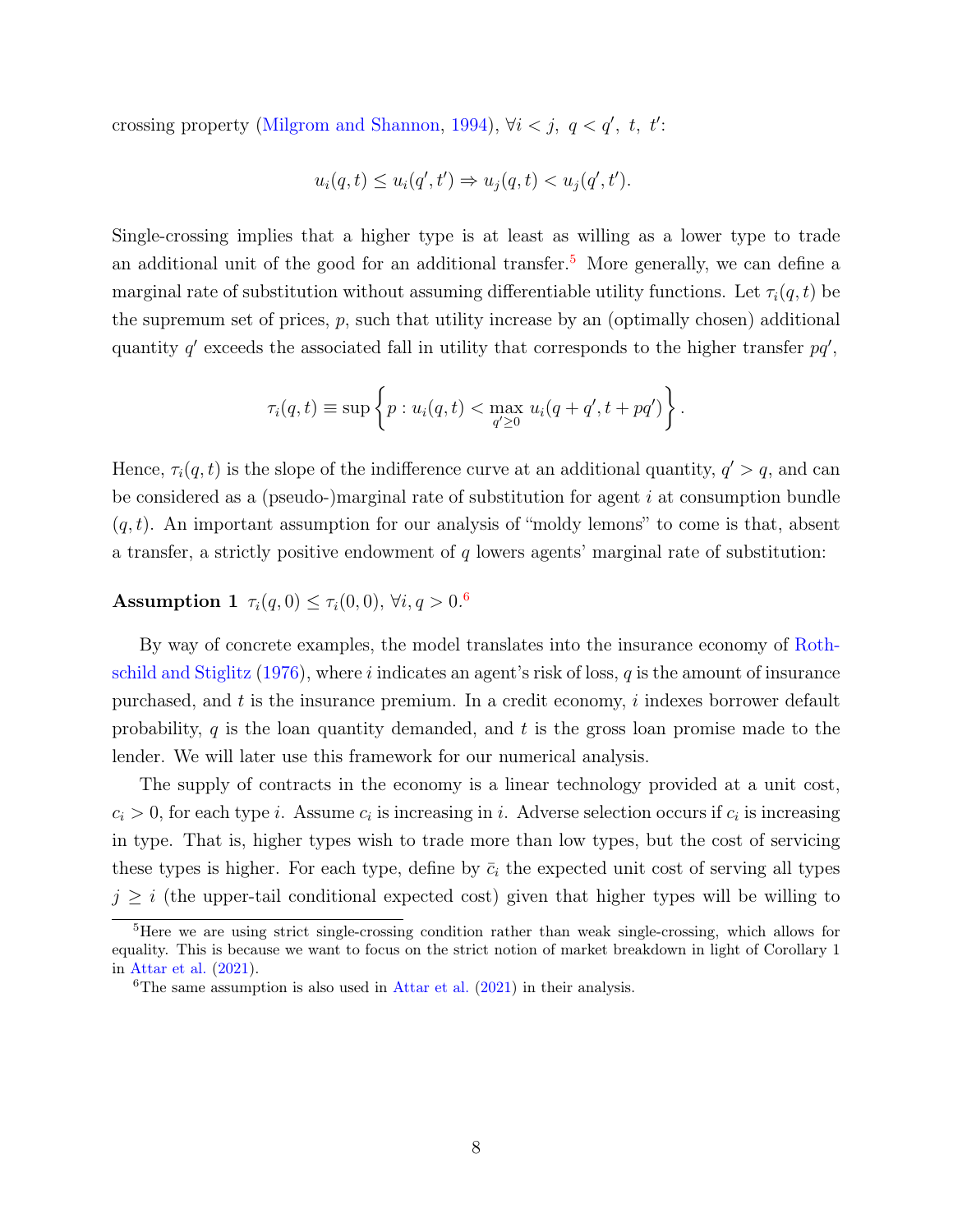trade any contract offered to type i. Formally,

$$
\bar{c}_i \equiv E[c_j | j \ge i] = \frac{\sum_{j \ge i} m_j c_j}{\sum_{j \ge i} m_j} \tag{1}
$$

Hence, for any  $j < i$ ,  $c_j < \bar{c}_i$ . A contract is defined by the pair  $(q, t)$  for  $q \ge 0$ . Suppliers of contracts are competitive risk-neutral, expected profit maximizers.

### 2.1 The Concept of Entry-proof, Inactive Markets

In this framework, [Attar et al.](#page-34-2) [\(2021\)](#page-34-2), first state the conditions under which any inactive market,  $(q, t)$ , is resilient to competitive entry, hence "entry-proof." The key is to first consider the no-trade contract,  $(0, 0)$ , as any agent's outside option. Then, a market is entry proof iff, for any menu of contracts an entrant offers, the buyer's best response earns the entrant zero expected profit. That is, the entry-proof condition is given by

### **Condition EP:**  $\tau_i(0,0) \leq \bar{c}_i$   $\forall i$ .

Condition EP simply says that there will be no trade in a market when the cost of offering a contract for agent i, given that all other types higher than i must also be served, exceeds type i's marginal utility of not trading. Theorem 1 in [Attar et al.](#page-34-2)  $(2021)$  states that Condition EP is necessary and sufficient for markets to be inactive.

We sketch the proof here since the arguments are useful in our extensions. The singlecrossing condition implies that an entrant offering an arbitrary menu of contracts will end up trading  $(q_i, t_i)$  with type i and  $q_j \ge q_i$  with all agents  $j \ge i$ . The expected profit to the entrant of this menu is  $\sum_i m_i$  [ $t_i - c_i q_i$ ]. Using summation by parts, the expected profit can be written in terms of layers  $(q_i-q_{i-1})$  and  $(t_i-t_{i-1})$ :  $\sum_i \left( \sum_{j\geq i} m_j \right) [t_i - t_{i-1} - \overline{c}_i (q_i - q_{i-1})],$ where  $(q_0, t_0) \equiv (0, 0)$ . Moreover, it must be the case that agent i is willing to trade the additional layer on top of the original set of contracts that yielded  $(q_{i-1}, t_{i-1})$ , if the entrant's offer is accepted. That is, the marginal rate of substitution of agent  $i$  at the original allocation times the new layer must exceed its cost:  $\tau_i(q_{i-1}, t_{i-1})(q_i - q_{i-1}) > t_i - t_{i-1}$ . In addition, the entrant cannot make a loss on each type given the expected cost,  $\overline{c}_i$ , to serve all types  $j > i$ that will also accept the contract. Therefore,  $t_i - t_{i-1} - \overline{c}_i(q_i - q_{i-1}) \geq 0$ . Single-crossing implies that  $q_i \geq q_{i-1}$ , so combining the two previous inequalities, entry will be non-profitable when  $\tau_i(q_{i-1}, t_{i-1}) \leq \overline{c}_i$ . Then, using the fact that type  $i-1$  prefers their optimal trade to no trade, we have  $\tau_{i-1}(q_{i-1}, t_{i-1}) < \tau_{i-1}(0, 0)$ , and so does type i. Invoking the assumption that,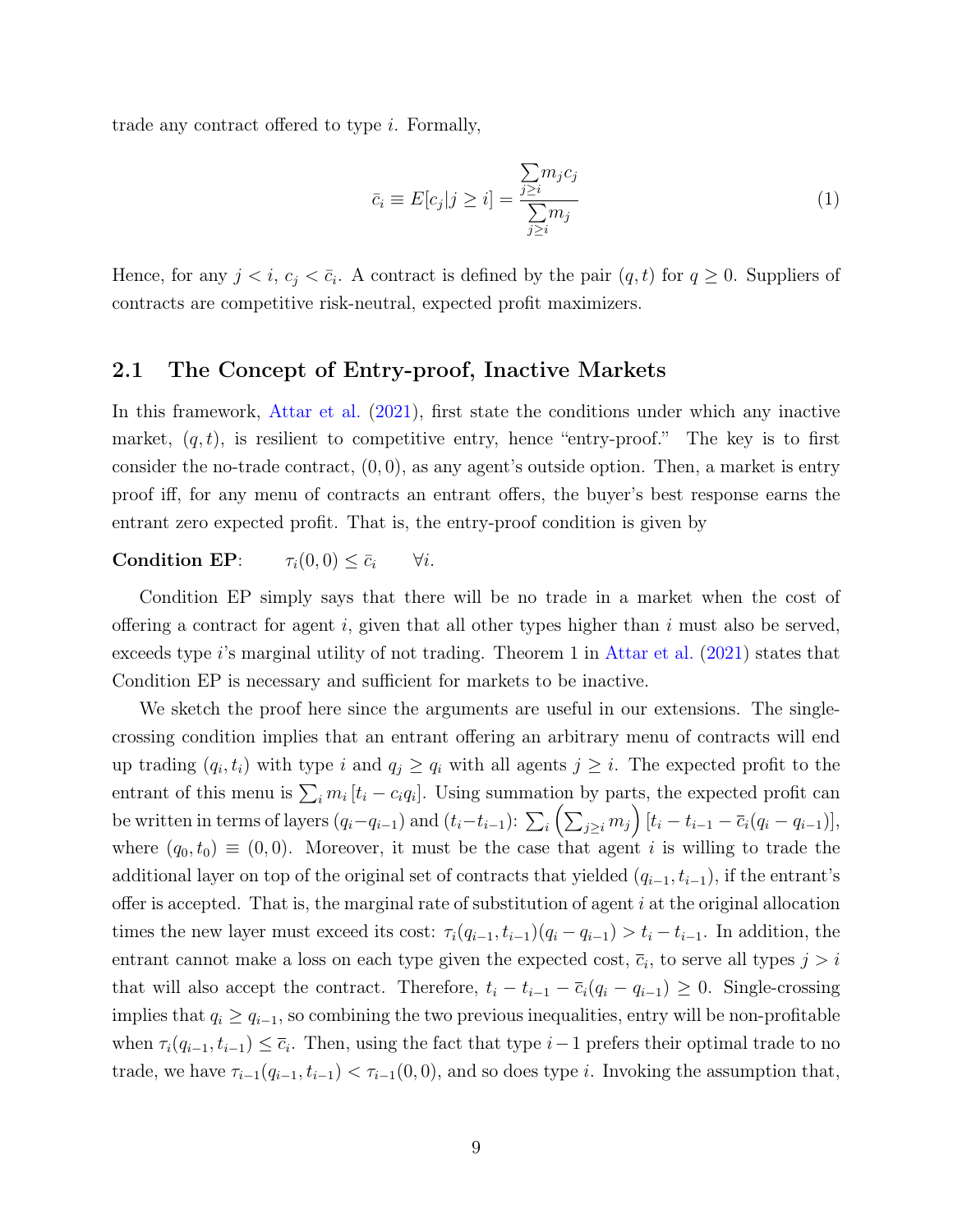absent transfers, agents' marginal rate of substitution is weakly decreasing in quantities,  $\tau_i(\underline{q}_i,0) \leq \tau_i(0,0)$ , where  $\underline{q}_i \in [0,q_{i-1}]$  is the quantity that makes agent *i* indifferent between  $(q_{i-1}, t_{i-1})$  and  $(\underline{q}_i, 0)$ . Finally, by quasi-concavity of preferences,  $\tau_i(q_{i-1}, t_{i-1}) \leq \tau_i(\underline{q}_i, 0)$ , we have the desired result  $\tau_i(q_{i-1}, t_{i-1}) \leq \tau_i(\underline{q}_i, 0) \leq \tau_i(0, 0) \leq \overline{c}_i$ .

Under a weak single-crossing condition, a market breakdown in [Attar et al.](#page-34-2) [\(2021\)](#page-34-2) is characterized by the situation for which a non-null set of contracts yields strictly negative expected profits, so there exists a best response for the buyer such that entry on an inactive market is unprofitable. This notion of market breakdown can be more strict as in many papers in the literature such that a market breakdown is a situation in which any menu of contracts that strictly attracts at least some agents yields a strictly negative expected profit, even if the buyer's best response is most favorable to the entrant. A Corollary to Theorem 1 is that this notion of market breakdown occurs if and only if **Condition EP** is satisfied when the preferences are strictly convex and strict single-crossing holds, and this is the notion of the market shutdown that we will use in our analysis.

### 2.2 The Concept of Entry-proof, Active Markets

The main question we are after is, Under what conditions does the entry of worse type buyers or a worsening of the buyer type distribution cause active markets to break down? In order to answer this question, we first ask when active markets are entry-proof in the sense that entry of a supplier is unprofitable. Armed with the answer to the latter question based on [Attar et al.](#page-34-2) [\(2021\)](#page-34-2), we can answer the former.

Trade in the market is non-exclusive in the sense that no agent can be stricken from trading with multiple firms or suppliers. Therefore, we must define the market tariff, or the minimum aggregate transfer that is made across active markets to obtain aggregate consumption, q. Define the market tariff by  $T(q)$ . We will assume that  $T(q)$  is convex and the domain is a compact interval with lower bound equal to 0. Then, all agents choose  $q_i$  to maximize  $u_i(q_i, T(q_i))$ . An allocation,  $(q_i, T(q_i))_{i \in I}$  is *implemented* by the market tariff, T, if  $q_i = \arg \max_q u_i(q, T(q))$ . This allocation is *budget feasible* if suppliers make non-negative expected profits at the market tariff

<span id="page-11-0"></span>
$$
\sum_{i} m_i \left[ T(q_i) - c_i q_i \right] \ge 0. \tag{2}
$$

The assumption that trade is non-exclusive means that for an active market to be entry proof, no agent can combine any menu of potential new contracts in the market with trade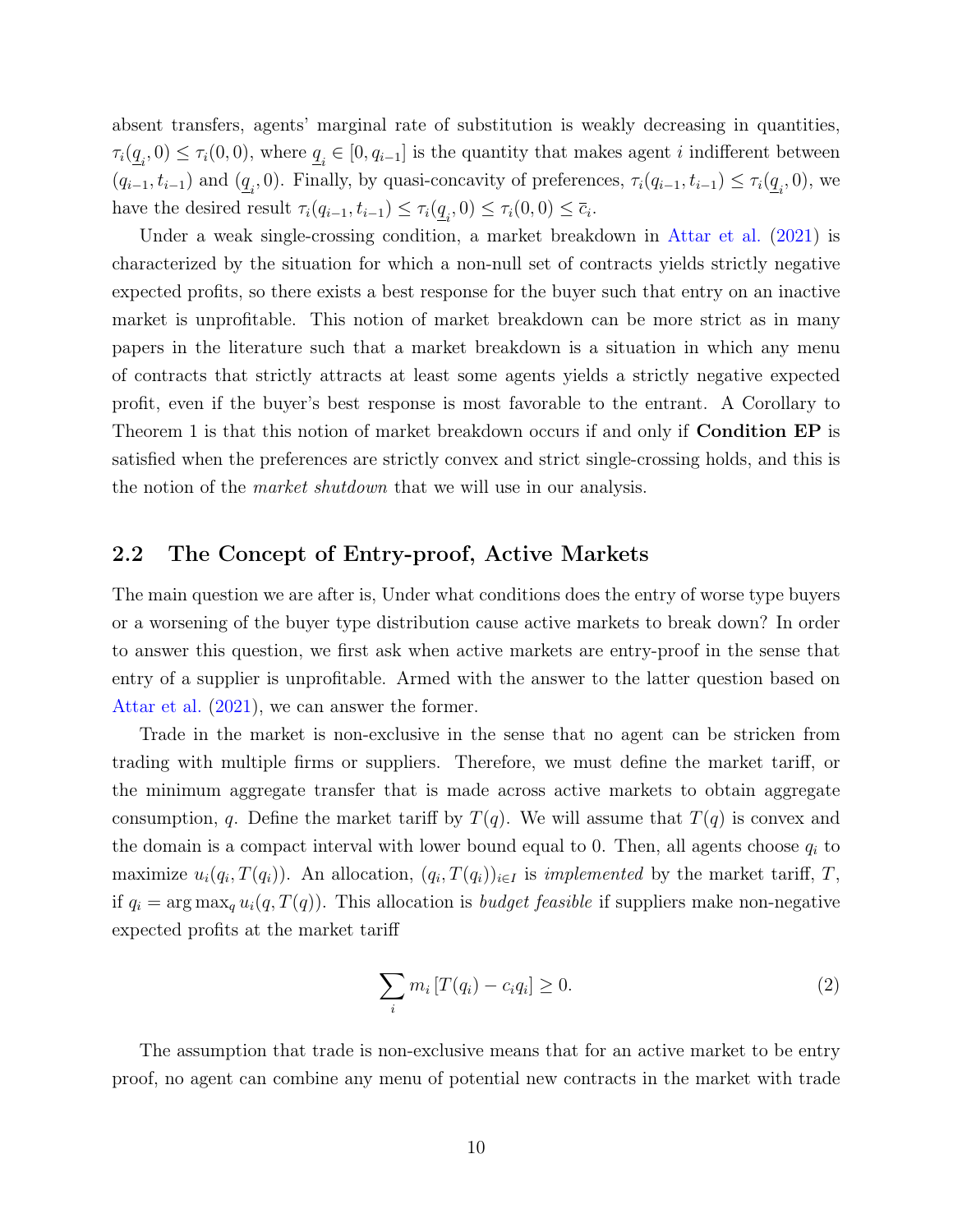along the existing market tariff,  $T$ , where the entrant makes positive expected profits. Exclusive trading implies that the menu of contracts offered in a specific market yield at most zero expected profits. Under non-exclusivity, the entrant must deal with the fact that agents can combine the new offer with any existing offers in the market. Therefore, the entrant faces types with indirect utility functions of trading a proposed new contract  $(q', t')$  in addition to the existing allocation  $(q_i, T(q))$ :

<span id="page-12-2"></span><span id="page-12-1"></span>
$$
u_i^T(q',t') \equiv \max\{u_i(q+q',T(q)+t':q)\}\tag{3}
$$

An agent's individual rationality constraint from an entrant's perspective is determined by the indirect utility of not trading the proposed contract on top of the existing market tariff,  $u_i^T(0,0)$ . We can define the marginal rate of substitution along the indirect utility functions as above by  $\tau_i^T(q',t')$ .<sup>[7](#page-12-0)</sup> As shown by [Attar et al.](#page-34-2) [\(2021\)](#page-34-2), the indirect utility functions will also satisfy single-crossing because the primitives satisfying the same condition. In order to apply Theorem 1 of [Attar et al.](#page-34-2) [\(2021\)](#page-34-2) to the indirect marginal rates of substitution, one needs to assume that for all types,  $i$ , and all transfers,  $t$ , the indirect marginal rates of substitution are nonincreasing in  $q$ , which is slightly stronger than Assumption [1.](#page-9-2)

#### **Assumption 2** For all i and t,  $\tau_i(q, t)$  is nonincreasing in q.

Intuitively, this assumption implies that a higher quantity always reduces each agent's willingness to pay for any additional quantity. For the given market tariff, T, and the allocation,  $(q_i, T(q))$ , we can define  $\tau_i^T(0,0)$  as the supremum of the set of prices p for the indirect utility function,  $u_i^T(0,0)$ —that is,

$$
u_i(q_i, T(q_i)) = u_i^T(0,0) < \max\left\{u_i^T(q',pq') : q'\right\} = \max\left\{u_i(q+q', T(q) + pq' : q, q')\right\}.
$$

With this, we can invoke the necessity and sufficiency result of **Condition EP** to state that a market tariff is entry-proof iff:

$$
\forall i, \quad \tau_i^T(0,0) \le \overline{c}_i. \tag{4}
$$

This condition states that an active market is entry-proof if and only if the cost required to enter the market exceeds the willingness of each agent to trade the contract on top of

<span id="page-12-0"></span><sup>&</sup>lt;sup>7</sup>This is possible because: 1) the maximizers in  $(3)$  are continuous from Berge's Maximization Theorem; 2) the market tariff, T, is convex; 3) the utility functions,  $u_i(q, t)$ , are weakly quasi-concave in  $(q, t)$  and strictly decreasing in t; 4) and, hence, the indirect utility functions  $u_i^T$  are weakly quasi-concave in  $(q, t)$  and strictly decreasing in t.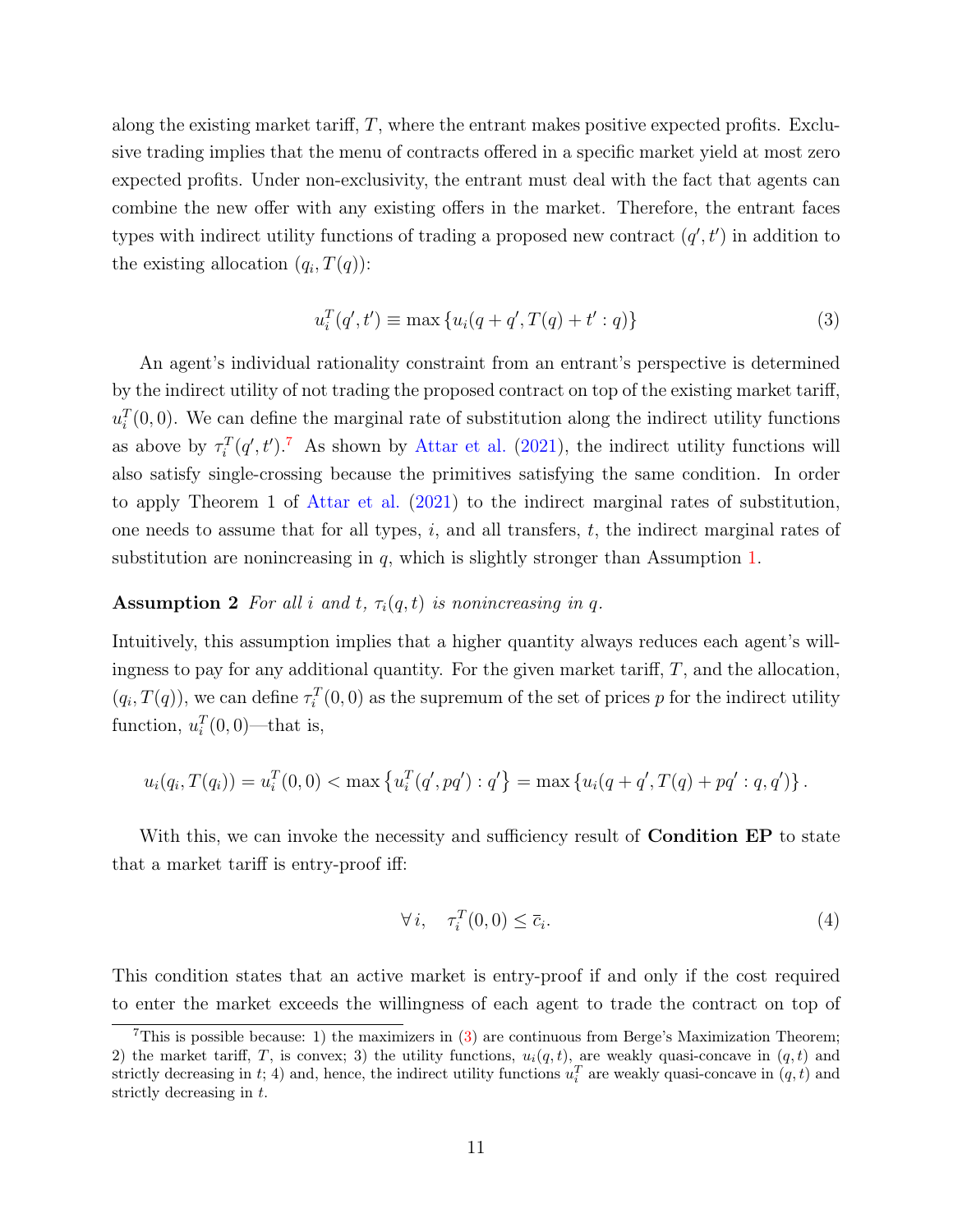the allocation they may already obtain. For each agent, the utility they receive from their market trades must be at least as large as trading the proposed new contract given the cost required to serve the market:

<span id="page-13-0"></span>for each *i*, 
$$
u_i(q_i, T(q_i)) \ge \max\{u_i(q + q', T(q) + \overline{c}_i q' : q, q')\}
$$
. (5)

By convention of letting  $q_0 \equiv 0$ , setting  $q' = q_i - q$ , and applying condition [\(5\)](#page-13-0) for each layer,  $q \in [q_{i-1}, q_i]$ , we see that the implied market tariff necessary to induce entry must be at least as large as the pre-entry tariff:

<span id="page-13-1"></span>for each 
$$
i
$$
 and  $q \in [q_{i-1}, q_i], \quad T(q_i) \leq T(q) + \overline{c}_i(q_i - q).$  (6)

For a given  $q = q_{i-1}$ , we have  $T(q_i) \leq T(q_{i-1}) + \overline{c}_i(q_i - q_{i-1})$ . Using the budget-feasibility condition from [\(2\)](#page-11-0), and re-writing it in terms of layers, we have

$$
\sum_{i} \left( \sum_{j \ge i} m_j \right) [T(q_i) - T(q_{i-1}) - \bar{c}_i (q_i - q_{i-1})] \ge 0. \tag{7}
$$

Therefore, it must be the case that the inequalities in  $T(q_i) \leq T(q_{i-1}) + \overline{c}_i(q_i - q_{i-1})$  hold as equalities:

<span id="page-13-2"></span>
$$
T(q_i) = T(q_{i-1}) + \overline{c}_i(q_i - q_{i-1}).
$$
\n(8)

It must also be true that the allocation,  $u_i(q_i, T(q_i))$ , implied by the new layer,  $q_i - q_{i-1}$ maximizes the utility of all the agents that choose it, given that the new market tariff must rise to serve all agents. Hence, for each  $i$ ,

$$
u_i(q_i, T(q_i)) = \max \{ u_i(q_{i-1} + q', T(q_{i-1}) + \overline{c}_i q' : q' ) \}.
$$
\n(9)

Finally, because the tariff is convex and satisfies [\(6\)](#page-13-1) and [\(9\)](#page-13-2), it must be affine with slope  $\bar{c}_i$ over the interval  $[q_{i-1}, q_i]$ .

With this, [Attar et al.](#page-34-2) [\(2021\)](#page-34-2) state **Theorem 2**—An allocation  $(q_i, T(q_i))_{i \in I}$  is budgetfeasible and implemented by an entry-proof convex market tariff, T, with domain  $[0, q_n]$  if and only if

1. 
$$
(q_0, T(q_0)) \equiv (0, 0),
$$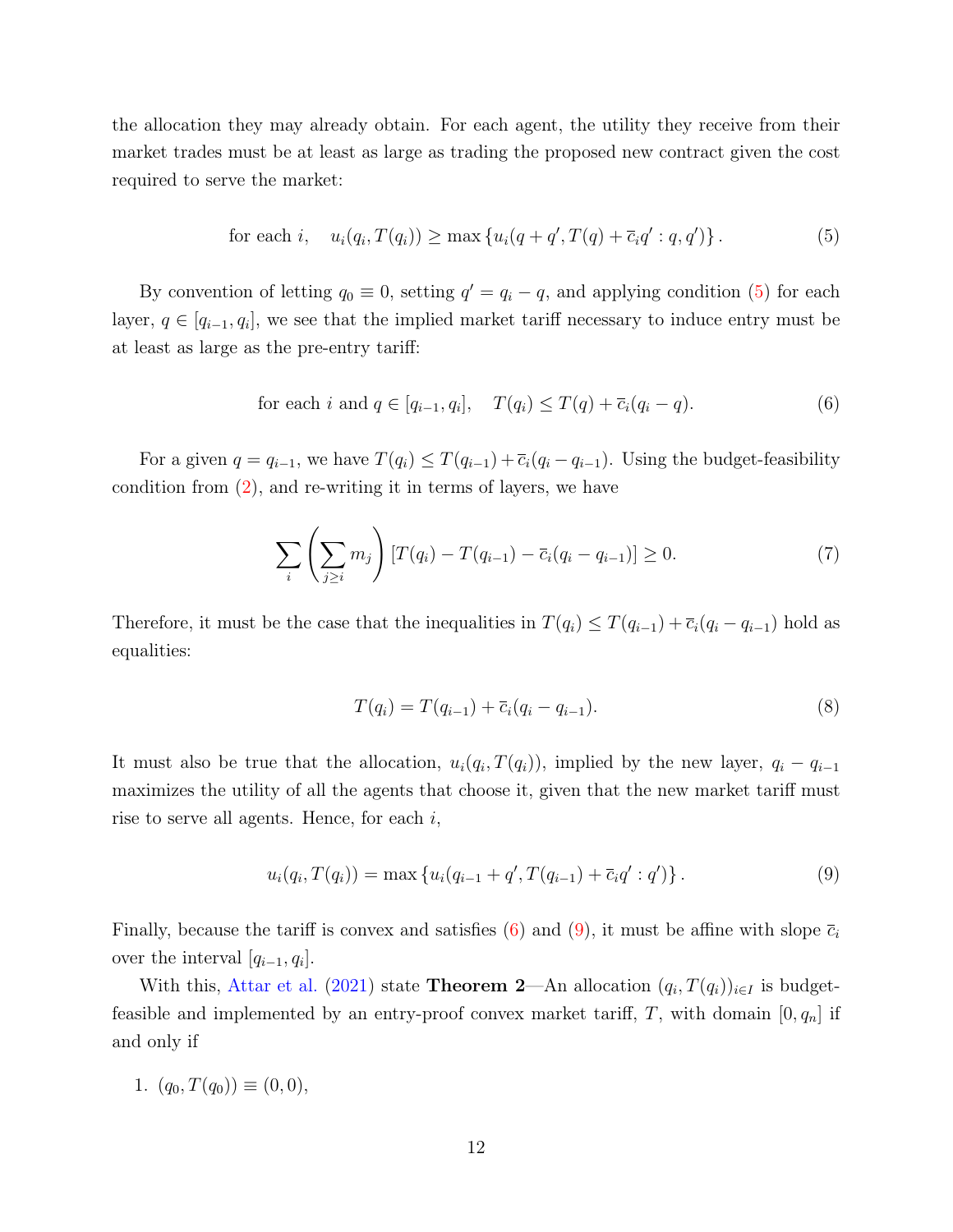- 2.  $q_i q_{i-1} \in \arg \max \{ u_i (q_{i-1} + q', T(q_{i-1}) + \overline{c}_i q' : q' ) \}$  for each i,
- 3.  $q_{i-1} < q_i \Rightarrow T$  is affine with slope  $\overline{c}_i$  over  $[q_i, q_{i-1}]$  for each i.

To sum up, an affine convex market tariff is entry proof as long as the upper-tail conditional cost of entry exceeds the marginal willingness of all agents to trade the additional layer on top of their pre-entry allocation. This market tariff consists of layers of trade with unit prices  $\bar{c}_i$  that trace out a polygon with an upward kink at each  $q_{i+1}^* \ge q_i^*$  for each  $i \in I$ .

As discussed in [Attar et al.](#page-34-2) [\(2021\)](#page-34-2), uniqueness of an entry-proof convex market tariff also follows if the solution to each agent's maximization problem is unique. This is guaranteed if the agents' preferences are strictly convex, which we assume to be the case. The problem of multiplicity arises only if the marginal rate of substitution of some type i equals  $\bar{c}_i$  over a whole interval of quantities, which is not a generic phenomenon [\(Attar et al.,](#page-34-2) [2021\)](#page-34-2).

### 3 Moldy Lemons

We now ask what happens to trades in markets and the market tariff as increasingly worse types of agents enter the market. What we have in mind are situations for which firms anticipate a very high cost of serving some types of agents who may generate losses with near certainty. For example, the COVID-19 pandemic led to a surge in defaults.

To fix ideas, assume that a new agent of type  $n+1$  (a "moldy lemon") enters the market with mass  $m_{n+1}$ . The cost to serve this agent is  $c_{n+1} > c_n$ . Given that the unit cost of serving agent  $n + 1$  is strictly greater than the unit cost of serving any other agent, the upper-tail conditional expected cost of serving all agents must also rise. Specifically, the new upper-tail conditional expected cost for any agent  $i$  is given by

<span id="page-14-0"></span>
$$
\tilde{\bar{c}}_i \equiv \frac{\sum_{j \ge i} m_j c_j + m_{n+1} c_{n+1}}{\sum_{j \ge i} m_j + m_{n+1}},\tag{10}
$$

and  $\tilde{\bar{c}}_i > \bar{c}_i$ . Then, it is clear that any market that was inactive ex ante remains inactive ex post agent  $n+1$  entering, because  $\tau_i(0,0) \leq \bar{c}_i < \tilde{\bar{c}}_i$ . This is quite natural in the sense that making the average quality of the pool worse will never lead to the opening of new markets.

What about active markets? Does the arrival of agent  $n + 1$  lead any active markets to shut down? Recall that an active-market is subject to entry if the marginal willingness to trade for all agents is greater than the upper-tail conditional cost to serve them. Then, if a market was active and  $\tau_i^{\tilde{T}}(0,0) > \tilde{c}_i$  for some *i*, the market will remain active with a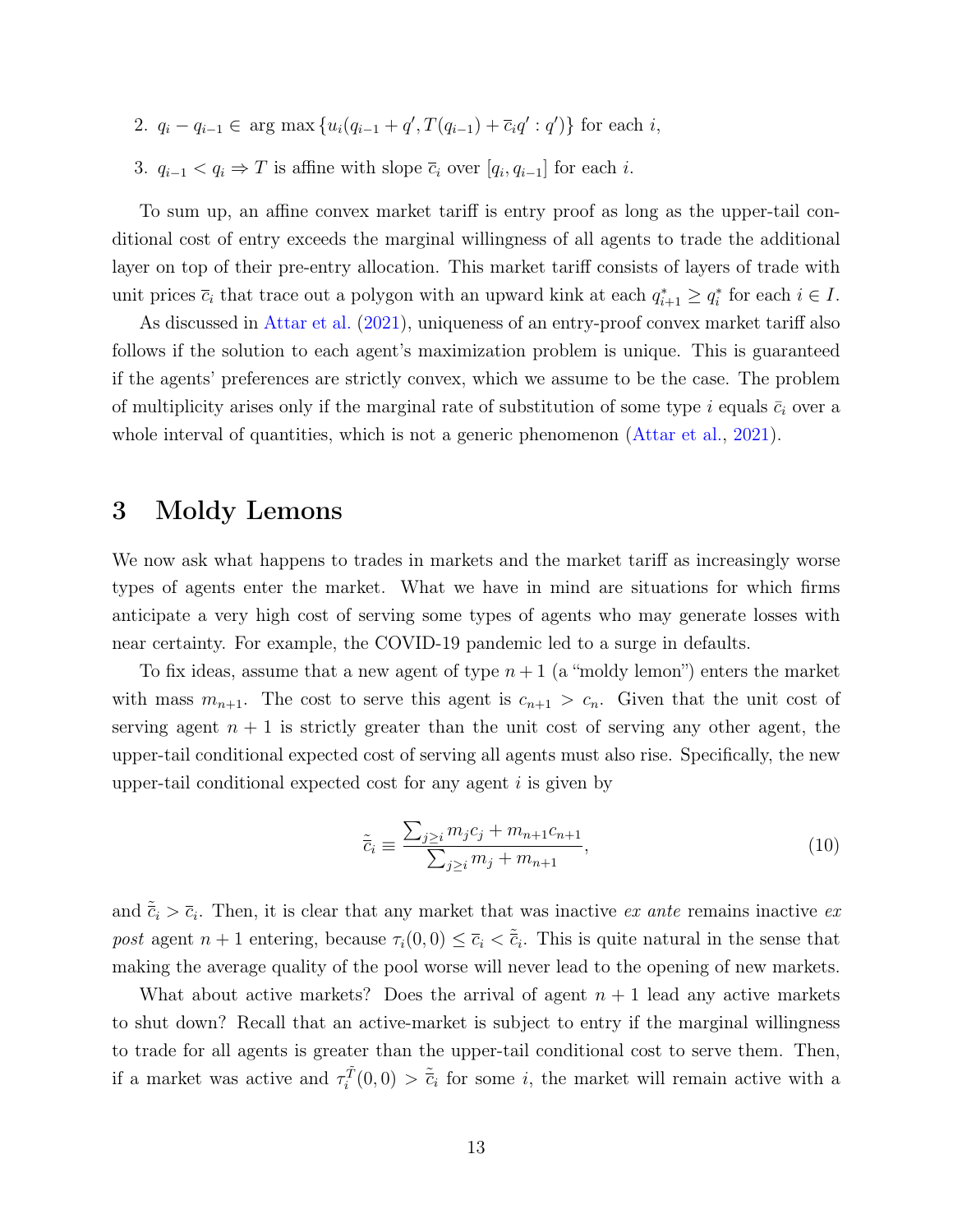new equilibrium level of aggregate trade given by quantities  $(\tilde{q}_i)_{i \in N \cup \{n+1\}}$ . Intuitively, active markets must be characterized by terms of trade that do not make agents worse off compared with not trading. If there is at least one type of agent that is lower than type- $n + 1$  willing to trade in a market given that the cost will rise, then the market will not close despite the presence of type  $n + 1$ . More interestingly, type  $n + 1$  causes the aggregate quantity of trade to decrease for all types  $\tilde{q}_i < q_i$ ,  $\forall i$ , and the slope of the market tariff to rise along all segments of the polygon that trace out the new market tariff,  $\hat{T}(\tilde{q})$ . Finally, active markets cease to remain active only when  $\tau_i^{\tilde{T}}(0,0) \leq \tilde{\tilde{c}}_i$ ,  $\forall i$ . From [\(10\)](#page-14-0), moldy lemons lead to market breakdowns only when their mass,  $m_{n+1}$  is sufficiently large relative to the rest of the agents.

<span id="page-15-0"></span>Formally, we have the following:

#### Theorem 1 (Moldy Lemons)

Suppose  $n+1$  type (moldy lemons) with mass  $m_{n+1}$  and  $c_{n+1} > c_n$  enters the market. Then,

- 1. if a market was inactive (market shutdown), then the market remains inactive under the new equilibrium.
- 2. if a market was active and  $\tau_i^{\tilde{T}}(0,0) > \tilde{c}_i$  for some i, then the market remains active under the new equilibrium with quantities  $(\tilde{q}_i)_{i \in N \cup \{n+1\}}$  and the following statements are true:
	- (i)  $\forall i, \tilde{q}_i \leq q_i$
	- (ii)  $\forall i, if \tilde{q}_{i-1} < \tilde{q}_i$ , the new slope for affine tariff  $\tilde{T}$  is steeper as  $\tilde{\tilde{c}}_i > \bar{c}_i$  over  $[\tilde{q}_{i-1}, \tilde{q}_i]$ .
- 3. if a market was active and  $\tau_i(0,0) \leq \tilde{c}_i$  for each i, then the market shuts down.

Proof. Statements 1 and 3 are almost trivial as explained in the discussion before the theorem. We show that statement 2 holds by mathematical induction.

First, consider type 1. Suppose that agent 1 was trading a positive quantity  $q_1 > 0$ , without loss of generality.

Case 1. Suppose that type 1 agent exits the market after the entry of moldy lemons. Then, the quantity demanded trivially decreases as  $\tilde{q}_1 = 0 < q_1$ , and the market tariff increases as  $\tilde{T}(q) \geq \tilde{c}_{2}q > \bar{c}_{2}q > \bar{c}_{1}q$  for any q in  $[0, q_{1}]$  and  $[q_{1}, q_{2}]$ . Since  $(q_{2}, T(q_{2}))$  was the type 2 agent's best response,  $\tau_2(q_2, T(q_2)) \leq \bar{c}_2 < \tilde{c}_2$ . Therefore, the new optimal quantity for type 2,  $\tilde{q}_2$  should be less than  $q_2$  because  $\tau_2(q, t)$  is nonincreasing in q for all t.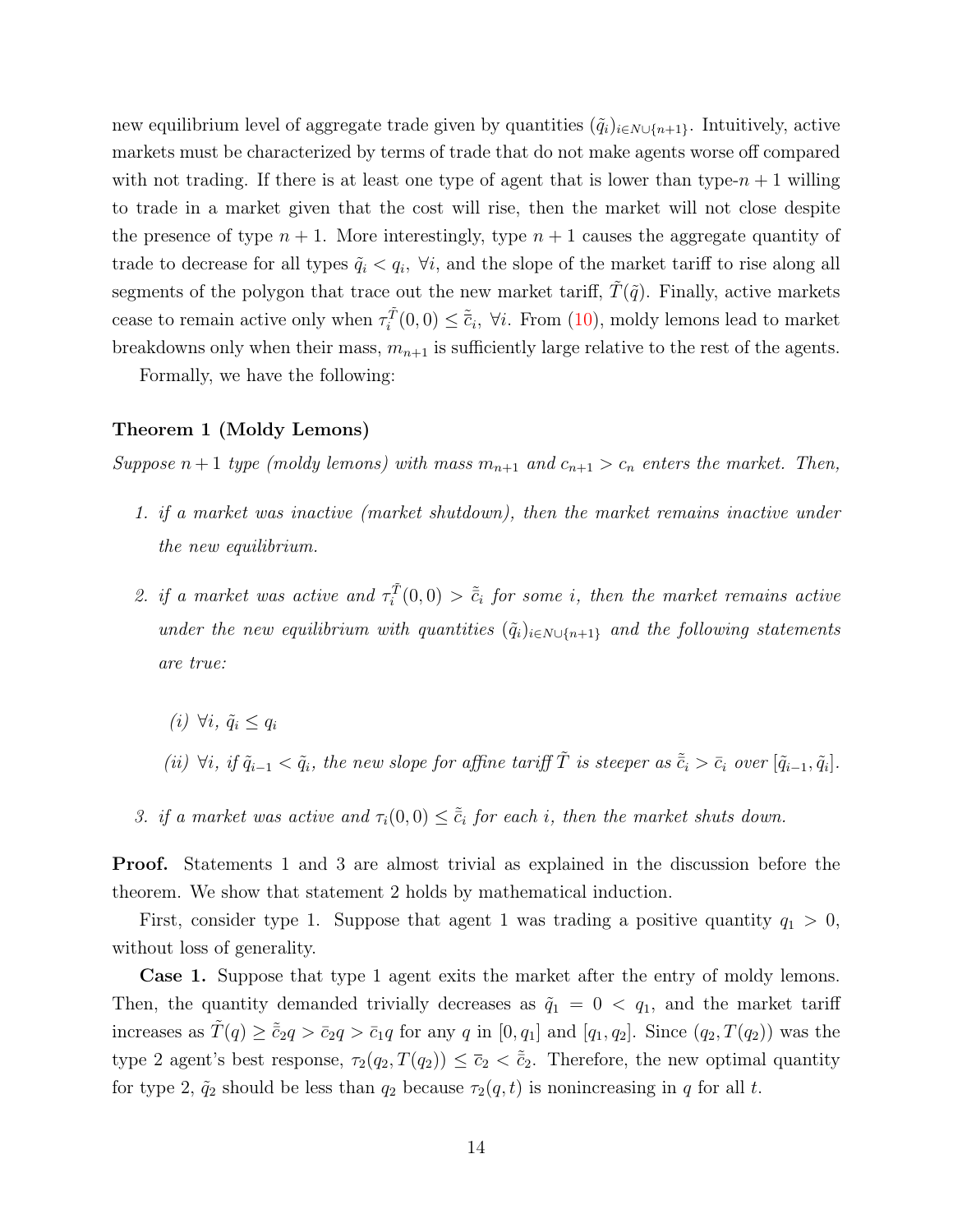Case 2. Suppose that type 1 agent still trades a positive quantity in the market. The market tariff trivially increases to  $\tilde{T}(q) = \tilde{c}_1q$  for any q in  $[0, \tilde{q}_1]$  as in the previous case. Since  $(q_1, T(q_1))$  was the type 1 agent's best response,  $\tau_1(q_1, T(q_1)) \leq \bar{c}_1 < \tilde{c}_1$ . Therefore, the new optimal quantity for type 1,  $\tilde{q}_1$  should be less than  $q_1$  since  $\tau_1(q, t)$  is nonincreasing in q for all t. Given that, type 2 agent will face a higher total tariff for the same quantity as

$$
\tilde{T}(q_2) \ge \tilde{\bar{c}}_1 \tilde{q_1} + \tilde{\bar{c}}_2 (q_2 - \tilde{q}_1) > T(q_2) = \bar{c}_1 q_1 + \bar{c}_2 (q_2 - q_1),
$$

because  $\tilde{\bar{c}}_j > \bar{c}_j$  for  $j = 1, 2$  and  $\tilde{q}_1 \leq q_1$ . Therefore, the new optimal quantity for type 2 becomes  $\tilde{q}_2$  that is less than  $q_2$  as in the previous case.

Now consider an arbitrary type  $i > 2$ . Suppose that the inductive hypothesis holds up to  $i-1$ , so  $\tilde{q}_j \le q_j$  and the slope of the new market tariff  $\tilde{T}$  became steeper as  $\tilde{c}_j$  over  $[\tilde{q}_{j-1}, \tilde{q}_j]$ for any  $j \leq i - 1$ . Then,

$$
\tilde{T}(q_i) \ge \sum_{j < i} \tilde{\bar{c}}_j (\tilde{q}_j - \tilde{q}_{j-1}) + \tilde{\bar{c}}_i (q_i - \tilde{q}_{i-1}) \\
> \sum_{j < i} \bar{c}_j (q_j - q_{j-1}) + \bar{c}_i (q_i - q_{i-1}) = T(q_i),
$$

with the convention  $\tilde{q}_0 \equiv 0$ . Again, since  $(q_i, T(q_i))$  was the type i agent's best response,  $\tau_i(q_i, T(q_i)) \leq \bar{c}_i < \tilde{c}_i$  and the total tariff for the same quantity actually increases further. Therefore, the new optimal quantity for type i,  $\tilde{q}_i$  should be less than  $q_i$ .

Thus, by mathematical induction,  $\tilde{q}_i \leq q_i$  holds for any i and the new slope for the affine market tariff  $T$  becomes steeper in each and every interval of the new optimal quantity layers.

The observation that markets shut down with non-exclusive contracting only if there a is sufficient mass of bad types is not terribly surprising. [Azevedo and Gottlieb](#page-34-5) [\(2017\)](#page-34-5) show a similar result under an exclusive contracting environment. However, we are extending their results to a formal result under the non-exclusive contracting environment.

The next set of questions we address are which layers are most susceptible to exit of agents and under what conditions do exits become pervasive with multiple inactive layers? The single-crossing condition implies that higher types have higher willingness to trade at higher prices. Hence, as worse types enter the market and increase the market tariff along each layer, the lowest types exit the market first. This is easiest to see for the case where the first type  $i = 1$  is just indifferent to trading given the upper-tail conditional cost of serving all greater types  $j > 1$  where  $\tau_i^{\tilde{T}}(0,0) = \bar{c}_i < \tilde{\bar{c}}_i$ , while other agents  $j > 1$  could still have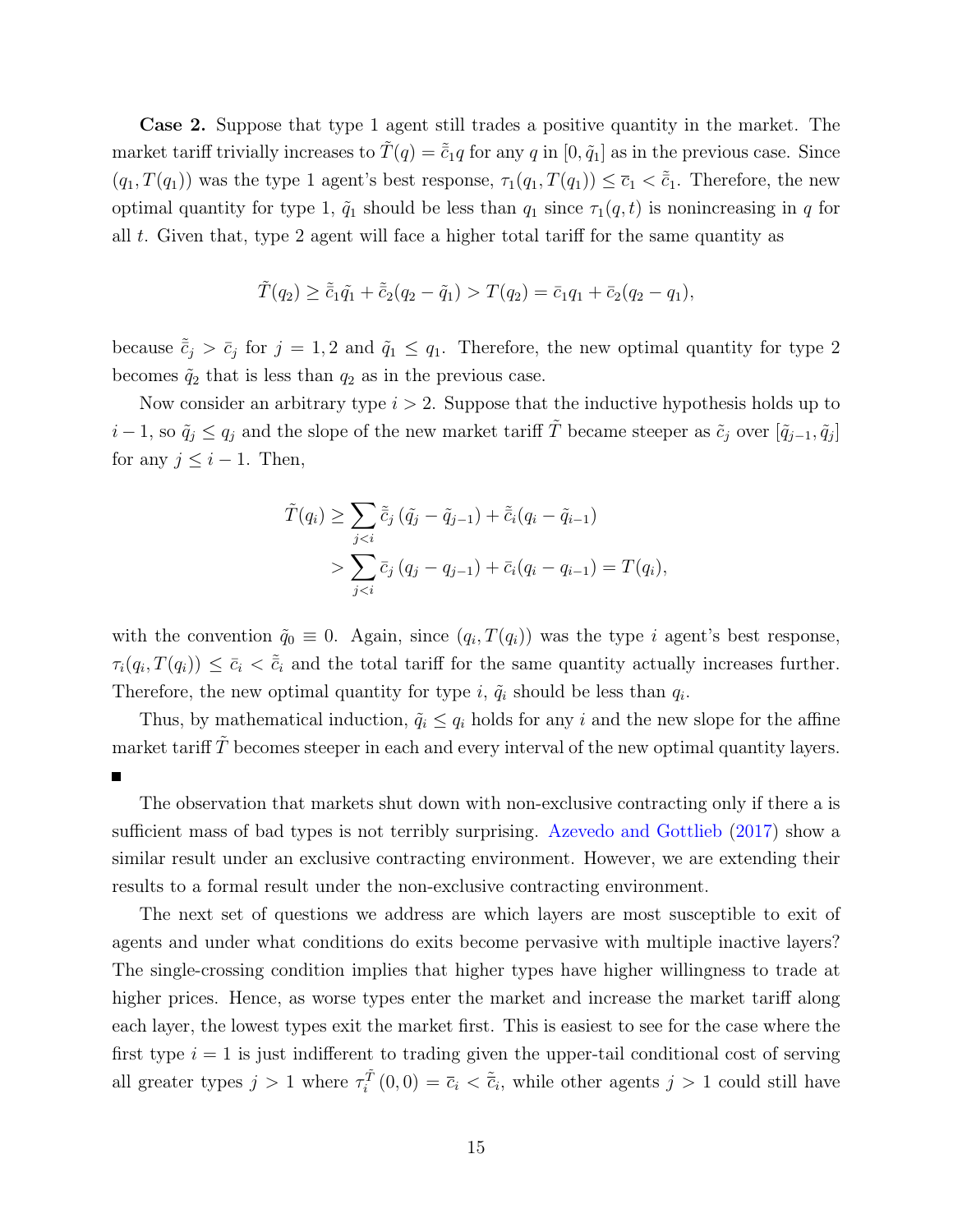$\tau_j^{\tilde{T}}(0,0) > \tilde{c}_j$ . In this case, type 1 is no longer willing to trade at the new market tariff,  $\tilde{T}(\tilde{q})$ , given the additional cost required to make the tariff budget-feasible while all types  $j > 1$ remain active in the market. Hence, only the first layer of trade,  $q_1$ , becomes inactive.

<span id="page-17-0"></span>**Proposition 1** For a fixed  $c_{n+1}$ , only the first agents start exiting the market in the equilibrium as  $m_{n+1}$  increases.

#### Proof.

First, the marginal rate of substitution,  $\tau_i(q, t)$ , is nonincreasing in q. Second, utility,  $u_i(q, t)$ , is continuous and decreasing in t. Combining this with strict single-crossing, we have  $u_{i-1}(0,0) \leq u_{i-1}(\tilde{q}_{i-1}, \tilde{T}(\tilde{q}_{i-1})) \Rightarrow u_i(0,0) < u_i(\tilde{q}_{i-1}, \tilde{T}(\tilde{q}_{i-1}))$ . By continuity, there exists  $m_{n+1}^i$  such that  $\tilde{T}$  makes  $u_{i-1}(0,0) > \max_q u_{i-1}(q,\tilde{T}(q))$  and  $u_i(0,0) < \max_q u_i(q,\tilde{T}(q))$ . If  $i-1$  exits, then any type  $j < i-1$  also exits. ■

We conclude that the arrival of moldy lemons (worse than worst types) has a negative, but marginal effect on active markets. The reason is that when the first type drops out and the first layer of trade,  $(q_1, \tilde{T}(q_1))$ , is removed from the market, the marginal value of each remaining layer for each agent goes up relative to the alternative of no trade at  $(0, 0)$ . In other words,  $\tau_i(0, \tilde{T}(0)) \geq \tau_i(q_1, \tilde{T}(q_1))$ , and the spillovers from the exit of an agent would only increase the incentives to enter the market rather than decreasing it. This force keeps the remaining markets active. On the one hand, the EP condition is very robust in the sense that a complete unraveling with non-exclusive contracting requires a tautological extremely large mass of bad types. On the other hand, there is a gap between the model and the real world phenomena that exhibit a sudden collapse of the markets after hitting the tipping point of the severity of adverse selection [\(Calomiris and Gorton,](#page-34-0) [1991;](#page-34-0) [Covitz et al.,](#page-34-1) [2013;](#page-34-1) [Mishkin,](#page-36-0) [1999;](#page-36-0) [Ivashina and Scharfstein,](#page-35-0) [2010;](#page-35-0) [Foley-Fisher et al.,](#page-35-1) [2020\)](#page-35-1).

## 4 Outside Options and Market Shutdown

We now show that a natural contracting friction, outside options, can generate additional market shut downs when a small mass of moldy lemons enters the market. An outside option may be thought of as an alternative to entering the market, which requires either a contractual barrier or a cost of entry. For example, signing a contract or searching for the right supplier may require significant time and effort. Alternatively, it may represent an external market into which agents can enter and secure a certain level of utility, or reservation utility. What is important is that agents have some utility outside of trade in the market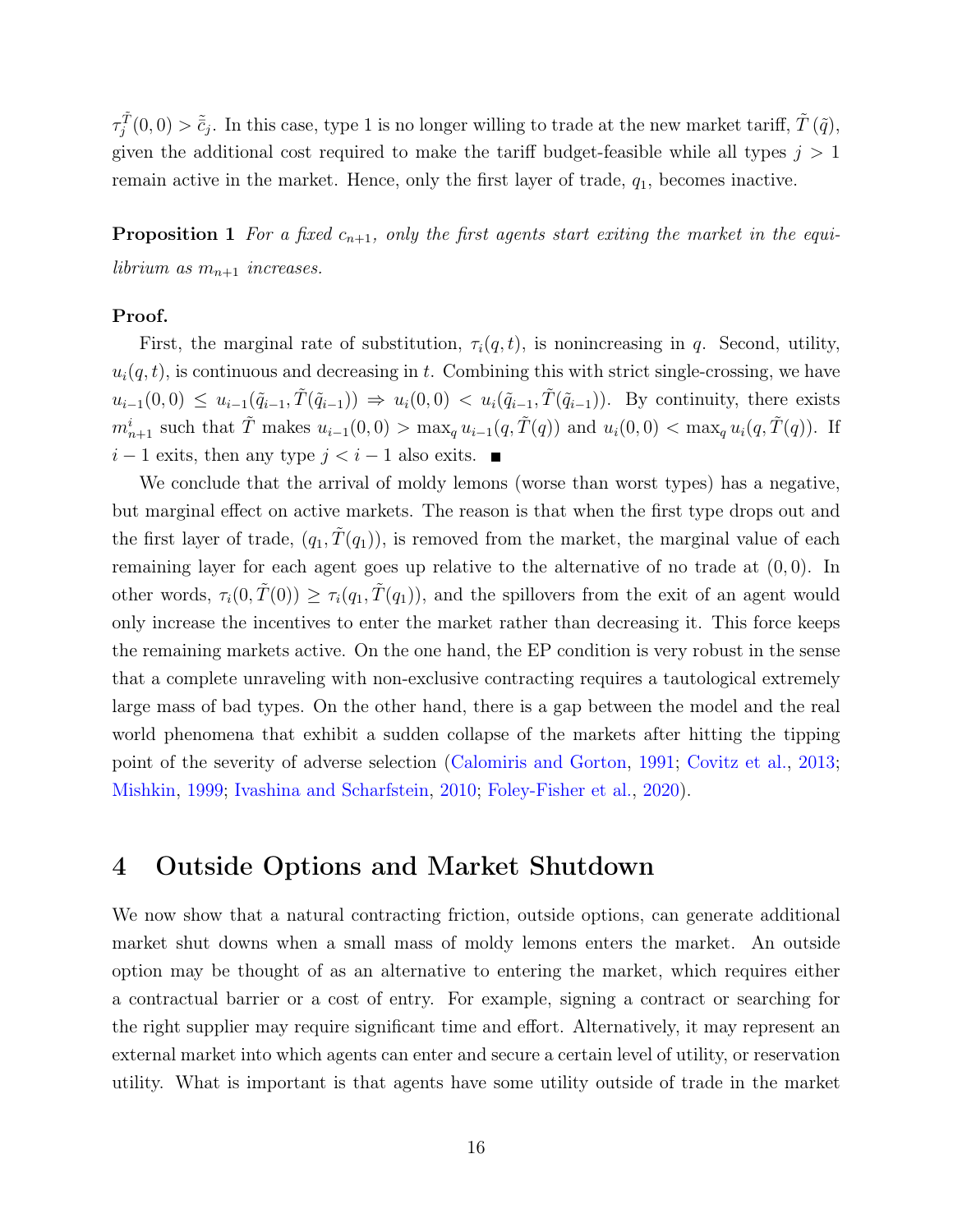that is higher than the no-trade contract  $u_i(0,0)$  for each i. Denote the utility from the outside options (and not entering the market) as  $\gamma_i$  for type *i*.

Type *i* now compares the set of market contracts to their outside option,  $\gamma_i > u_i(0, 0)$ , rather than the null action,  $u_i(0,0)$ . Thus, the individual rationality condition for i becomes

<span id="page-18-1"></span>
$$
V_i(T) = \max\left\{\gamma_i, \max_{q \ge 0} u_i(q, T(q))\right\}
$$
\n(11)

for a given market tariff  $T$ . We assume the following condition:

$$
u_i(q, t) \ge \gamma_i \Rightarrow u_j(q, t) > \gamma_j \qquad \forall i < j, \ \forall q > 0, \ \forall t. \tag{12}
$$

This condition implies that if agent i prefers a contract  $(q, t)$  with a positive quantity to the outside option, then agent  $j$  also prefers the contract to the outside option, which is in line with the idea of single-crossing property. We discuss the role and micro-foundation of this assumption in subsection [4.2.](#page-24-0)

Also, agents who enter the market optimize their utility for the given market tariff just as in the baseline model without outside options. Therefore, the arguments in Theorem 2 of [Attar et al.](#page-34-2) [\(2021\)](#page-34-2) for budget feasible, entry-proof market tariffs also hold with outside options. In particular, the entry-proof convex market tariff is T with the slope of  $\bar{c}_i$  for each layer  $[q_{i-1}, q_i]$  for each i with the convention of  $q_0 = 0$ . Therefore, the same argument used in Proposition [1](#page-17-0) holds for the new setup.

<span id="page-18-0"></span>**Proposition 2** In any active market equilibrium, there is a cutoff  $\theta \in N \cup \{0\}$  such that any agents with type less than or equal to  $\theta$  exit the market and any agents with type greater than  $\theta$  remain in the market.

In other words, agent 1 will be the first to exit the market in any active market equilibrium. Further exits will be in the sequential order of agent type as 2, 3, and so on. This is because the new equilibrium tariff after an agent's exit makes the optimization problem of the next lowest agent isomorphic to the optimization problem of the exiting agent.

#### 4.1 Cascade of Exits

In this subsection, we present our main result that a market shutdown results from a cascade of exits. The main mechanism for the market shutdown is based on the spillover effects of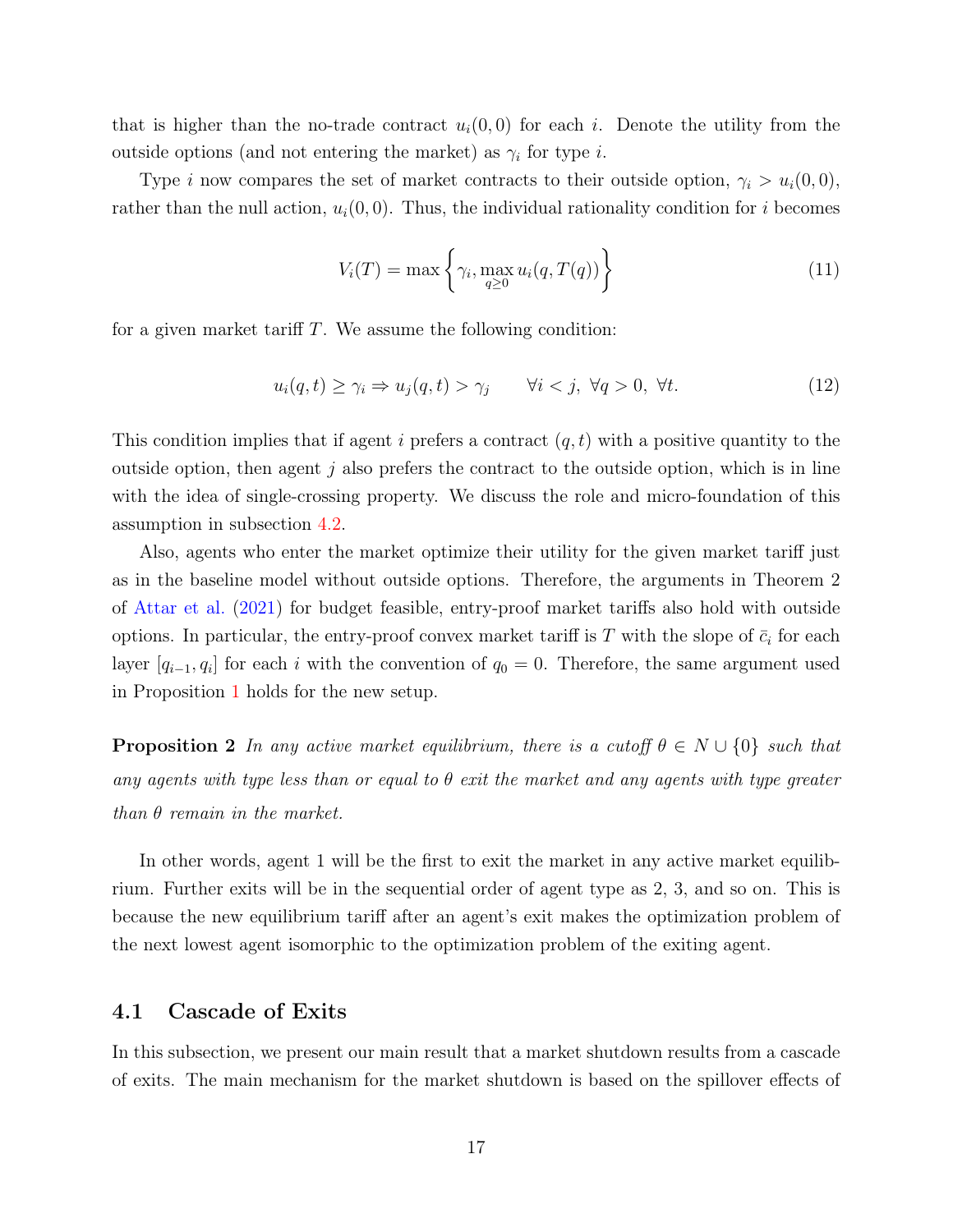exits across agents when outside options are introduced. We show that the form of spillovers needed to generate a market shutdown do not exist in the model without outside options.

First, consider the model without outside options (the model of [Attar et al.](#page-34-2) [\(2021\)](#page-34-2)). The exit of low (cost) type agents has two effects: 1) it raises the average tariff for all remaining types, and 2) it lowers the total quantity purchased in the market. For example, suppose that agent 1 exits the market. Then, agent 2 has to pay a higher tariff to consume the same quantity as before,  $\bar{c}_2q_2 > \bar{c}_2(q_2 - q_1) + \bar{c}_1q_1$ . However, agent 2's indirect marginal rate of substitution along the new market tariff becomes  $\tau_i^T(q,t) = \tau_i(q,t)$  because agent 2 cannot trade the contract  $(q_1, T(q_1))$  that agent 1 was trading. Then, by Assumption [2,](#page-12-2) agent 2 is even more likely to enter/remain in the market ceteris paribus. Although the exit of agent 1 will decrease the total utility of agent 2, it does not increase agent 2's likelihood of exit. Agents enter/remain in the market based on their marginal rate of substitution and not on their total utility. Hence, one type's exit weakly increases the incentive for all other types to remain active in the market despite higher prices and lower quantities.

Outside options overturn the incentive to remain active in the market, and exits trigger additional exits. The reason is that agents decide to enter/remain in the market based on the total utility they achieve through market trades in addition to their marginal rate of substitution. Put simply, agents opt out of the market when the maximum utility they obtain through market trades falls below the utility they obtain through their outside option. Hence, when good types exit, which raises market prices and lowers equilibrium trade quantities, it can trigger additional exits among remaining higher types according to the same logic as the original exit. Therefore, the existence of outside options can create a cascade of exits and generate a larger decline of quantities traded compared with the baseline model without outside options.

Suppose the moldy lemons, type  $n+1$  with  $c_{n+1} > c_n$ , enter the market. Without loss of generality, we assume that all agents enter the market in the equilibrium before the moldy lemons joined. As in the previous section, the new upper-tail conditional expected cost is given by [\(10\)](#page-14-0). Denote equilibrium quantities by  $\tilde{q}_i$  for each i that enters the market where

$$
\tilde{q}_i - \tilde{q}_{i-1} \in \arg\max_{q} \left\{ u_i \left( \tilde{q}_{i-1} + q, \tilde{T}(\tilde{q}_{i-1}) + \tilde{\bar{c}}_i q \right) : q \right\},\,
$$

and  $\tilde{T}(q)$  is the equilibrium affine tariff with slope  $\tilde{\bar{c}}_i$  over  $[\tilde{q}_{i-1}, \tilde{q}_i]$ . In addition, set  $\tilde{q}_0 = \tilde{q}_j = 0$ for any j who exits the market. Suppose further, without loss of generality, that at least agent 1 exits the market after the entry of moldy lemons, which occurs when Condition IT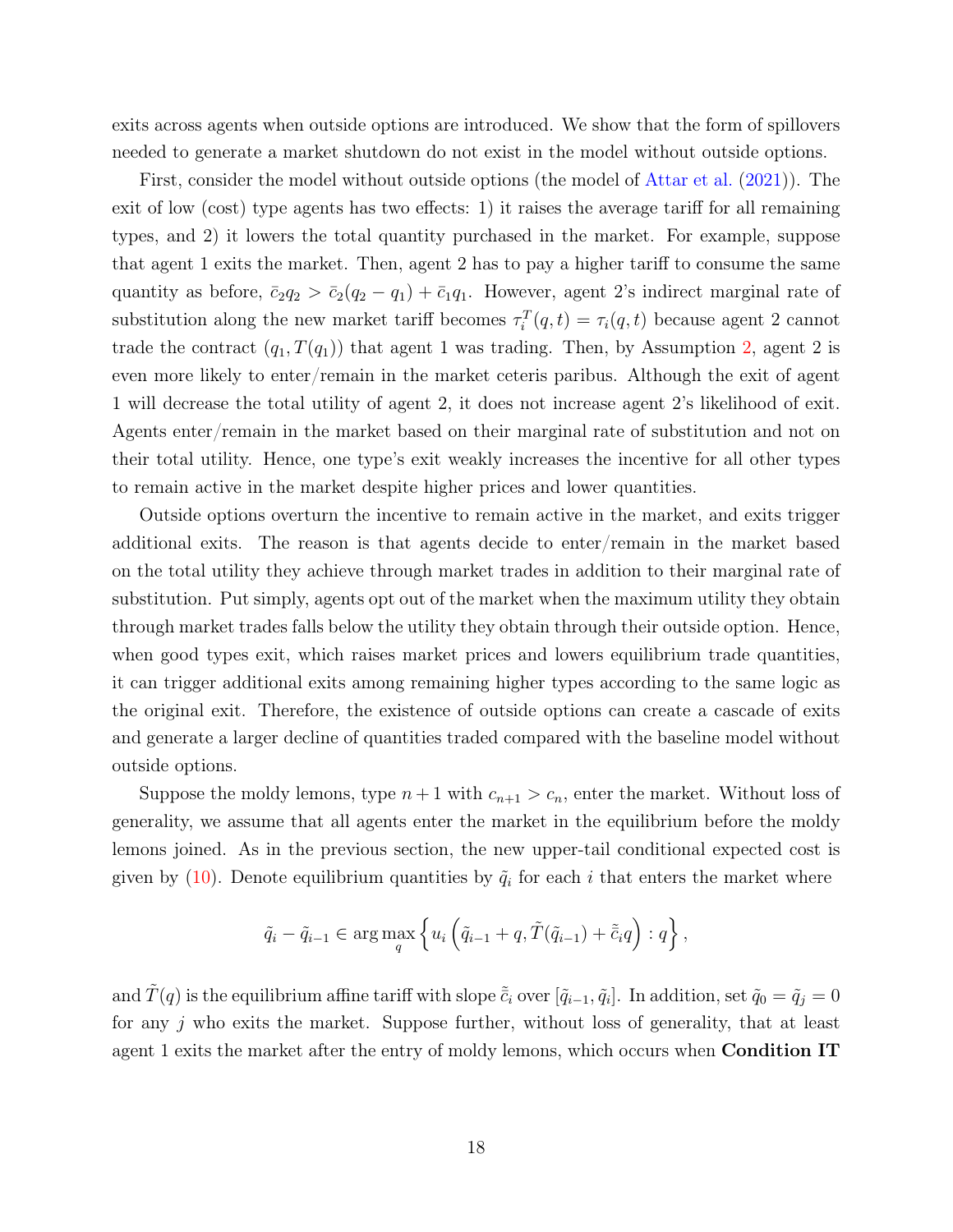holds:

$$
\max_{q\geq 0} u_1(q, \tilde{c}_1 q) \leq \gamma_1. \tag{13}
$$

Note that we do not need to check Condition EP,  $\tau_1(0,0) \leq \tilde{c}_1$ , because each agent prefers the outside option over the no-trade contract as  $\gamma > u_i(0,0)$  for any i. We can extend this intuitive condition to a condition that any agent with type  $j$  that is below  $i$  exits the market. We denote such a condition, **Condition ML** $(i)$ –**Moldy Lemons**, as:

$$
\max_{q\geq 0} u_j(q, \tilde{c}_j q) \leq \gamma_j, \qquad \forall j < i,\tag{14}
$$

where agents up to type i exit the market. Condition  $ML(i)$  is less strict than Condition EP because there is an additional case that prevents entry. Therefore, agents who did not exit the market under Condition EP may exit under Condition  $ML(i)$ . We formally show that Condition  $ML(i)$  is necessary and sufficient to generate a cascade of exits up to agent i.

**Theorem 2 (Cascade of Exits)** Any agent j such that  $j < i$  exits the market in equilibrium if and only if Condition  $ML(i)$  is satisfied.

**Proof.** The proof of sufficiency is straightforward as Condition  $ML(i)$  prevents entry of agents with type  $j < i$  for the entry-proof market tariffs.

Now consider the proof of necessity. By Proposition [2,](#page-18-0) we check the lowest agent's entry decision for each candidate equilibrium. Consider an equilibrium in which agent 1 also enters the market. Then, the corresponding market tariff will be

$$
T^{0}(q) \equiv \sum_{i \in N} \tilde{c}_{i}(q - q_{i-1}) \mathbf{1} \{ q \in [q_{i-1}, q_{i}] \},
$$

which is based on the same quantities  $\{q_i\}_{i\in\mathbb{N}}$  as in the equilibrium before the moldy lemons entered. Under Condition IT, type 1 agent exits the market and the updated market tariff is

$$
T^{1}(q) \equiv \sum_{i \in N} \tilde{\bar{c}}_{i}(q - q_{i-1}^{1}) \mathbf{1} \left\{ q \in [q_{i-1}^{1}, q_{i}^{1}] \right\},\,
$$

where  $q_i^1 - q_{i-1}^1 \in \arg \max \left\{ u_i (q_{i-1}^1 + q, T^1(q_{i-1}^1) + \tilde{c}_i q : q \right\}$  with  $q_1^1 = 0$ . The exit of agent 1 lowers the utility of each agent because the first layer over the interval  $[0, q_1]$  with the lowest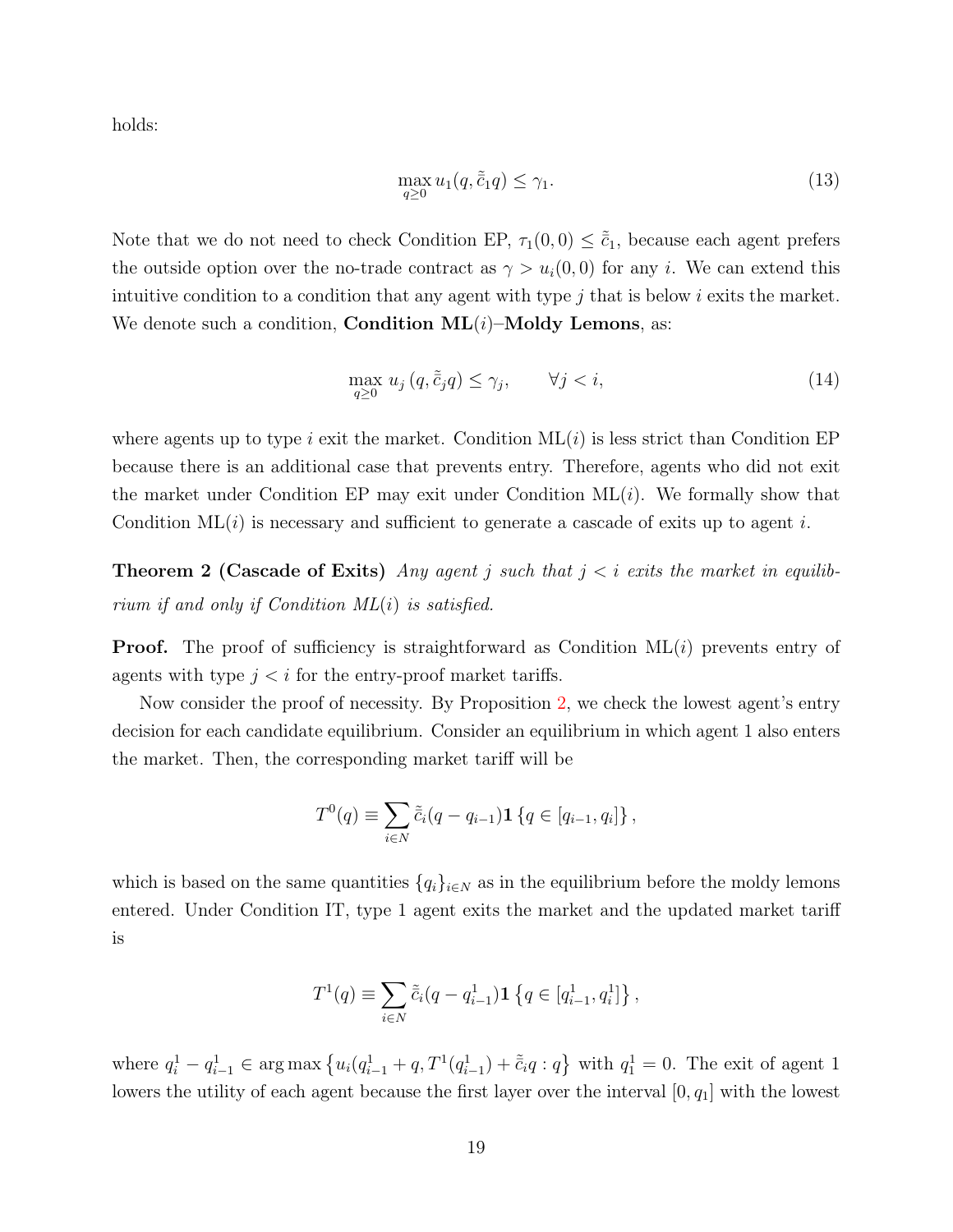tariff,  $\tilde{c}_1$  $\tilde{c}_1$ , disappears. Also, the same arguments in the proof of Theorem 1 hold as all the remaining agents are participating in the market with the higher average cost of service due to moldy lemons, so  $q_i^1 \le q_i$  for any  $i \in N \setminus \{1\}$ . Thus, agents  $i > 2$  trading the next available lowest cost interval,  $[q_1, q_2]$ , suffer further utility declines even without the exit of agent 2. If the new market tariff  $T<sup>1</sup>$  induces agent 2 to exit, then it must be the case that

$$
\max_{q \ge 0} u_2(q, T^1(q)) = \max_{q \ge 0} u_2(q, \tilde{c}_2 q) \le \gamma_2,
$$

and exiting the market gives higher utility to agent 2.

Now extend the argument recursively to finish the proof by mathematical induction. For an arbitrary  $k < i$ , suppose that under any candidate equilibrium, agents up to k exit the market. Then, the new market tariff becomes

$$
T^{k}(q) \equiv \sum_{i \in N} \tilde{\bar{c}}_{i}(q - q_{i-1}^{k}) \mathbf{1} \left\{ q \in [q_{i-1}^{k}, q_{i}^{k}] \right\},\,
$$

where  $q_i^k - q_{i-1}^k \in \arg \max \left\{ u_i (q_{i-1}^k + q, T^k(q_{i-1}^k) + \tilde{c}_i q : q \right\}$  with  $q_1^1 = q_2^2 = \cdots = q_k^k = 0$ . If agent  $k+1$  exits the market under  $T^k$ , then

$$
\max_{q \ge 0} u_{k+1}(q, T^k(q)) = \max_{q \ge 0} u_{k+1}(q, \tilde{c}_{k+1}q) \le \gamma_{k+1}
$$

should hold, because agent  $k+1$  will still enter the market otherwise. If the above inequality does not hold, then the equilibrium of active markets is determined starting from  $q_{k+1} > 0$ and the initial assumption is violated. Therefore, Condition  $ML(i)$  is necessary.

Outside options have two roles. First, outside options generate discontinuous jumps in market quantities,  $q_i$ , after the entry of moldy lemons. A small mass of moldy lemons  $m_{n+1}$ will trigger type i agent to exit with strictly positive quantity  $q_i$  when i's utility is close to the utility from the outside option as  $u_i(q_i, T(q_i)) \approx \gamma_i$ . In contrast, quantities always change in a smooth fashion when outside options are absent. Second, outside options generate negative spillovers resulting from exits that trigger additional exits, causing a discontinuous cascade of exits.[8](#page-21-0) Unlike the marginal rate of substitution, which only increases as other agents exit, total utility decreases when other agents exit. Therefore, the utility level from market trades

<span id="page-21-0"></span><sup>8</sup>This mechanism is similar to the worsening adverse selection after a price increase in [Stiglitz and Weiss](#page-36-5) [\(1981\)](#page-36-5).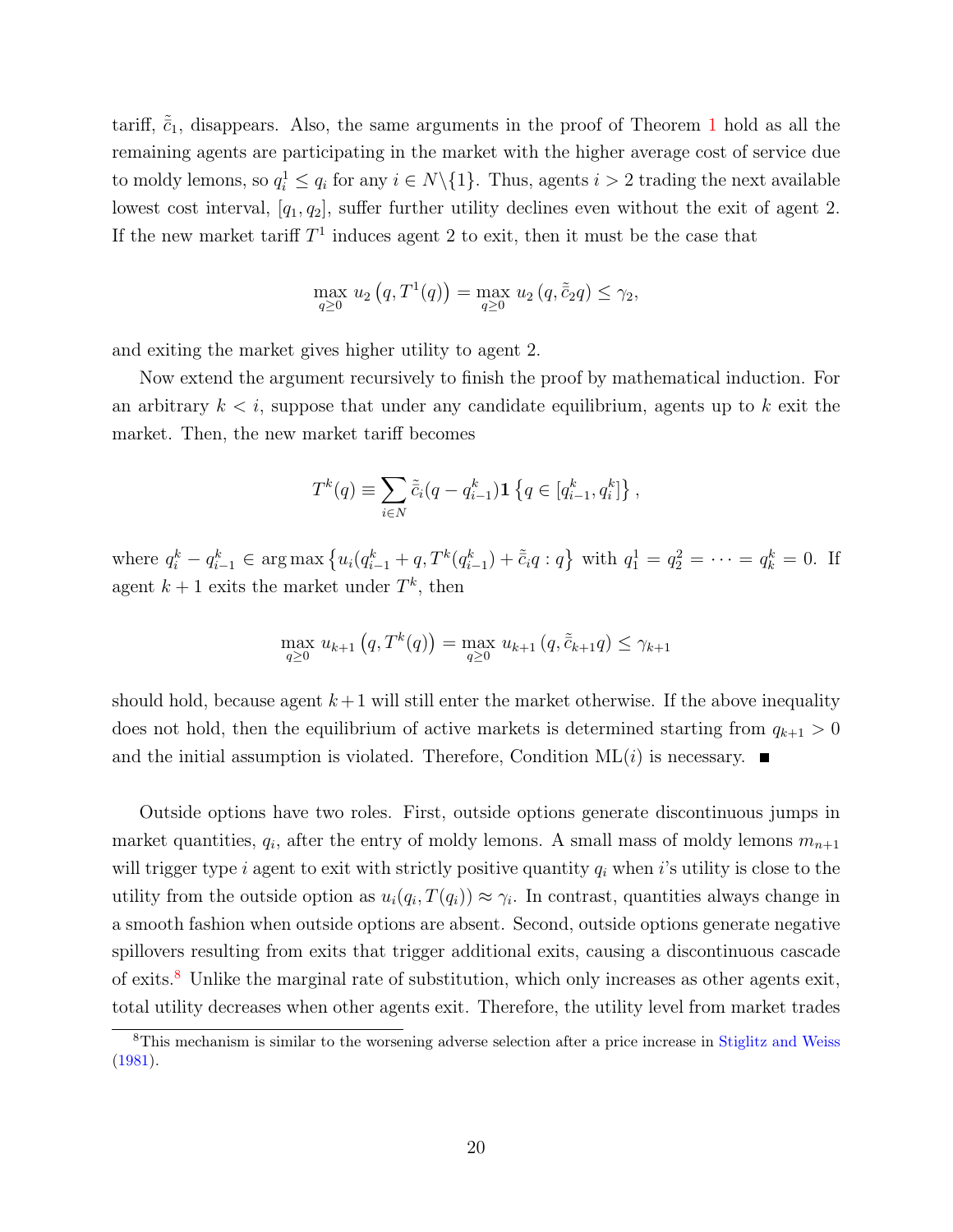can fall below the utility of outside options,  $\gamma_i$ .

A natural question to ask is the following: How sensitive are the exit-cascades to the assumptions about the partition of types considered? Are exit cascades more or less likely when there are large masses of fewer types of agents or smaller masses of more types of agents? Let  $\{I, m, u, c, \gamma\}$  represent an economy where  $m = \{m_i\}_{i \in I}$ ,  $u = \{u_i\}_{i \in I}$ ,  $c = \{c_i\}_{i \in I}$ , and  $\gamma = {\gamma_i}_{i \in I}$ . Consider another economy,  ${\{\hat{I}, \hat{m}, \hat{u}, \hat{c}, \hat{\gamma}\}}$ , that is a *coarser partition* of  $\{I, m, u, c, \gamma\}$  if the following holds:

- 1.  $\hat{I} \subset I$ .
- 2. If  $i \in \hat{I}$  and  $i + 1 \in \hat{I}$ , then  $\hat{m}_i = m_i$ ,  $\hat{u}_i = u_i$ , and  $\hat{c}_i = c_i$ .
- 3. If  $i \in \hat{I}$  and  $i + 1, \ldots, i + k \notin \hat{I}$ , while  $i + k + 1 \in \hat{I}$ , where  $k \ge 1$ , then agent  $i \in \hat{I}$ includes agents  $i, i + 1, \ldots, i + k$  and  $\hat{m}_i = \sum_{l=0}^k m_{i+l}, \hat{u}_i(q, t) =$  $\sum_{l=0}^{k} m_{i+l} u_{i+l}(q, t)$  $\sum_{l=0}^k m_{i+l}$ ,  $\hat{c}_i =$  $\sum_{l=0}^k m_{i+l}c_{i+l}$  $\sum_{l=0}^k m_{i+l}$ , and  $\hat{\gamma}_i =$  $\sum_{l=0}^k m_{i+l}\gamma_{i+l}$  $\sum_{l=0}^k m_{i+l}$ .

The above definition implies that a coarser partition of an economy groups adjacent types of agents into one type of agent. The mass of the new type of agent is equal to the sum of all masses for each type in the group, and the servicing cost and outside option values are the weighted average cost and outside option values, respectively. The utility of this new agent is the weighted average utility across different types. For example, for  $I = \{1, 2, 3, 4, 5\}$  and  $\hat{I} = \{1, 2, 4\}, \{\hat{I}, \hat{m}, \hat{u}, \hat{c}, \hat{\gamma}\}\$ is a coarser partition of  $\{I, m, u, c, \gamma\}\$ , if

$$
\hat{m} = \{m_1, m_2 + m_3, m_4 + m_5\}
$$
\n
$$
\hat{u} = \left\{u_1, \frac{m_2 u_2 + m_3 u_3}{m_2 + m_3}, \frac{m_4 u_4 + m_5 u_5}{m_4 + m_5}\right\}
$$
\n
$$
\hat{c} = \left\{c_1, \frac{m_2 c_2 + m_3 c_3}{m_2 + m_3}, \frac{m_4 c_4 + m_5 c_5}{m_4 + m_5}\right\}
$$
\n
$$
\hat{\gamma} = \left\{\gamma_1, \frac{m_2 \gamma_2 + m_3 \gamma_3}{m_2 + m_3}, \frac{m_4 \gamma_4 + m_5 \gamma_5}{m_4 + m_5}\right\}.
$$

<span id="page-22-0"></span>Note that the upper-tail conditional expected cost remains the same.

**Proposition 3** Let  $\{\hat{I}, \hat{m}, \hat{u}, \hat{c}, \hat{\gamma}\}\$  be a coarser partition of  $\{I, m, u, c, \gamma\}\$  with  $i \in \hat{I}$  and  $i+1 \notin \hat{I}$ . Then, there exists a moldy lemon mass,  $m_{n+1}$ , such that i does not exit in  $\{\hat{I}, \hat{m}, \hat{u}, \hat{c}, \hat{\gamma}\}\,$ , while i exits in  $\{I, m, u, c, \gamma\}\,$ .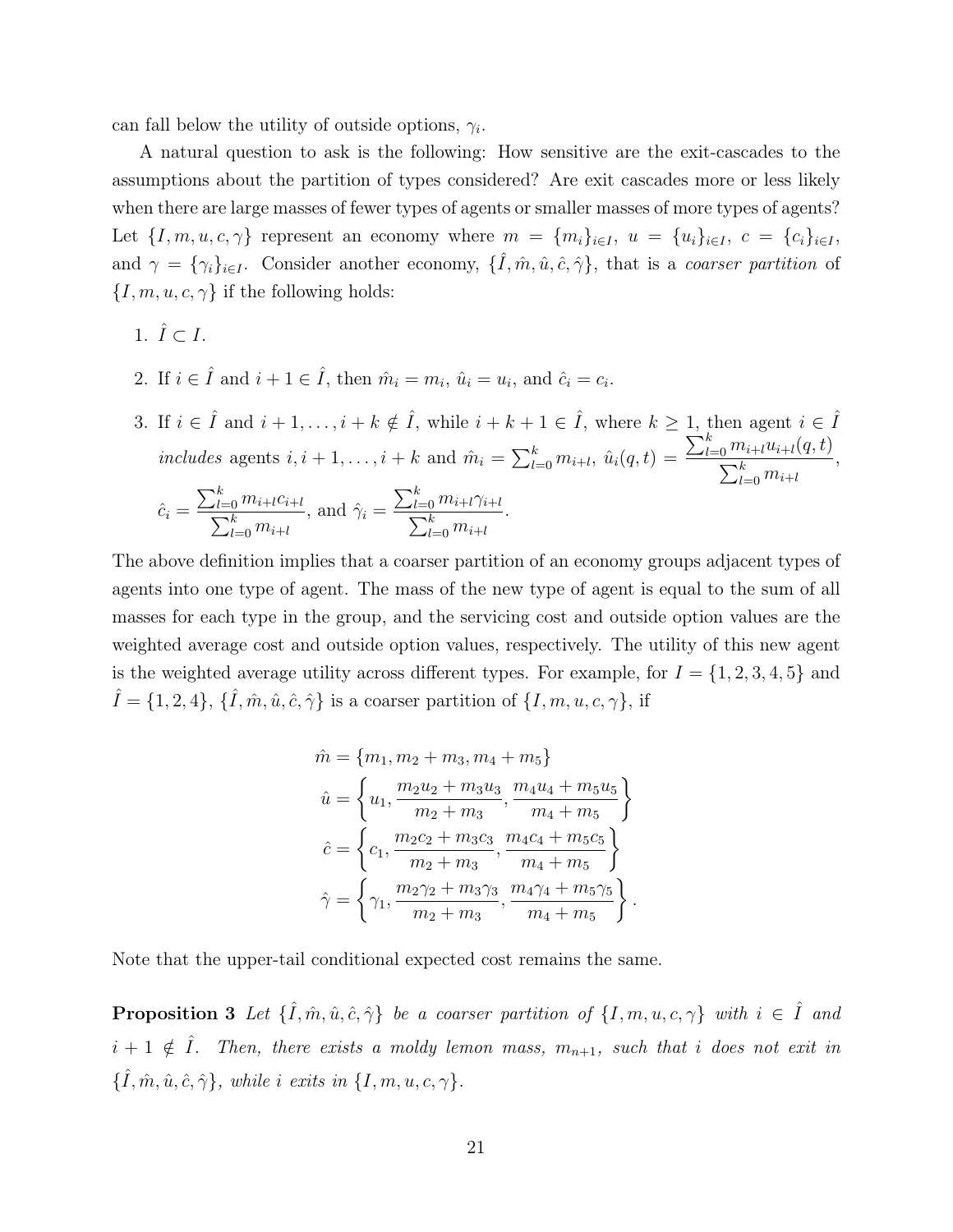**Proof.** First, we show that if the entry of a mass of moldy lemons  $m_{n+1}$  causes the new type  $i \in \hat{I}$  to exit in the coarser partition  $\{\hat{I}, \hat{m}, \hat{u}, \hat{c}, \hat{\gamma}\}\,$ , then agent i exits in the original economy  $\{I, m, u, c, \gamma\}$ . Suppose that  $i \in \hat{I}$ ,  $i + 1, \ldots, i + k \notin \hat{I}$ , and  $i + k + 1 \in \hat{I}$ , i exits the market in the economy  $\{\hat{I}, \hat{m}, \hat{u}, \hat{c}, \hat{\gamma}\}\$ . Thus,

$$
\max_{q\geq 0} \left[ \frac{m_i u_i(q, \tilde{c}_i q) + \dots + m_{i+k} u_{i+k}(q, \tilde{c}_i q)}{m_i + \dots + m_{i+k}} \right] \leq \hat{\gamma} = \frac{m_i \gamma_i + \dots + m_{i+k} \gamma_{i+k}}{m_i + \dots + m_{i+k}}
$$

holds. Suppose the contrary that i does not exit the market in the economy  $\{I, m, u, c, \gamma\}$ . Then,

$$
\max_{q\geq 0} u_i(q,\tilde{\bar{c}}_iq) = u_i(q_i,\tilde{\bar{c}}_iq_i) > \gamma_i.
$$

Thus, for each l,  $u_{i+l}(q_i, \tilde{c}_i q_i) > \gamma_{i+l}$  holds by [\(12\)](#page-18-1), where  $1 \leq l \leq k$ . However, this implies the weighted average of utilities would exceed the weighted average of outside options. In other words,

$$
\max_{q\geq 0} \left[ \frac{m_i u_i(q, \tilde{\tilde{c}}_i q) + \dots + m_{i+k} u_{i+k}(q, \tilde{\tilde{c}}_i q)}{m_i + \dots + m_{i+k}} \right] \geq \frac{m_i u_i(q_i, \tilde{\tilde{c}}_i q_i) + \dots + m_{i+k} u_{i+k}(q_i, \tilde{\tilde{c}}_i q_i)}{m_i + \dots + m_{i+k}} > \hat{\gamma},
$$

which is a contradiction.

Now we show the converse that agent i, who exits the market in the economy  $\{I, m, u, c, \gamma\}$ due to the entry of moldy lemons with mass  $m_{n+1}$ , may not exit in the coarser partition  $\{\hat{I}, \hat{m}, \hat{u}, \hat{c}, \hat{\gamma}\}\$  with the same mass of moldy lemons entering the market. Suppose that  $i \in \hat{I}$ ,  $i+1, i+2, \ldots, i+k \notin \hat{I}$ , and  $i+k+1 \in \hat{I}$ . Agent i exits the market, if

<span id="page-23-0"></span>
$$
\max_{q\geq 0} u_i(q, \tilde{\bar{c}}_i q) \leq \gamma_i. \tag{15}
$$

By continuity of the utility function, maximand (by Berge's maximum theorem), and uppertail conditional expected cost, the left-hand side of [\(15\)](#page-23-0) is continuously decreasing in the moldy lemon mass  $m_{n+1}$ . Then, there exists <u>m</u> such that when  $m_{n+1} = m$ ,

$$
\max_{q\geq 0} u_i(q,\tilde{\bar{c}}_iq) = u_i(q_i,\tilde{\bar{c}}_iq_i) = \gamma_i.
$$

For each l,  $u_{i+l}(q_i, \tilde{c}_i q_i) > \gamma_{i+l}$  holds by [\(12\)](#page-18-1), where  $l \geq 1$ . Again, the utility of  $i \in \hat{I}$ , the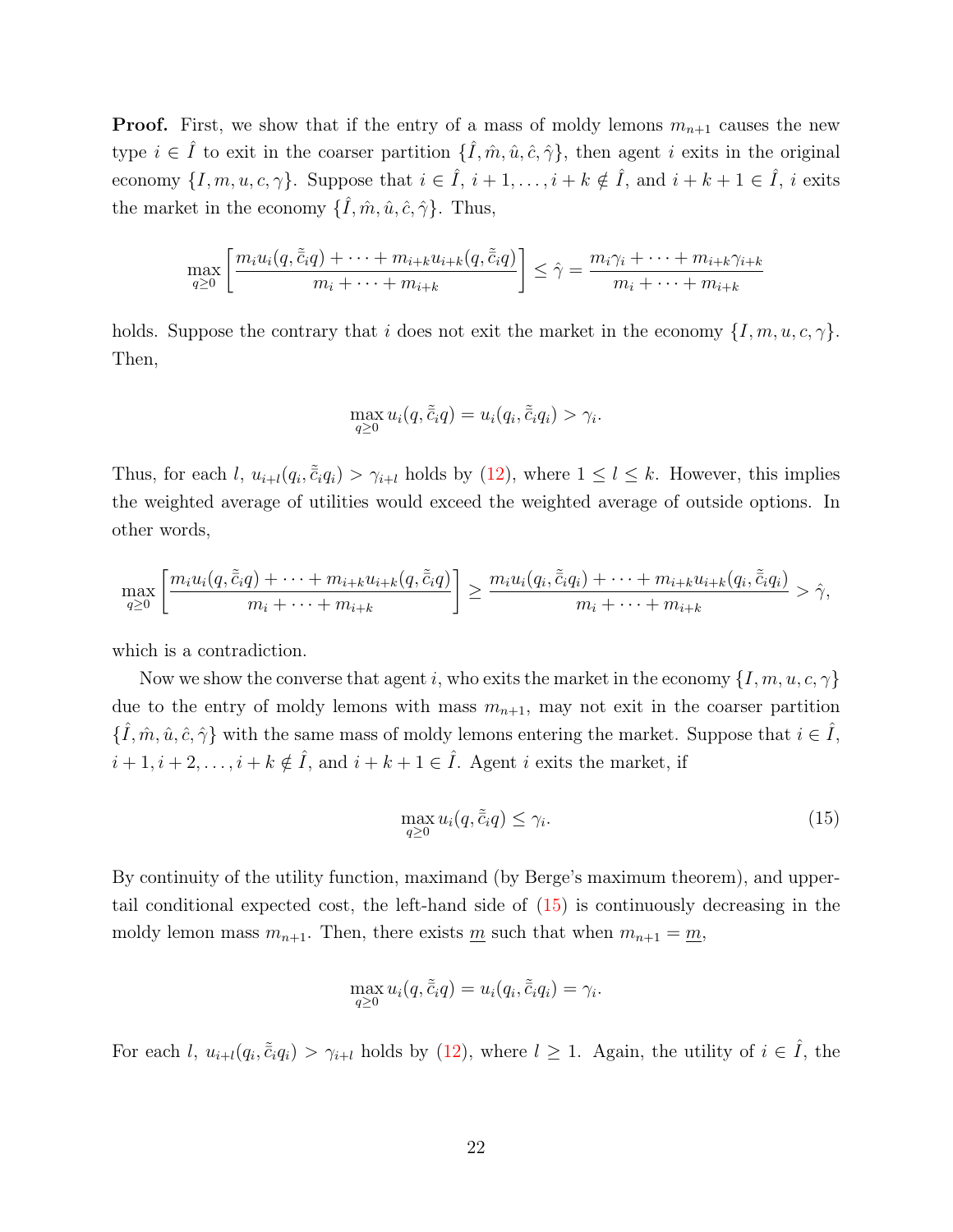weighted average of utilities, become

$$
\max_{q\geq 0} \left[ \frac{m_i u_i(q, \tilde{c}_i q) + \dots + m_{i+k} u_{i+k}(q, \tilde{c}_i q)}{m_i + \dots + m_{i+k}} \right] \geq \frac{m_i u_i(q_i, \tilde{c}_i q_i) + \dots + m_{i+k} u_{i+k}(q_i, \tilde{c}_i q_i)}{m_i + \dots + m_{i+k}} > \hat{\gamma} = \frac{m_i \gamma_i + \dots + m_{i+k} \gamma_{i+k}}{m_i + \dots + m_{i+k}},
$$

and type  $i \in \hat{I}$  agent does not exit. Hence, there exists a moldy lemon mass  $m_{n+1} = \underline{m}$ , which makes i to exit in  $\{I, m, u, c, \gamma\}$  but not in  $\{\hat{I}, \hat{m}, \hat{u}, \hat{c}, \hat{\gamma}\}.$ 

This result shows that markets are less vulnerable to freezes and exit cascades when the partition of types in the economy shrinks. At the other extreme, exit cascades are more likely when the distribution of types is close to a continuum. The reason is that the sufficient mass of new moldy lemons needed to trigger market shutdowns increases as the relative mass of exiting agents increases.

A corollary of Proposition [3](#page-22-0) is that markets can be more vulnerable to exits as the number of types in the economy grows large despite no change in underlying aggregate risk or uncertainty. The result emphasizes why having multiple types in the model is important for generating large swings in trade with a small mass of moldy lemons. Thus, a model with only two types, while tractable and perhaps sufficient to highlight certain forces, does not correctly capture the vulnerability of the market to exit cascades more generally.

#### <span id="page-24-0"></span>4.2 Discussion of Outside Options

Though sufficient, the condition [\(12\)](#page-18-1) is not necessary for exits to generate additional exits due to negative spillovers. The only additional complexity if the condition does not hold is that the pattern of exits could become more complicated as there might be no cutoff type,  $\theta$ , that partitions agents into those who exit and remain. In particular, some intermediate valued agent may remain in the market if the agent's outside option utility is very low.

We introduce two different interpretations of outside options to justify our assumption. The first interpretation is a fixed entry cost. Suppose that each agent must pay a fixed entry cost given by  $\xi > 0$  if they choose to enter the market. Upon entry, the agent trades a positive quantity, q, while paying the market tariff of  $T(q)$ . The outside option is not paying the entry cost of  $\xi$ , or a negative payment with zero trade quantity:  $u_i(0, -\xi)$ . Then, by continuity and Assumption [2,](#page-12-2) there exists  $\underline{q}_i$  such that

$$
u_i(\underline{q}_i,0) = u_i(0,-\xi) = \gamma_i
$$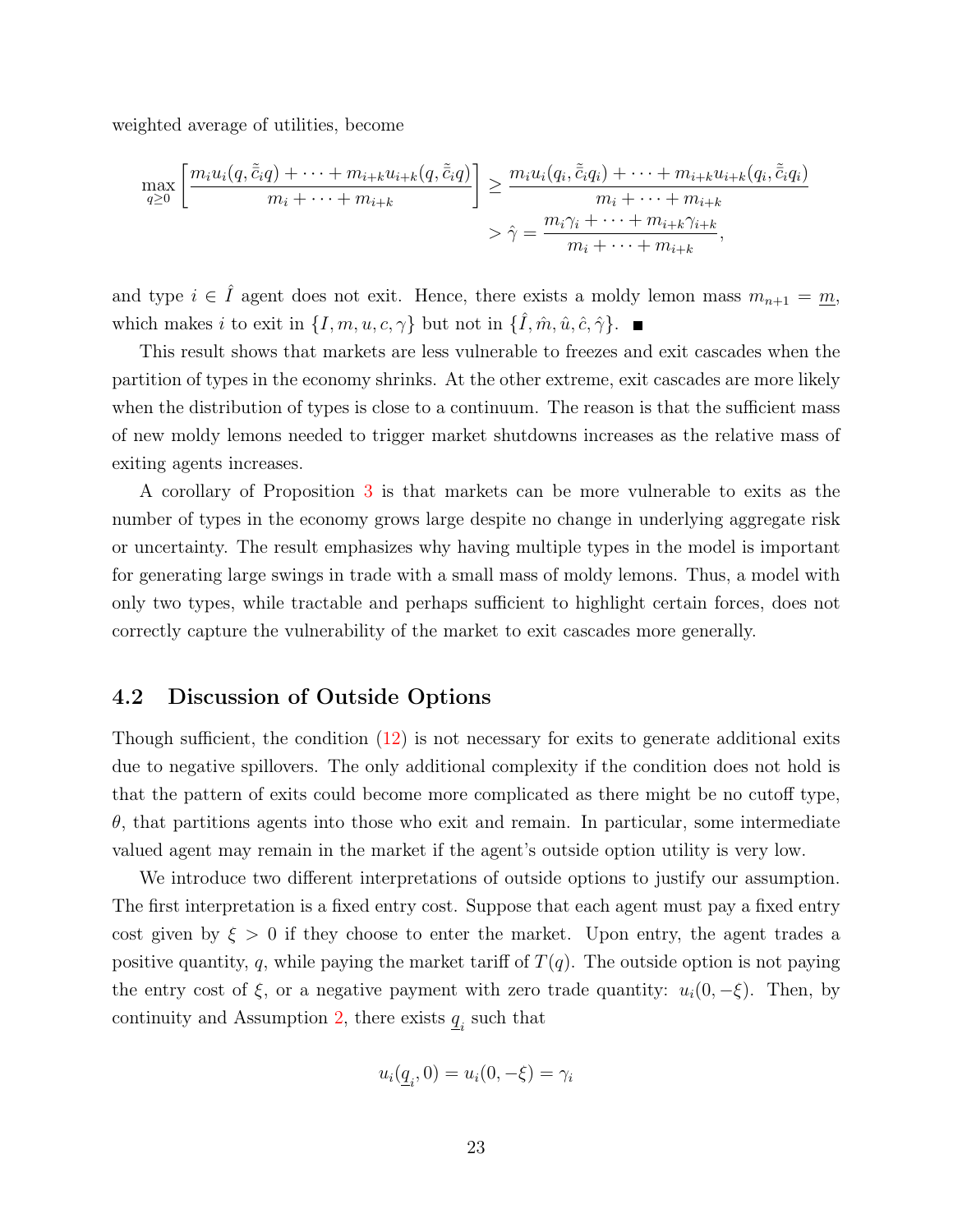for any i. Also, by the single-crossing property,

$$
u_i(\underline{q}_i, 0) \ge u_i(0, -\xi) \Rightarrow u_j(\underline{q}_i, 0) > u_j(0, -\xi),
$$

for any  $j > i$ . Therefore,  $\underline{q}_i$  is decreasing in the index i, and

$$
u_i(q, t) \ge \gamma_i \Rightarrow u_j(q, t) > \gamma_j, \qquad \forall i < j,
$$

by the single-crossing property.

The second way to interpret outside options is to consider the opportunity cost of agents entering a separate market that requires costly verification of agent's type.<sup>[9](#page-25-0)</sup> In this market, agents pay a fixed cost of  $\kappa$  to trade, and the market can verify each agents type. Therefore, agent 1 may be happy to pay  $\kappa$  and get the lowest price  $c_1$  for the quantity  $q_1$ , whereas agent n would not be happy to pay  $\kappa$  and pay the highest price  $c_n$ . Thus, whenever agent  $j > i$ exits, agent i should also exit as

$$
u_j(q,t) \le \gamma_j \Rightarrow u_i(q,t) < \gamma_i \qquad \forall i < j, \ \forall q > 0, \ \forall t,
$$

which implies that  $(12)$  holds as it is the contraposition of  $(12)$ .

### 4.3 Implications and Broader Discussion

The model of moldy lemons with outside options generates an important feature of the market—a small mass of moldy lemons can generate a sudden market shutdown. This property not only resembles the movements in the financial markets in the real world, but also has an important policy implication: relatively inexpensive policy interventions can prevent sudden and costly market collapses. Policy needs only to prevent the small mass of moldy lemons from contaminating the market and moderately increasing the overall supply cost. For example, if the social planner lowers the market tariff with a total subsidy of  $(\tilde{c}_1 \bar{c}_1)q_1\sum$ i∈I  $m_i$ , then it is sufficient to prevent the exit of type 1 and the cascade of exits afterwards.

<span id="page-25-0"></span><sup>9</sup>The secondary market structure of agency mortgage-backed securities (MBS) is a good example. A majority of MBS are traded in the to-be-announced (TBA) market, which pools heterogeneous MBS into a few liquid TBA contracts but induces adverse selection. At the same time, traders can trade high-value MBS outside the TBA market in a much less liquid specified-pool (SP) market by specifying the individual CUSIP, but traders pay higher trading cost in the SP market [\(Huh and Kim,](#page-35-13) [2021\)](#page-35-13).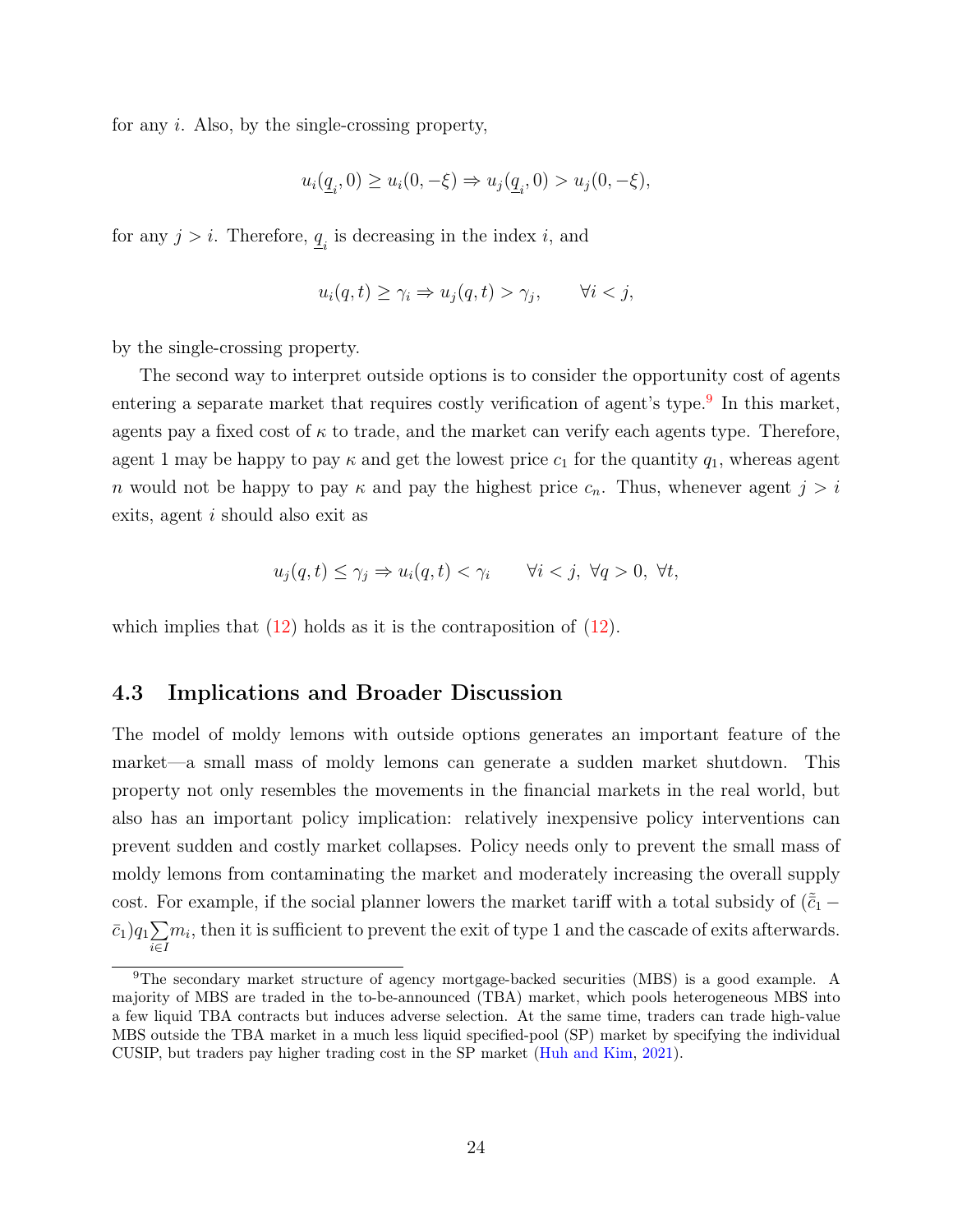This policy would be desirable as long as the potential welfare losses,  $\Sigma$ i∈I  $(u_i(q_i, T(q_i)) - \gamma_i)^{10}$  $(u_i(q_i, T(q_i)) - \gamma_i)^{10}$  $(u_i(q_i, T(q_i)) - \gamma_i)^{10}$ on top of the spillovers to other markets is higher than the intervention cost.<sup>[11](#page-26-1)</sup> Therefore, our model provides a simple yet important reason to support market functioning even with lemons to prevent a more widespread market breakdown.

The model does not rely on detailed market structure or other types of complex interactions of the agents. Therefore, the model could be applied to various contexts and markets with adverse selection to provide insights on how adverse selection problems can cause partial or full market shutdowns through a variety of changes within a given setting. For example, as we show below, if the degree of adverse selection in market relative to the outside option becomes stronger, then the market is more vulnerable to sudden market shutdowns.

Our result that economies with more types are more vulnerable to exit cascades provides a general theoretical underpinning to the information production literature (see for example, [Gorton and Ordoñez](#page-35-6) [\(2019,](#page-35-6) [2020\)](#page-35-7); [Dang et al.](#page-35-3) [\(2020\)](#page-35-3)). In particular, one interpretation is that economies with more types grouped together have less precise or opaque information about each individual type. This interpretation is apt for models where an agent's type is stochastic as in production economies or asset holdings where agents maximize over the expected value of their types. Our model shows that if more precise information about each agent's type results in more recognizable agents in the economy and more asymmetric information between buyers and sellers, then the market is more unstable. This is in line with [Dang et al.](#page-35-3) [\(2020\)](#page-35-3) who show that information production can lead to a collapse in the market. Our result shows a similar phenomenon with a more simple, static model.

The cascade of exits is determined not only by the degree of adverse selection, but also by the outside options of the agents. If entry is very costly—for example, because of high entry or regulatory costs due to heavy usage of balance sheets—the outside option of agents not entering the market could be more profitable. Then, there will be more exits in the market. A moderate reduction of such costs (or reduction of the opportunity cost) could drastically change the allocation by preventing the chain of exits and sudden collapse of the quantities traded in the equilibrium.

<span id="page-26-0"></span><sup>&</sup>lt;sup>10</sup>Since suppliers are competitive, they break even in any equilibrium even under complete breakdown. Therefore, the measure of social welfare is simply the sum of utilities across all types of agents (buyers).

<span id="page-26-1"></span><sup>&</sup>lt;sup>11</sup>There are still many complicated issues related to the optimal interventions such as changing incentives under the new rules (or mechanisms) as discussed in [Philippon and Skreta](#page-36-3) [\(2012\)](#page-36-3).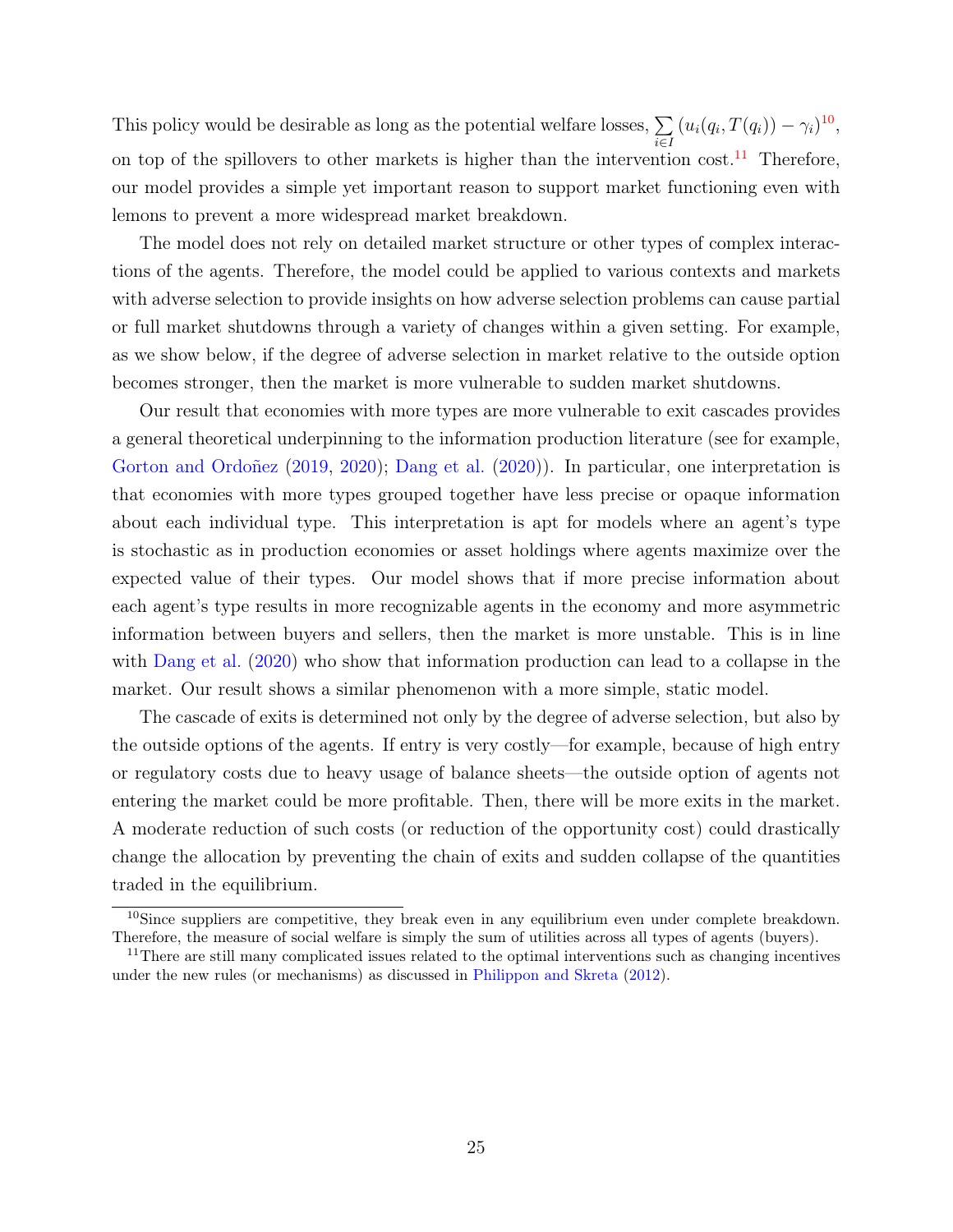# 5 Numerical Analysis

With the insights on market breakdown in the model with outside options, we analyze the model further numerically. In particular, we bring the model into the context of insurance market with binary loss model of [Rothschild and Stiglitz](#page-36-1) [\(1976\)](#page-36-1) and [Hendren](#page-35-5) [\(2014\)](#page-35-5) following the idea of [Dubey and Geanakoplos](#page-35-2) [\(2019\)](#page-35-2). With the numerical model, we first compare the results between the baseline model of [Attar et al.](#page-34-2) [\(2021\)](#page-34-2) without outside options and our model with outside options. Then, we perform comparative statics to obtain more implications of moldy lemons and market shutdowns.

### 5.1 Model Setup and Equilibrium

Agents have initial endowment  $(e, 0)$  for  $(e_g, e_b)$ , where  $e_g$  and  $e_b$  represent good state and bad state endowment, respectively. They will consume  $(x_g, x_b) = (e, 0)$  under autarky, where  $x_g$  and  $x_b$  represent good state and bad state consumption, respectively. Suppose that agents have constant relative risk aversion (CRRA) and agent is utility function is

$$
v_i(x_g, x_b) = p_i \log(1 + x_b) + (1 - p_i) \log(1 + x_g),
$$

where  $p_i$  is the probability of agent i faces a loss and receives bad state endowment. The marginal rate of substitution for agent  $i$  is

$$
\tau_i(x_g, x_b) \equiv \frac{\frac{\partial v_i(x_g, x_b)}{\partial x_b}}{\frac{\partial v_i(x_g, x_b)}{\partial x_g}} = \frac{p_i}{1 - p_i} \frac{1 + x_g}{1 + x_b}.
$$

Following the assumption of competitive suppliers in the main model, the service cost for suppliers is  $c_i = p_i$ , so they need  $p_i$  amount of  $x_g$  to insure  $1 - p_i$  amount of  $x_b$  to agent i. Under nonexclusive contracts, suppliers require the upper-tail conditional expected cost,

$$
\bar{c}_i = \sum_{j \geq i} \frac{m_j p_j}{\sum_{j \geq i} m_j},
$$

where  $m_i$  is the relative mass of agent *i*.

Denote the additional utility level of taking the outside option on top of utility under no trade,  $v_i(e, 0)$ , as  $\gamma$  for each i. Agents will compare the level of utility they can get from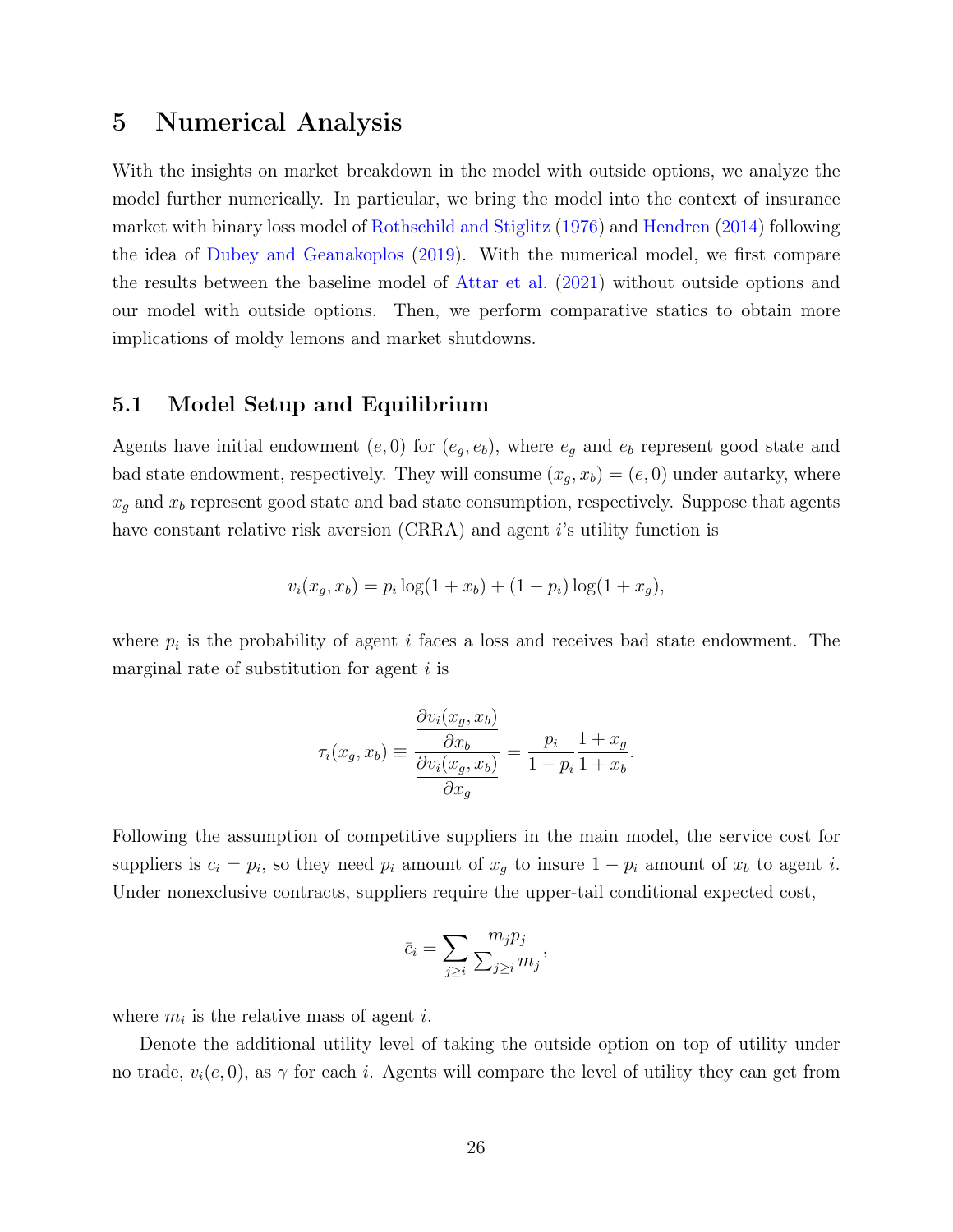their optimal consumption bundle in the market to the level of utility they can get from the outside option and decide whether to enter or exit the market. Utilizing the results on the general model, the Condition  $ML(i)$  for this model is

$$
v_i(x_g^i, x_b^i) \le \gamma_i = v_i(e, 0) + \gamma,
$$

where  $v_i(e, 0) + \gamma$  is decreasing in i. If the above inequality holds, then any agent  $j \leq i$  exits the market and we set  $x_b^j = 0$ .

### 5.2 Effect of Outside Options and Moldy Lemons

We verify the main result of this paper with the numerical model. Figure [3](#page-29-0) shows equilibrium of the baseline model in the top panel and equilibrium of the model with outside options in the bottom panel. For each panel, the horizontal axis represents the good state consumption  $x_g$  and the vertical axis represents the bad state consumption  $x_b$  with the 45-degree line depicted as dotted lines. Each colored curve represents the consumption possibility frontier for a given mass of moldy lemons in the market. Different shapes of dots represent each agent's optimal consumption bundle for the given mass of moldy lemons and other agents' consumption in the equilibrium.

First, the results show that  $x_b$  decreases monotonically with the increase in the mass of moldy lemons, verifying Theorem [1.](#page-15-0) As more moldy lemons enter the market, the upper-tail conditional expected cost  $\tilde{\bar{c}}_i$  increases, depressing the consumption possibility frontier for every agent in the market. With the higher cost, agents purchase less (insurance) contracts.

Second, the results show a market shutdown (collapse) in the model with outside options, which does not exist in the model without outside options. Even though both models show decrease in overall quantity of contract purchases, the model without outside options shows a smooth contraction of quantities traded over the increase in the mass of moldy lemons. Thus, even when the moldy lemons mass is 0.4, all agents still enter the market and trade in positive amounts. In contrast, the model with outside option shows the exit of agents and total market shutdown at the moldy lemons mass of 0.3. Thus, the numerical exercise shows how the existence of outside options can generate market shutdowns even for a small mass of moldy lemons.[12](#page-28-0)

<span id="page-28-0"></span> $12$ The definition of market shutdown here is the exit of all agents except for moldy lemons.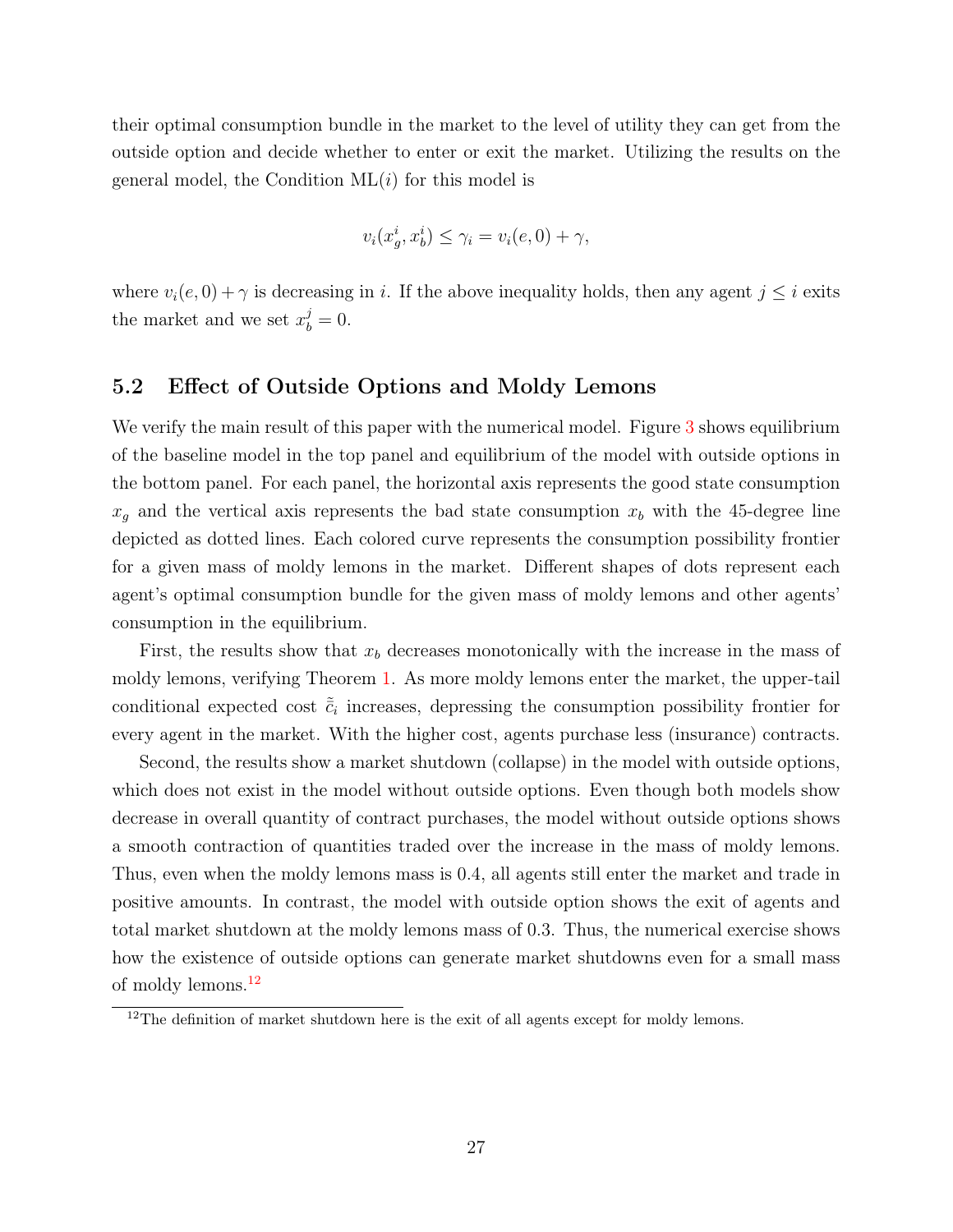<span id="page-29-0"></span>

Figure 3: Consumption bundles of models without and with outside options Note: Each curve represents consumption possibility frontier and consumption bundles of each agent represented by different shape of dot for a different mass of moldy lemons.

### 5.3 Coarse Partition of Types and Moldy Lemons

Using the model with outside options, we analyze comparative statics of Proposition [3](#page-22-0) on the division of types depicted in Figure [4.](#page-30-0) In particular, we group a couple of adjacent types of agents into a one type of agent with the average cost of servicing them (average probability of bad state), with the mass as the sum of mass for each type. The top panel of Figure [4](#page-30-0) is the baseline case as shown in the bottom panel of Figure [3,](#page-29-0) while the bottom panel of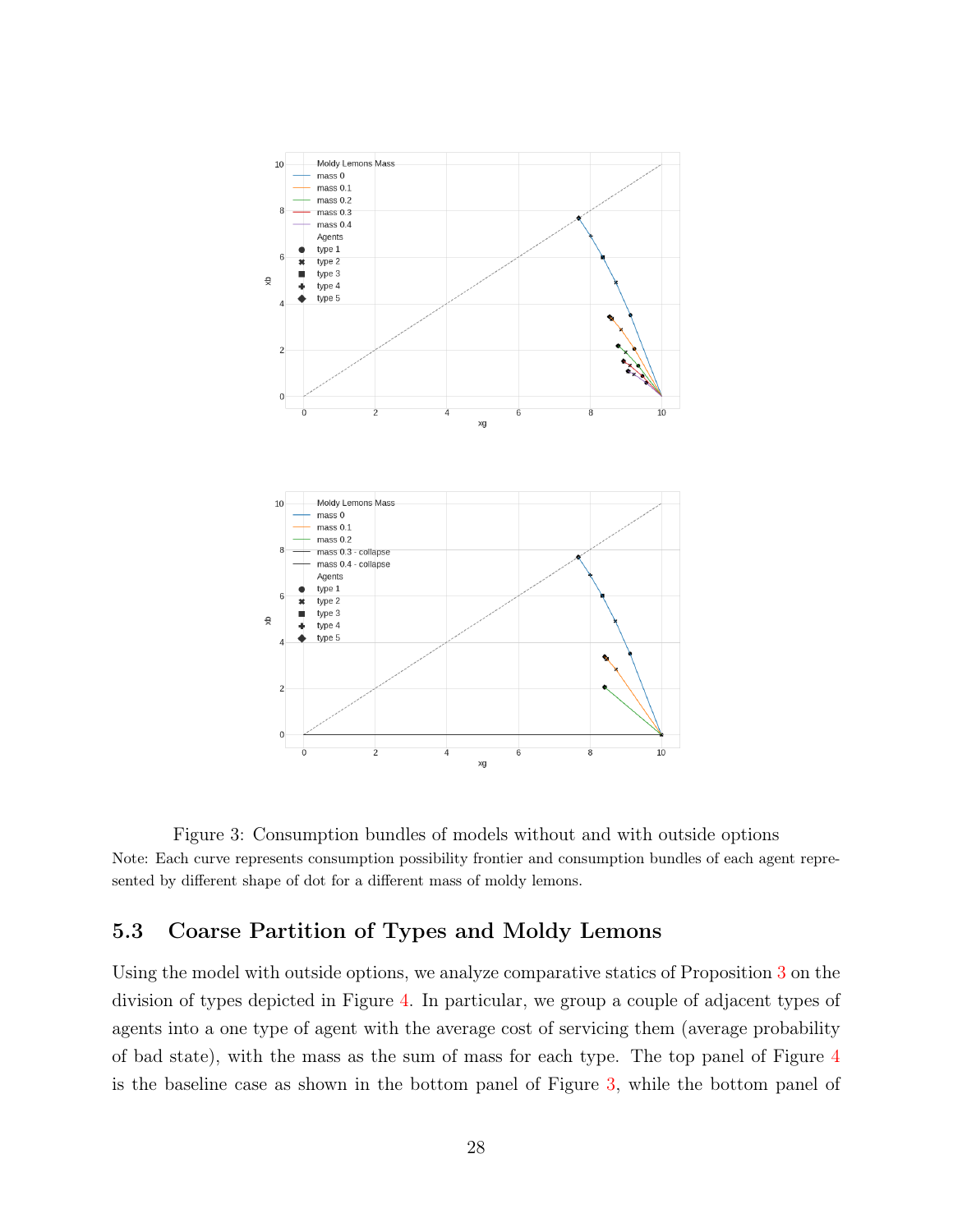<span id="page-30-0"></span>

Figure 4: Consumption bundles of models with different partition of types Note: Each curve represents consumption possibility frontier and consumption bundles of each agent represented by different shape of dot for a different mass of moldy lemons.

Figure [4](#page-30-0) is the case with less division of types of agents. In particular, we combine type 1 and 2 together to create a new type 1 agent with probability and mass as

$$
\hat{p}_1 = \frac{m_1 p_1 + m_2 p_2}{m_1 + m_2}
$$

$$
\hat{m}_1 = m_1 + m_2.
$$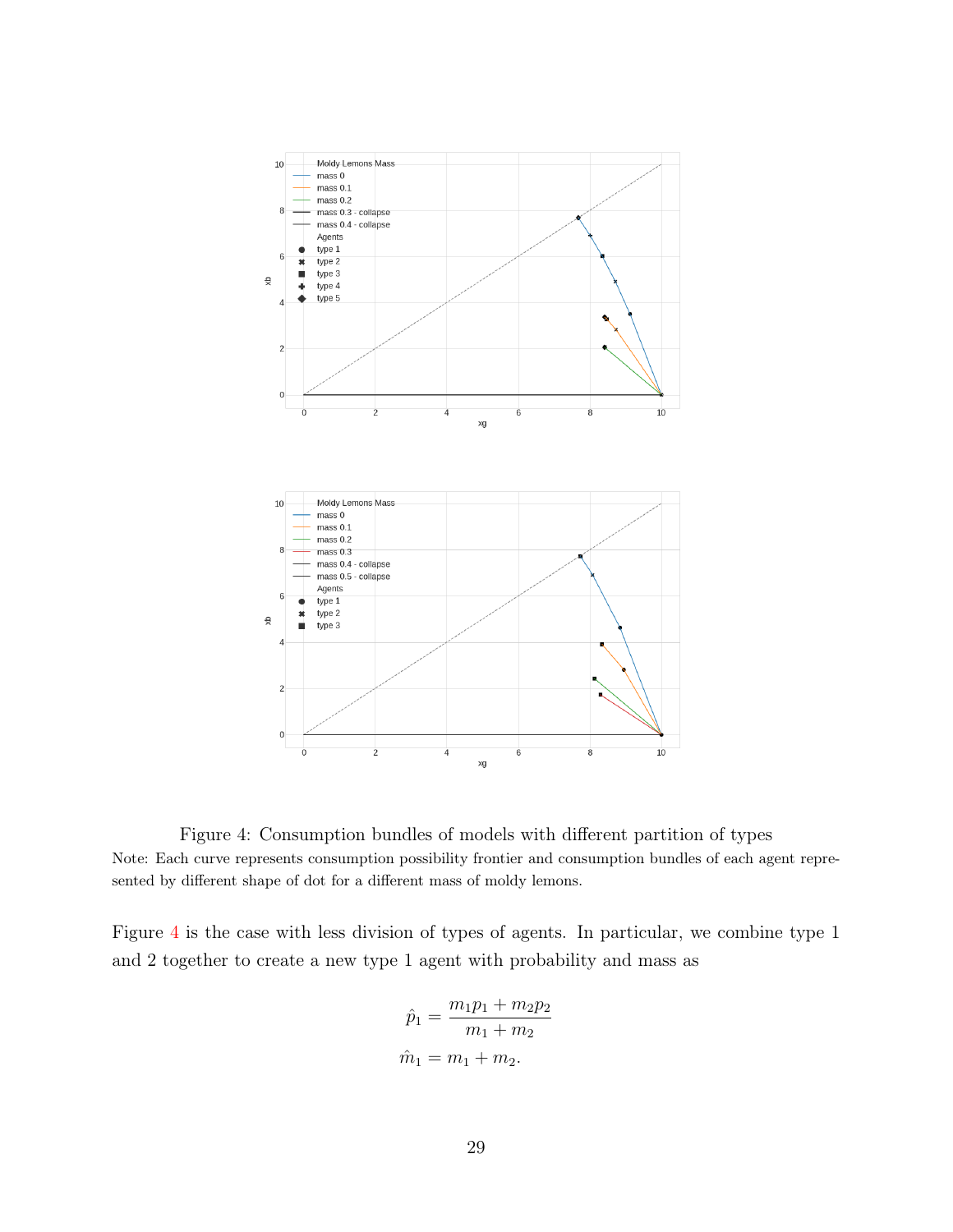Similarly, we also combine type 3 and 4 in the baseline case into a new type 2 agent as

$$
\hat{p}_2 = \frac{m_3 p_3 + m_4 p_4}{m_3 + m_4}
$$

$$
\hat{m}_2 = m_3 + m_4,
$$

while simply renaming the previous agent 5 as agent 3. Therefore, the market-wide uncertainty and service cost remain the same as before.

The numerical results show that the decrease in the partition of types makes the equilibrium less vulnerable to moldy lemons. The example with fewer types shows fewer exits across varying masses of moldy lemons. Also, full market shutdown does not happen even when the moldy lemons mass is 0.3, in which the market collapses under the baseline case. The results imply that if more agents are unsure about their true type, the market is less likely to experience market shutdown as the exit cascades is less likely.

The reason is due to Theorem 2: The sufficient mass of new moldy lemons needed to trigger market shutdowns increases as the relative mass of existing agents increases. For example, agent 1 in the baseline case might have exited under the increased cost due to moldy lemons' entry, but agent 2 might have stayed had agent 1 stayed in the market. However, the exit of agent 1 could have triggered agent 2 to exit as well. If both agents 1 and 2 are unsure about their true type, then they could both stay in the market, preventing the cascade of exits.

### 5.4 Aggregate Shock and Market Shutdowns

We analyze the effect of an aggregate shock to the market's vulnerability to moldy lemons. The aggregate shock will increase  $p_i$  for each agent i proportionally by multiplying  $\beta$ , which is the probability multiplier. As seen in the previous exercises, there is a tipping point for when a mass of moldy lemons causes a total market shutdown. Define such a value as the market shutdown moldy lemon mass denoted as  $m^*_{n+1}$ . Under this parameter, Condition  $ML(n)$  is satisfied—that is, the market shuts down.

Figure [5](#page-32-0) depicts how the market shutdown moldy lemon mass  $m_{n+1}^*$  changes with the changes in the probability multiplier  $\beta$ . The top panel is the case with fixed outside options, in which the absolute level of  $v_i(e, 0) + \gamma$  with  $v_i$  calculated before multiplying with  $\beta$  is used. Therefore, agent i's exit decision is based on comparing the utility level of the optimal consumption bundle and the outside option utility level  $\gamma_i \equiv v_i(e, 0) + \gamma$ . The bottom panel of Figure [5](#page-32-0) is the case with proportional outside options, in which  $v_i(e, 0)$  also changes to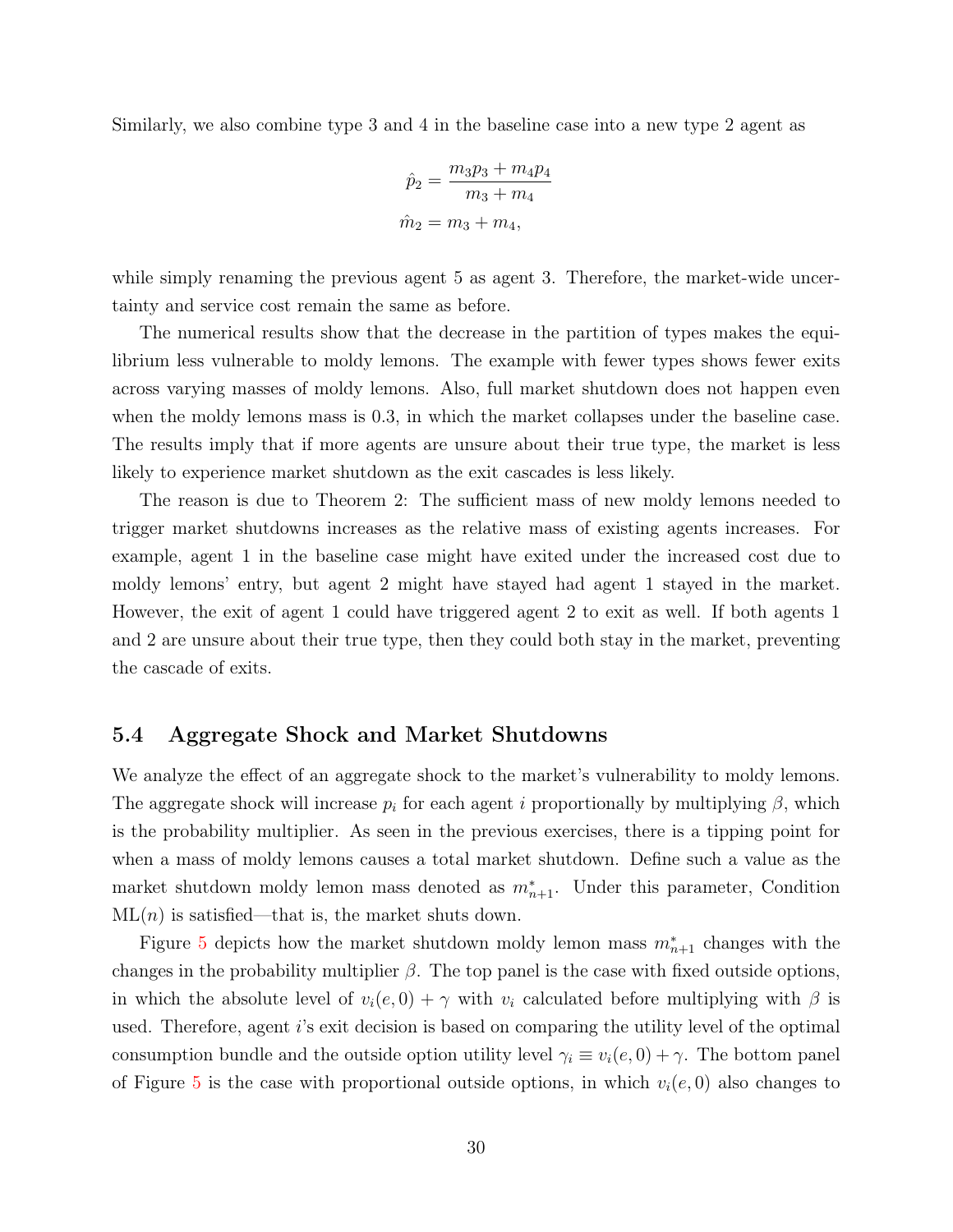<span id="page-32-0"></span>

Figure 5: Market shutdown moldy lemons mass  $m_{n+1}^*$  for each probability multiplier  $\beta$  for models with fixed and proportional outside options

Note: Each curve represents the required mass of moldy lemons  $m_{n+1}^*$  that generate market shutdowns for a given level of aggregate increase in bad state probability.

 $\tilde{v}_i(e, 0)$  following the increase in  $\beta p_i$ . Therefore, agent i's exit decision is based on comparing the utility level of the optimal consumption bundle and the new outside option utility level  $\tilde{\gamma}_i \equiv \tilde{v}_i(e, 0) + \gamma.$ 

The simulation shows the opposite results of the two cases. When the outside options are fixed, increases in probabilities of bad state generate market shutdowns much easily as agents are much more likely to suffer losses in the bad state with the higher price of contracts whereas the outside option utility levels remain fixed. In contrast, if the outside option values also decrease proportionally, then the decrease in the total utility of the outside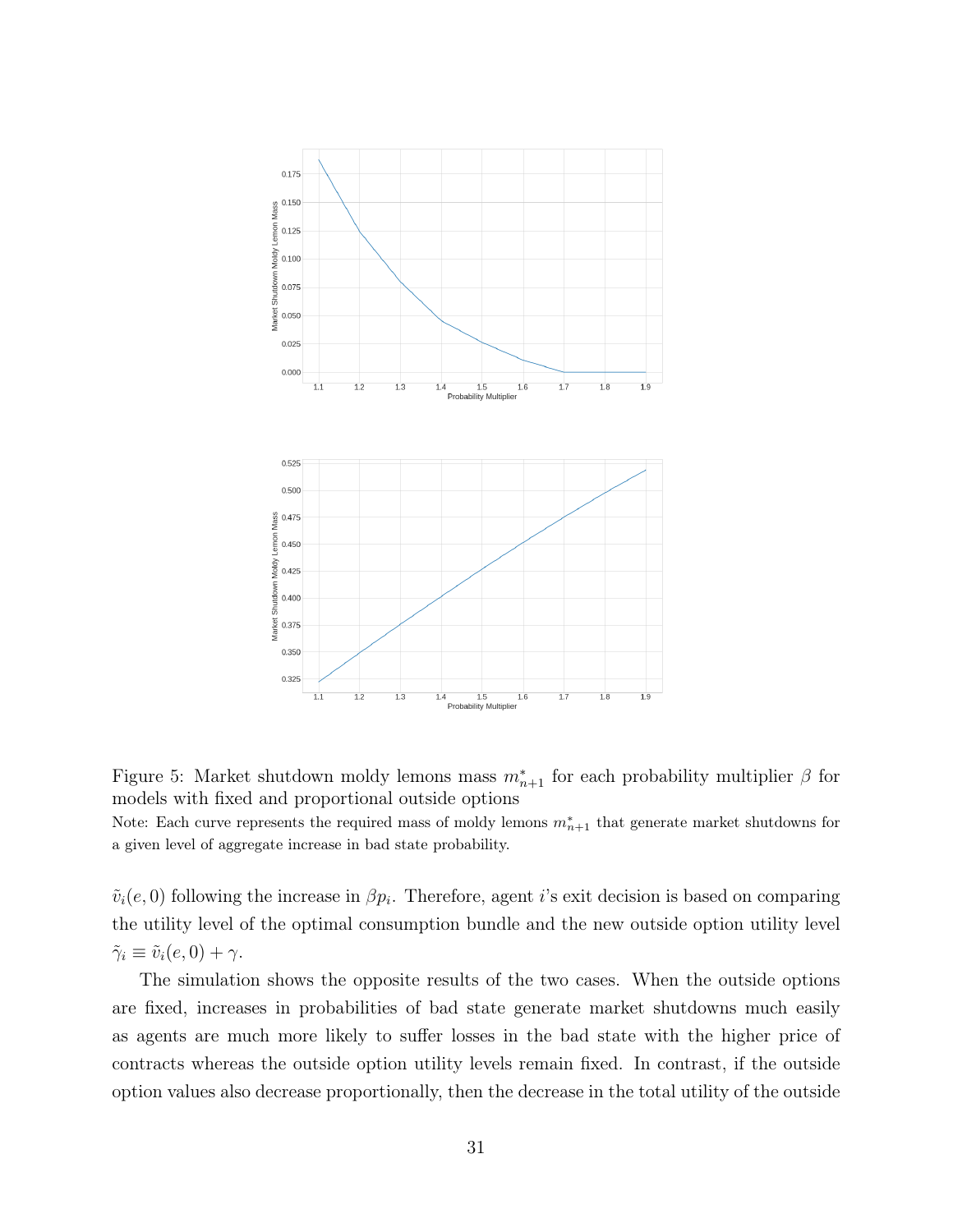option can dominate the decrease in the total utility of the optimal consumption bundle. This is because the difference between no trade and the optimal consumption bundle increases as the marginal rate of substitution increases.

This result implies that vulnerability from moldy lemons depends on how the aggregate shocks are distributed across different markets. If a specific market is hit harder than the others, the market is more vulnerable to cascade of exits with the entry of moldy lemons. Finally, this result implies that having a policy that restricts entry by requiring additional cost (that increases relative  $\gamma$ ) can rather make the market more vulnerable to moldy lemons. The restrictive policy itself might have a role in enhancing transparency and deterring entry of bad types, but it could also make cascade of exits more likely.

# 6 Conclusion

We show that the entry of a small mass of the worst type of agents (moldy lemons) can induce a cascade of exits and market shutdown. The model is based on the general framework of [Attar et al.](#page-34-2) [\(2021\)](#page-34-2), which is one of the most general and least restrictive models in the literature. The baseline model does not show a market shutdown after the entry of a small mass of moldy lemons, because the exit of agents rather increases marginal rate of substitution of the remaining agents. We extend the baseline model with a simple yet realistic extension of introducing outside options of the agents. After the entry of moldy lemons, trade quantities plunge because the exit of an agent decreases total utility of the remaining agents, which could trigger a cascade of exits. Our results suggest a parsimonious yet realistic way of generating sudden market shutdowns without imposing additional structure, beliefor sentiment-driven runs, or institutional details on the model. Thus, our model is widely applicable to many different markets and contexts. Lastly, the model provides simple insights on properties of market shutdowns as it is relatively free from other confounding features. For example, we show that economies with more precise information about the type of agents trading are more prone to exit cascades. This result provides an alternative theoretical underpinning for market failures due to information production in the recent models of [Gorton and Ordoñez](#page-35-6) [\(2019,](#page-35-6) [2020\)](#page-35-7); [Dang et al.](#page-35-3) [\(2020\)](#page-35-3).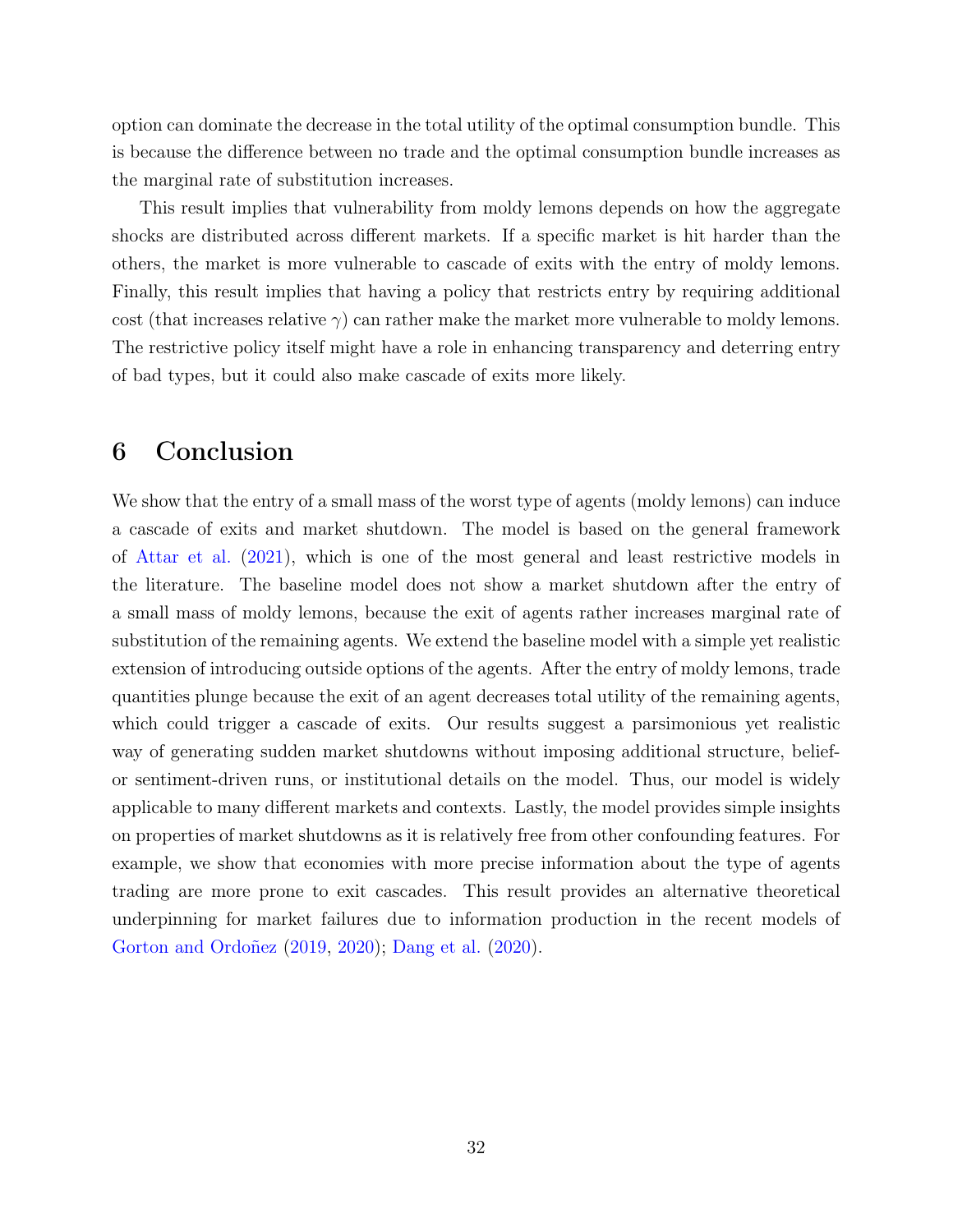# References

- <span id="page-34-4"></span>Akerlof, George A., "The Market for "Lemons": Quality Uncertainty and the Market Mechanism," Quarterly Journal of Economics, 1970,  $84$  (3), 488–500.
- <span id="page-34-10"></span>Asriyan, Vladimir and Victoria Vanasco, "Security Design in Non-Exclusive Markets with Asymmetric Information," Working Paper, 2021.
- <span id="page-34-8"></span>Attar, Andrea, Thomas Mariotti, and François Salanié, "Nonexclusive Competition in the Market for Lemons," Econometrica, 2011, 79 (6), 1869–1918.
- <span id="page-34-9"></span> $\ldots$ , and  $\ldots$ , "Nonexclusive Competition under Adverse Selection," Theoretical Economics, 2014,  $9(1)$ , 1-40.
- <span id="page-34-2"></span> $\ldots$ , and  $\ldots$ , "Entry-Proofness and Discriminatory Pricing Under Adverse Selection," American Economic Review, 2021, 111 (8), 2623–59.
- <span id="page-34-11"></span>Auster, Sarah, Piero Gottardi, and Ronald Wolthoff, "Simultaneous Search and Adverse Selection," Working Paper, 2021.
- <span id="page-34-5"></span>Azevedo, Eduardo M and Daniel Gottlieb, "Perfect competition in markets with adverse selection," Econometrica, 2017, 85 (1), 67–105.
- <span id="page-34-6"></span>Bisin, Alberto and Piero Gottardi, "Competitive Equilibria with Asymmetric Information," Journal of Economic Theory, 1999, 87 (1), 1–48.
- <span id="page-34-7"></span> $\Box$  and  $\Box$ , "Competitive Markets for Non-Exclusive Contracts with Adverse Selection: the Role of Entry Fees," Review of Economic Dynamics, April 2003, 6 (2), 313–338.
- <span id="page-34-0"></span>Calomiris, Charles W and Gary Gorton, "The Origins of Banking Panics: Models, Facts, and Bank Regulation," in "Financial markets and financial crises," University of Chicago Press, 1991, pp. 109–174.
- <span id="page-34-3"></span>Chari, VV, Ali Shourideh, and Ariel Zetlin-Jones, "Reputation and Persistence of Adverse Selection in Secondary Loan Markets," American Economic Review, 2014, 104 (12), 4027– 70.
- <span id="page-34-1"></span>Covitz, Daniel, Nellie Liang, and Gustavo A. Suarez, "The Evolution of a Financial Crisis: Collapse of the Asset-Backed Commercial Paper Market," The Journal of Finance, 2013, 68 (3), 815–848.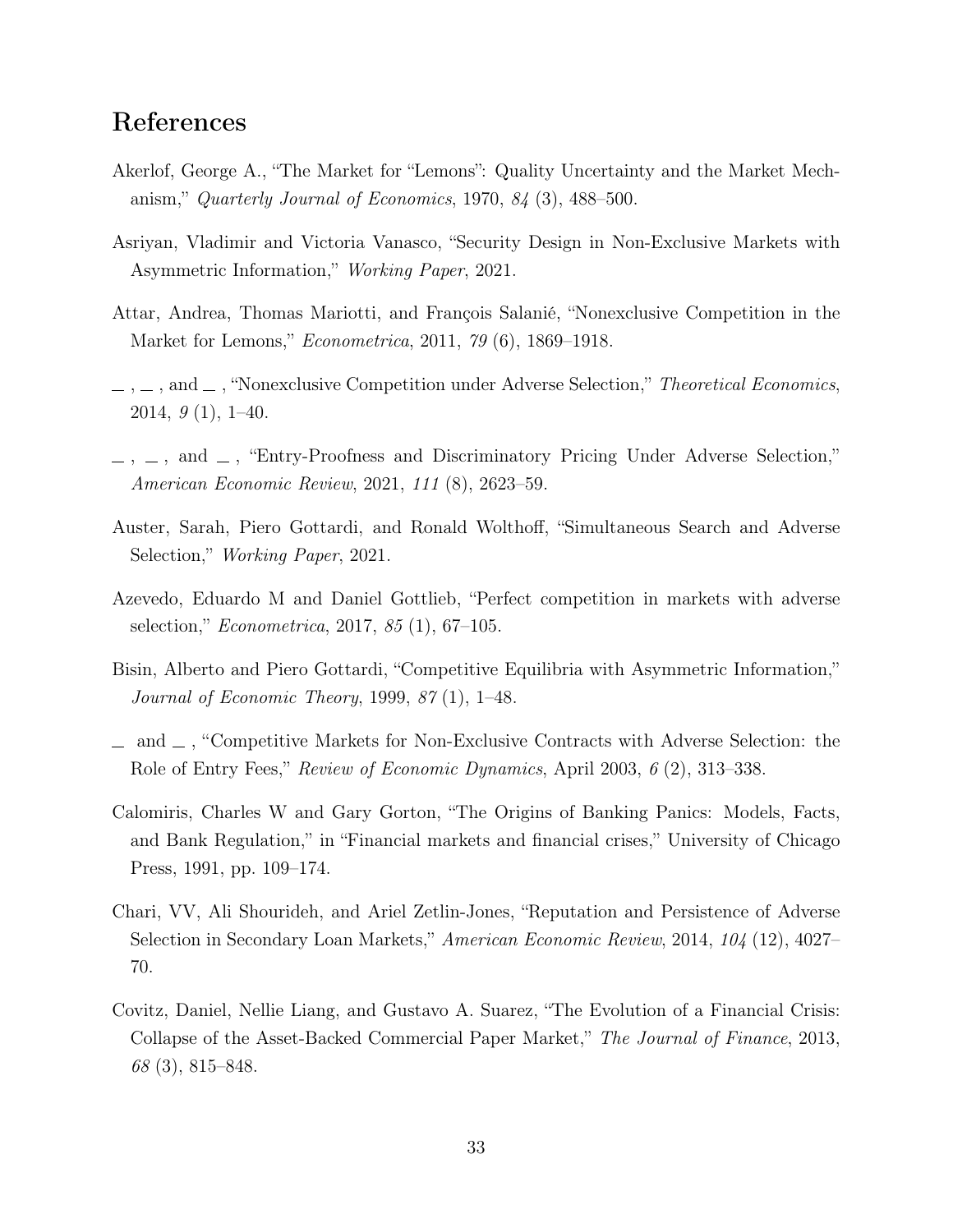- <span id="page-35-3"></span>Dang, Tri Vi, Gary Gorton, and Bengt Holmström, "The Information View of Financial Crises," Annual Review of Financial Economics, 2020, 12 (1), 39–65.
- <span id="page-35-12"></span>Dubey, Pradeep and John Geanakoplos, "Competitive Pooling: Rothschild-Stiglitz Reconsidered," The Quarterly Journal of Economics, 2002, 117 (4), 1529–1570.
- <span id="page-35-2"></span> $\Box$  and  $\Box$ , "Non-Exclusive Insurance with Free Entry: A Pedagogical Note," Cowles Foundation Discussion Paper, 2019, (2067).
- <span id="page-35-1"></span>Foley-Fisher, Nathan, Gary B Gorton, and Stéphane Verani, "Adverse Selection Dynamics in Privately-Produced Safe Debt Markets," National Bureau of Economic Research, 2020, (w28016).
- <span id="page-35-10"></span>Glosten, Lawrence R., "Is the Electronic Open Limit Order Book Inevitable?," The Journal of Finance, 1994, 49 (4), 1127–1161.
- <span id="page-35-6"></span>Gorton, Gary and Guillermo Ordoñez, "Good Booms, Bad Booms," Journal of the European Economic Association, 01 2019, 18 (2), 618–665.
- <span id="page-35-7"></span> $\Box$  and  $\Box$ , "Fighting Crises with Secrecy," American Economic Journal: Macroeconomics, October 2020, 12 (4), 218–45.
- <span id="page-35-9"></span>Hellwig, Martin F, "A Note on the Specification of Interfirm Communication in Insurance Markets with Adverse Selection," Journal of Economic Theory, 1988, 46 (1), 154–163.
- <span id="page-35-4"></span>Hendren, Nathaniel, "Private Information and Insurance Rejections," Econometrica, 2013, 81 (5), 1713–1762.
- <span id="page-35-5"></span>, "Unravelling vs Unravelling: A Memo on Competitive Equilibriums and Trade in Insurance Markets," The Geneva Risk and Insurance Review, 2014, 39 (2), 176–183.
- <span id="page-35-13"></span>Huh, Yesol and You Suk Kim, "Cheapest-to-Deliver Pricing, Optimal MBS Securitization, and Market Quality," FEDS Working Paper, 2021.
- <span id="page-35-0"></span>Ivashina, Victoria and David Scharfstein, "Bank Lending during the Financial Crisis of 2008," Journal of Financial Economics, 2010, 97 (3), 319–338.
- <span id="page-35-8"></span>Jaynes, Gerald David, "Equilibria in Monopolistically Competitive Insurance Markets," Journal of Economic Theory, 1978, 19 (2), 394–422.
- <span id="page-35-11"></span>Kurlat, Pablo, "Asset Markets with Heterogeneous Information," Econometrica, 2016, 84 (1), 33–85.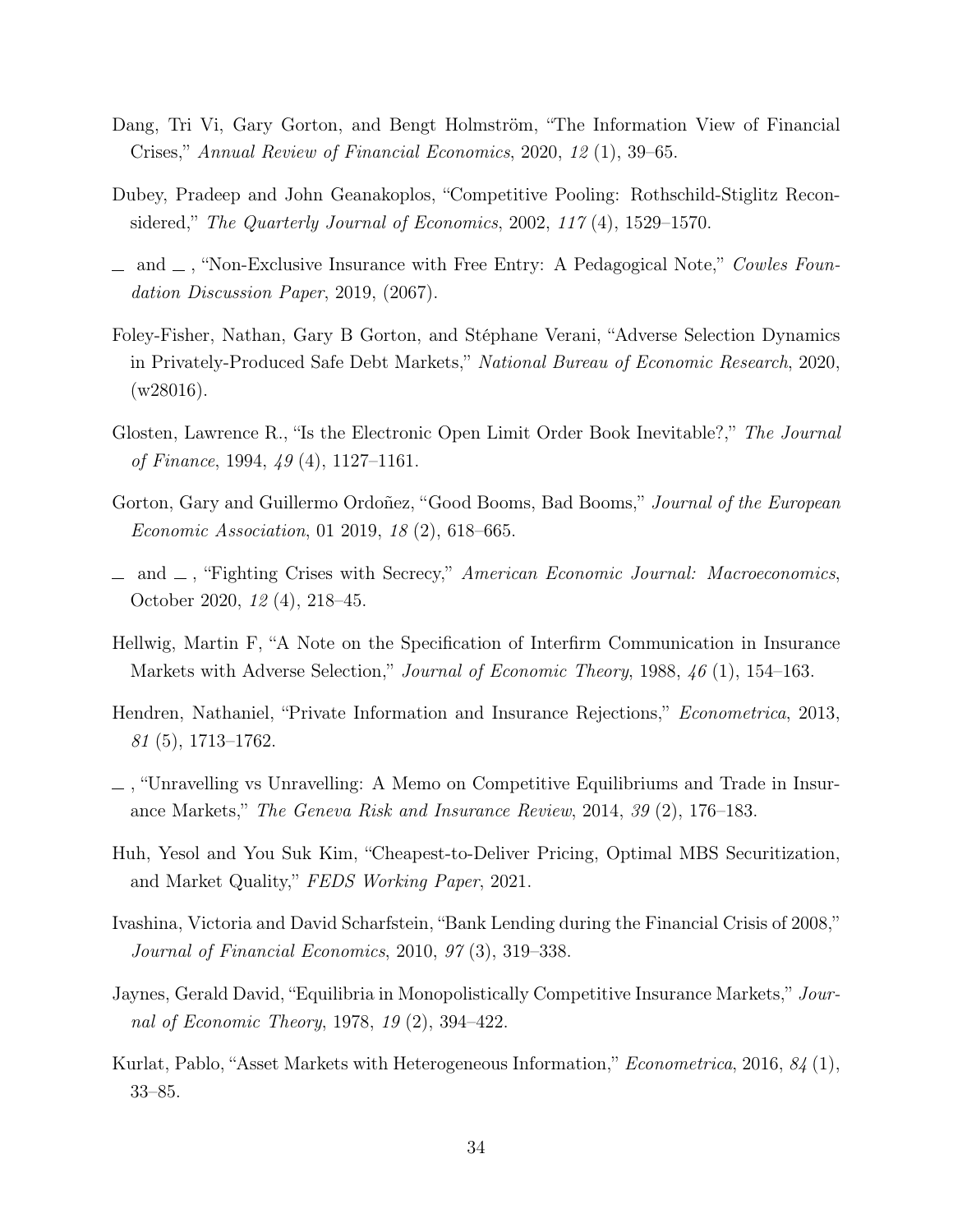- <span id="page-36-4"></span>Milgrom, Paul and Chris Shannon, "Monotone Comparative Statics," Econometrica, 1994, 62 (1), 157–180.
- <span id="page-36-0"></span>Mishkin, Frederic S, "Global Financial Instability: Framework, Events, Issues," Journal of Economic Perspectives, 1999, 13 (4), 3–20.
- <span id="page-36-2"></span>Pauly, Mark V., "Overinsurance and Public Provision of Insurance: The Roles of Moral Hazard and Adverse Selection," The Quarterly Journal of Economics, 02 1974, 88 (1), 44–62.
- <span id="page-36-3"></span>Philippon, Thomas and Vasiliki Skreta, "Optimal Interventions in Markets with Adverse Selection," American Economic Review, 2012, 102 (1), 1–28.
- <span id="page-36-1"></span>Rothschild, Michael and Joseph Stiglitz, "Equilibrium in Competitive Insurance Markets: An Essay on the Economics of Imperfect Information," The Quarterly Journal of Economics, 1976, 90 (4), 629–649.
- <span id="page-36-5"></span>Stiglitz, Joseph E and Andrew Weiss, "Credit Rationing in Markets with Imperfect Information," The American Economic Review, 1981, 71 (3), 393–410.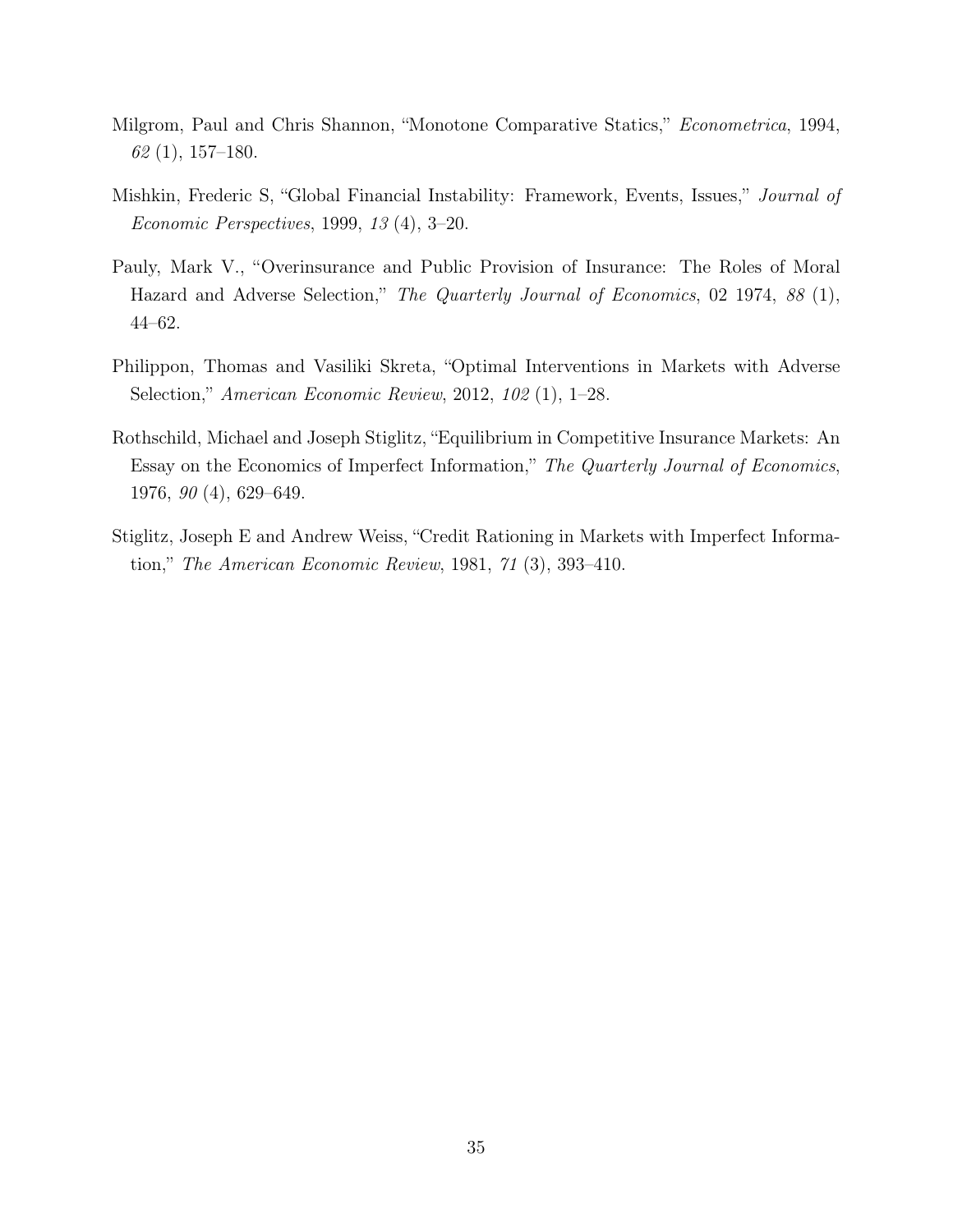# Appendix

### A Details of Numerical Simulations

For computational tractability, we would like to represent agents' optimization problem as isomorphic optimization problem across all agents by adjusting the endowments  $e^i$  for each agent i. This can be done by exploiting the single-crossing property and any agent  $i > j$  would consume as much as agent j does in equilibrium. For a given  $e^i$ , the optimal consumption bundle is

$$
x_g^* = (1 - p_i)e^i - \frac{p_i - \bar{c}_i}{1 - \bar{c}_i}
$$

$$
x_b^* = \frac{p_i - \bar{c}_i}{\bar{c}_i} + \frac{(1 - \bar{c}_i)p_i}{\bar{c}_i}e^i,
$$

for an interior solution. If it is a corner solution, then  $(x_g^*, x_b^*) = \left(0, \frac{1-\bar{c}_i}{\bar{c}_i}\right)$  $\bar{c}_i$  $e^{i}$ or  $(x_g^*, x_b^*) =$  $(e^i, 0).$ 

From the results in the general model, we know that agent 1 first decides on the optimal quantity  $q_1^*$  for the given price  $\bar{c}_1$  and then agent 2 decides on  $q_2^*$  for the price  $\bar{c}_2$  on top of purchasing  $q_1^*$ , and so forth. Agent 1's optimal consumption bundle is

$$
x_g^1 = (1 - p_1)e - \frac{p_1 - \bar{c}_1}{1 - \bar{c}_1}
$$

$$
x_b^1 = \frac{p_1 - \bar{c}_1}{\bar{c}_1} + \frac{(1 - \bar{c}_1)p_1}{\bar{c}_1}e,
$$

assuming that they have interior solutions without loss of generality. For agent 2, the same optimality condition should hold, but the budget constraint is different from the previous representation. This is because agent 2 can purchase the bundle in a cheaper price  $\frac{\bar{c}_1}{1}$  $1-\bar{c}_1$ instead of  $\frac{\bar{c}_2}{1}$  $1-\bar{c}_2$ up to  $x_b^1$ . Therefore, the updated budget constraint for agent 2 becomes

$$
x_g^2 = e - \frac{\bar{c}_1}{1 - \bar{c}_1} x_b^1 - \frac{\bar{c}_2}{1 - \bar{c}_2} (x_b^2 - x_b^1)
$$
  
= 
$$
e + \left(\frac{\bar{c}_2}{1 - \bar{c}_2} - \frac{\bar{c}_1}{1 - \bar{c}_1}\right) x_b^1 - \frac{\bar{c}_2}{1 - \bar{c}_2} x_b^2
$$

.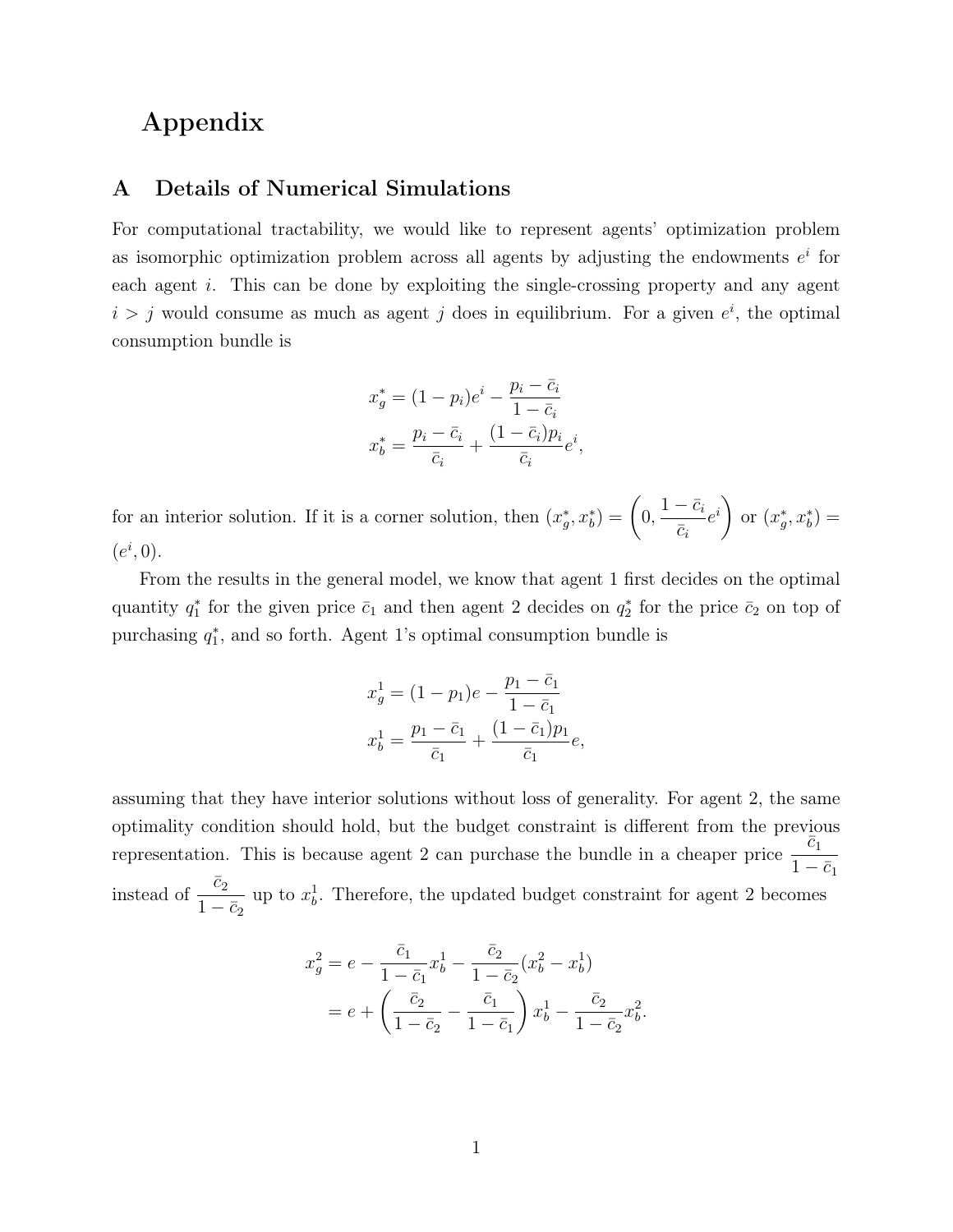Therefore, we simply change the endowment from e to

$$
e^2 = e + \left(\frac{\bar{c}_2}{1 - \bar{c}_2} - \frac{\bar{c}_1}{1 - \bar{c}_1}\right) x_b^1
$$

for the agent 2's budget constraint. Thus, the optimal consumption bundle for agent 2 is

$$
x_g^2 = (1 - p_2)e^2 - \frac{p_2 - \bar{c}_2}{1 - \bar{c}_2}
$$

$$
x_b^2 = \frac{p_2 - \bar{c}_2}{\bar{c}_2} + \frac{(1 - \bar{c}_2)p_2}{\bar{c}_2}e^2
$$

.

Agent 3's problem is isomorphic to agent 2's problem except that agent 3's endowment is

$$
e^{3} = e + \left(\frac{\bar{c}_{2}}{1 - \bar{c}_{2}} - \frac{\bar{c}_{1}}{1 - \bar{c}_{1}}\right) x_{b}^{1} + \left(\frac{\bar{c}_{3}}{1 - \bar{c}_{3}} - \frac{\bar{c}_{2}}{1 - \bar{c}_{2}}\right) x_{b}^{2},
$$

and agent 3's optimal consumption bundle becomes

$$
x_g^3 = (1 - p_3)e^3 - \frac{p_3 - \bar{c}_3}{1 - \bar{c}_3}
$$
  

$$
x_b^3 = \frac{p_3 - \bar{c}_3}{\bar{c}_3} + \frac{(1 - \bar{c}_3)p_3}{\bar{c}_3}e^3.
$$

For a general agent  $i$ , agent  $i$ 's updated endowment is

$$
e^{i} = e + \sum_{j < i} \left( \frac{\bar{c}_{j+1}}{1 - \bar{c}_{j+1}} - \frac{\bar{c}_{j}}{1 - \bar{c}_{j}} \right) x_{b}^{j},
$$

and agent i's optimal consumption bundle becomes

$$
x_g^i = (1 - p_i)e^i - \frac{p_i - \bar{c}_i}{1 - \bar{c}_i}
$$

$$
x_b^i = \frac{p_i - \bar{c}_i}{\bar{c}_i} + \frac{(1 - \bar{c}_i)p_i}{\bar{c}_i}e^i.
$$

Given these setup, the parameters of the model are as in the following Table [1.](#page-39-0)

For the numerical procedure, we check Condition  $ML(i)$  starting from  $i = 1$  and updating the endowment of  $e^{i+1} = e$  whenever the condition is satisfied. The algorithm repeats this until it finds the agent that does not violate the test. Then, we proceed with the rest of the agents' consumption quantities using the iterative representation.